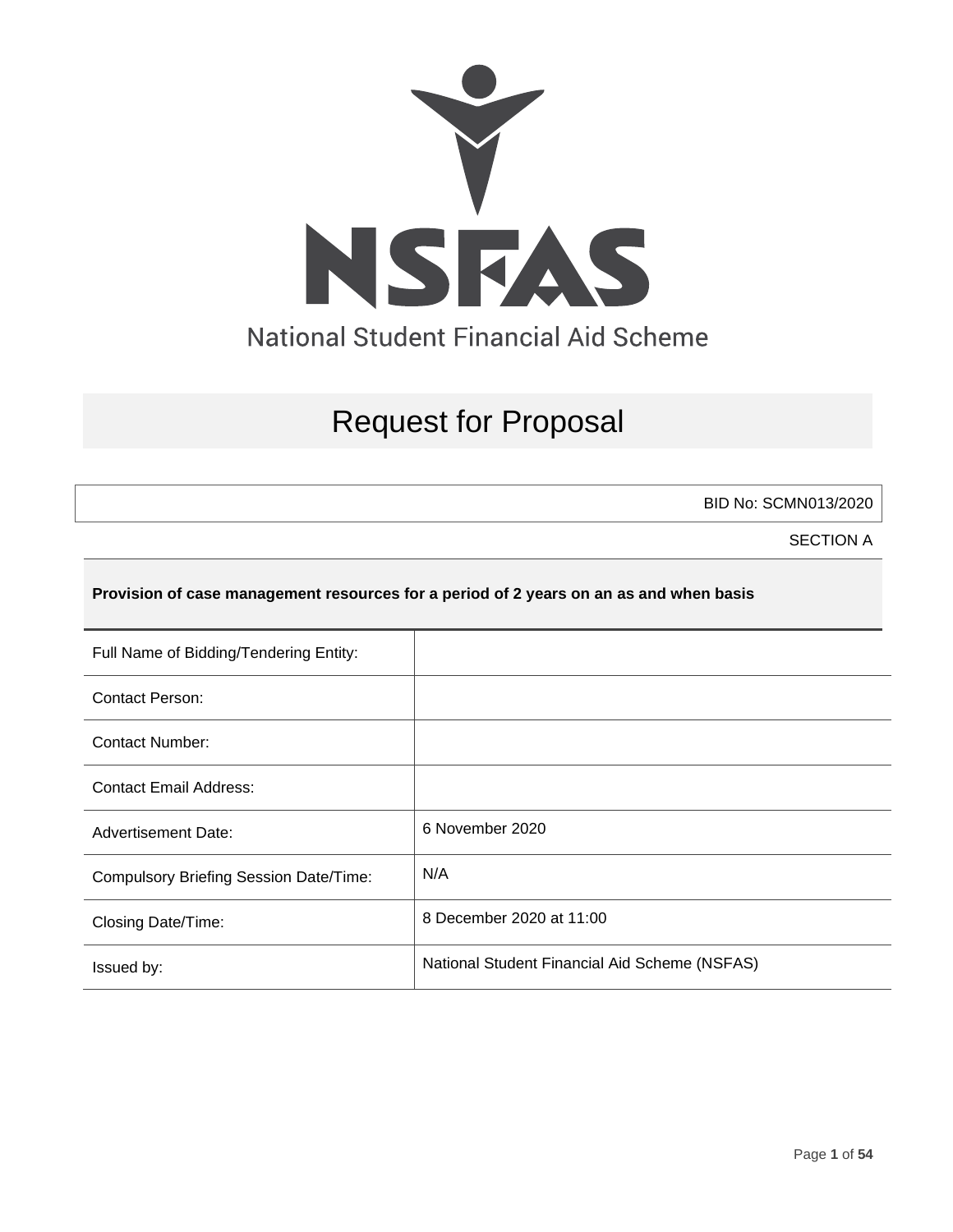

# **Bidder's Authorised Signatory:**

Initials and Surname: Signature: Signature:

..…………………………………………… ..……………………………………………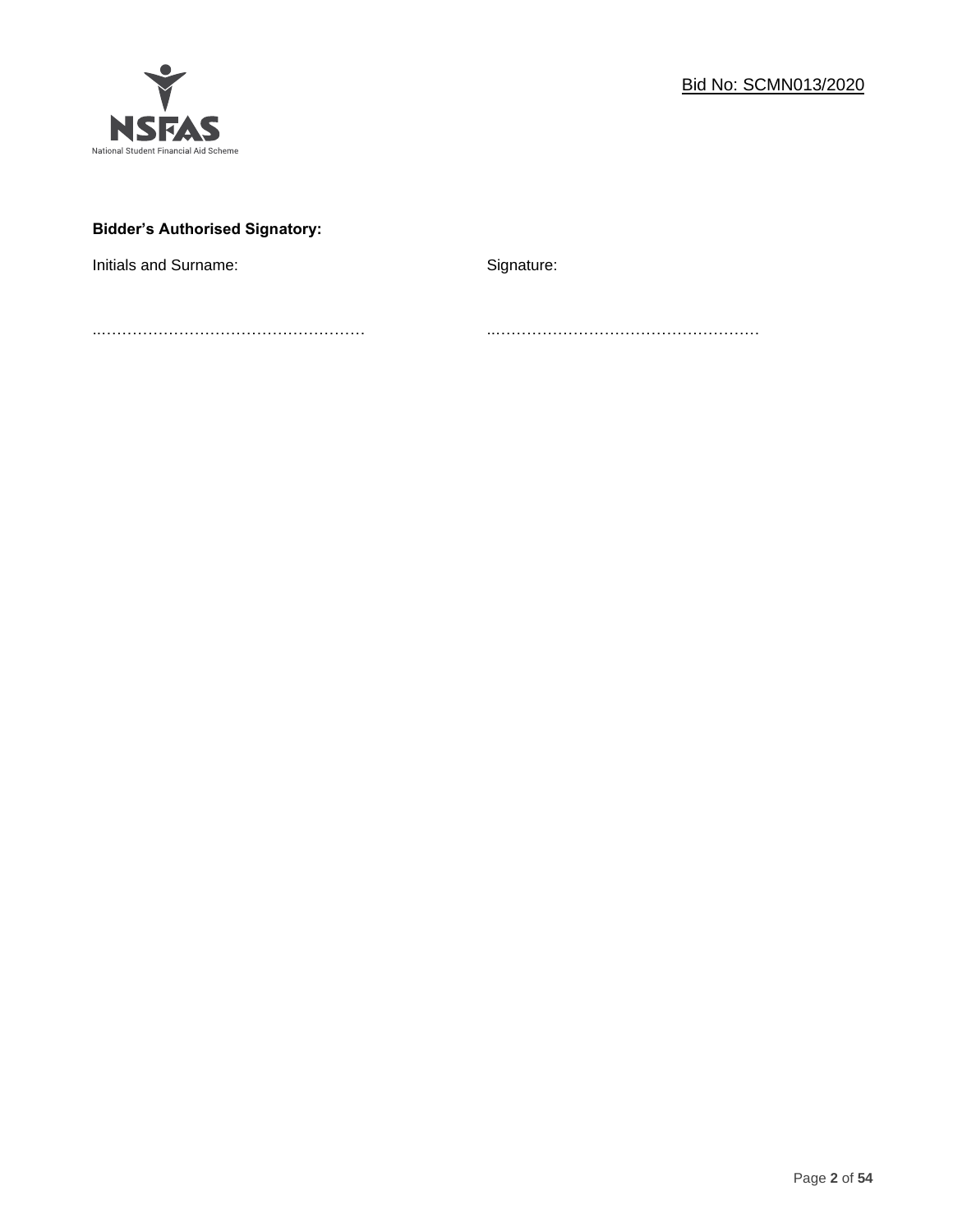

| Glossary      |                                                                                                                                                                                                                                     |
|---------------|-------------------------------------------------------------------------------------------------------------------------------------------------------------------------------------------------------------------------------------|
| Award         | Conclusion of the procurement process and final notification to the successful bidder                                                                                                                                               |
| <b>B-BBEE</b> | Broad-based Black Economic Empowerment (BBBEE) Act, 2003 (Act No. 53 of 2003) and BBBEE<br>Amended Act, 2013 (Act No. 46 of 2013) and the Codes of Good Practice issued thereunder by the<br>Department of Trade and Industry (DTI) |
| <b>Bid</b>    | Written offer in a prescribed or stipulated form in response to an invitation by NSFAS for the provision<br>of goods, works or services                                                                                             |
|               | Contractor Organization with whom NSFAS will conclude a contract and potential service level agreement<br>subsequent to the final award of the contract based on this Request for Bid                                               |
| Core<br>Team  | Team members who fill the non-administrative positions against which the experience will be<br>measured.                                                                                                                            |
| DTI           | Department of Trade and Industry                                                                                                                                                                                                    |
| EME           | <b>Exempted Micro Enterprise</b>                                                                                                                                                                                                    |
| QSE           | <b>Qualifying Small Enterprise</b>                                                                                                                                                                                                  |
| <b>NSFAS</b>  | National Student Financial Aid Scheme                                                                                                                                                                                               |
| GCC           | <b>General Conditions of Contract</b>                                                                                                                                                                                               |
| <b>SCM</b>    | Supply Chain Management                                                                                                                                                                                                             |
| <b>SLA</b>    | Service Level Agreement                                                                                                                                                                                                             |
| <b>TOR</b>    | <b>Terms of Reference</b>                                                                                                                                                                                                           |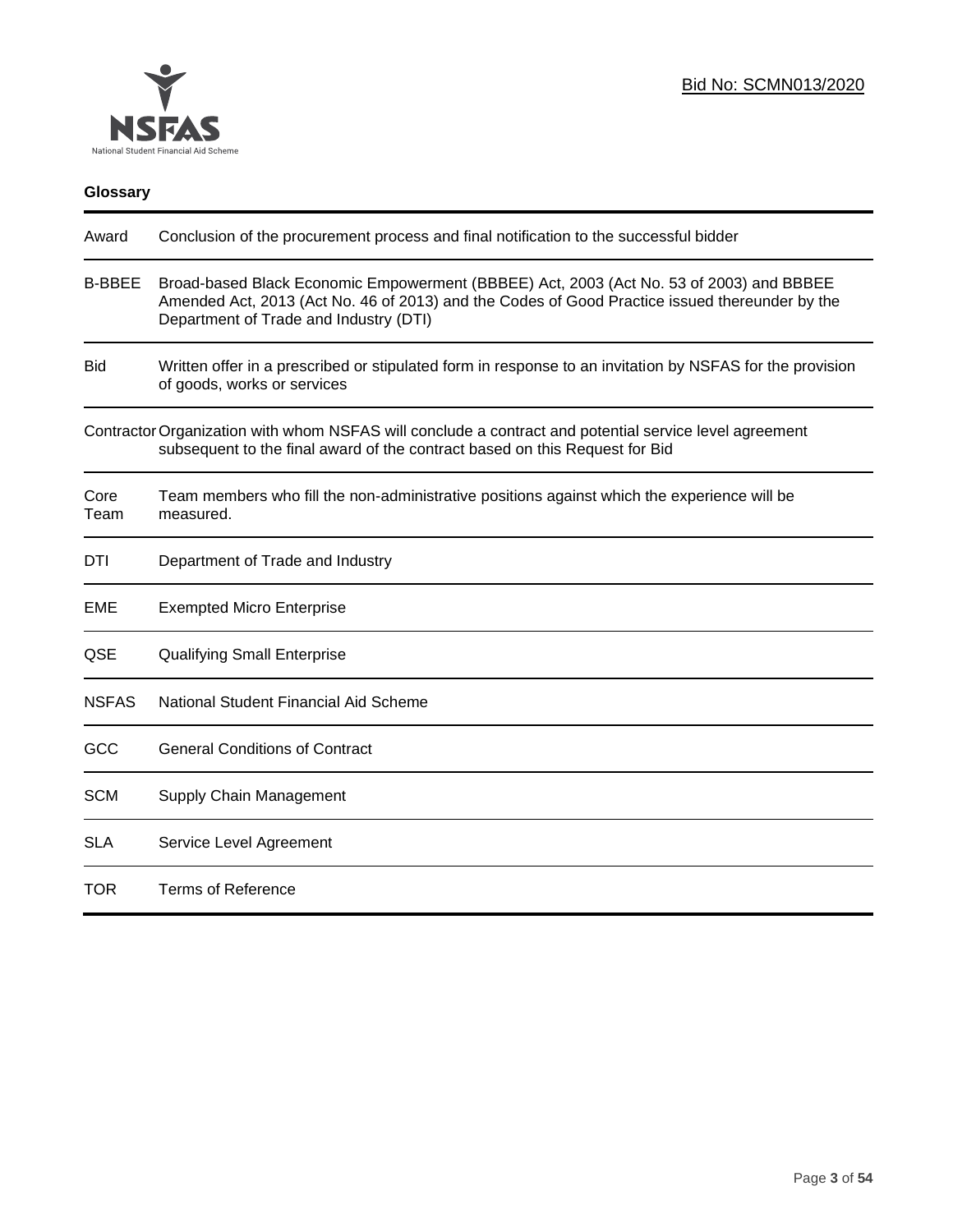

# **Documents in this Bid Document Pack**

Bidders are to ensure that they have received all pages 1 to 54 of this document, which consist of the following sections:

## **SECTION A**

**Note: Documents in this section must be completed and returned or supplied with bids as prescribed.**

- $\Box$  Section A1: Invitation to bid (SBD 1)
- **D** Section A2: Declaration of Interest (SBD 4)
- Section A3: Preference Points Claim form in terms of the PPFA 2017 regulations (SBD 6.1)
- □ Section A4: Declaration of bidder's past SCM practices (SBD 8)
- □ Section A5: Certificate of Independent Bid Determination (SBD 9)
- $\Box$  Section A6: General Conditions of Contract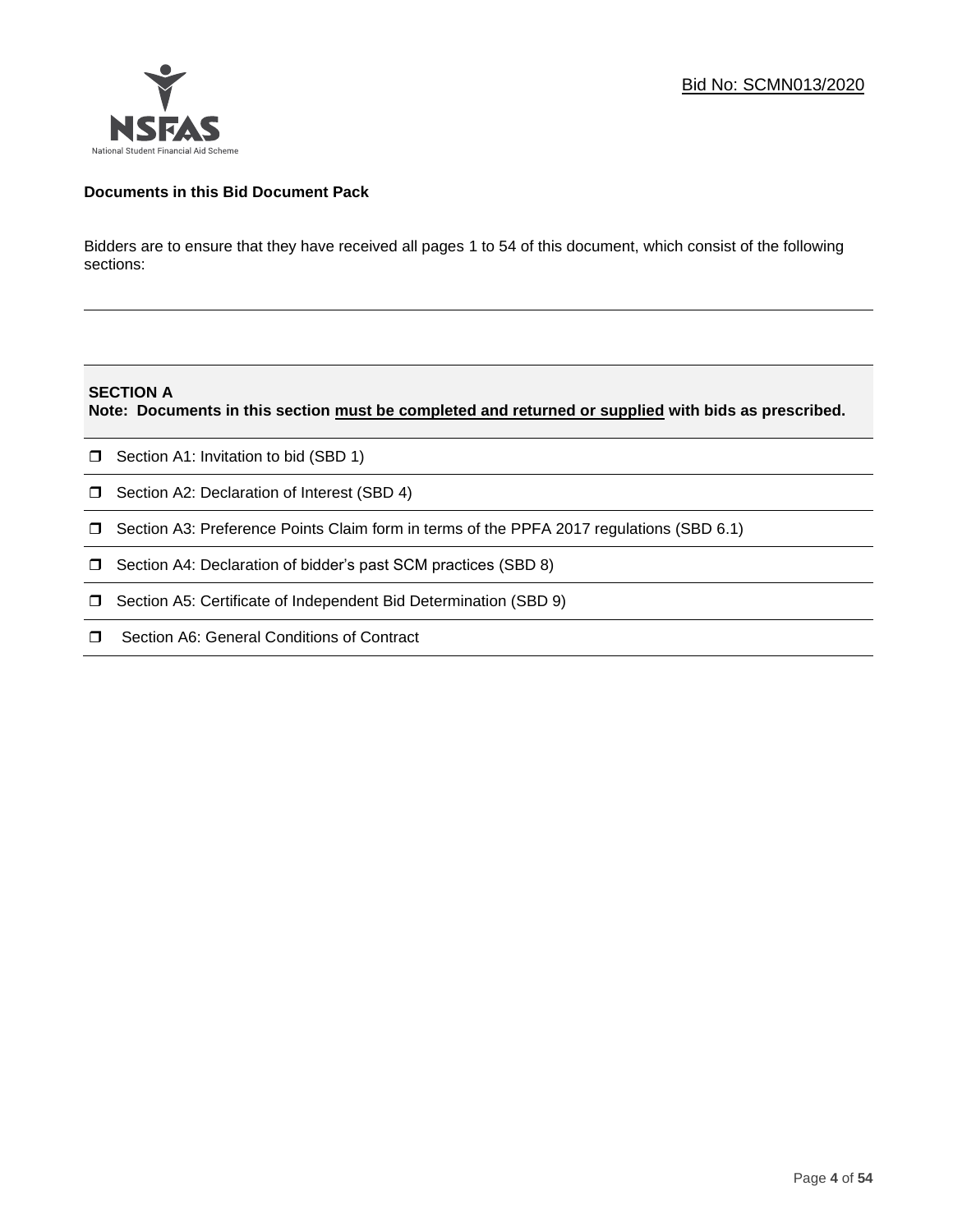

#### **SECTION A 1 PART A INVITATION TO BID (SBD1)**

| YOU ARE HEREBY INVITED TO BID FOR REQUIREMENTS OF THE NATONAL STUDENT FINANCIAL AID SCHEME (NSFAS)                                                                   |                                                               |                                                                                        |                                                                  |                                                |                      |              |         |
|----------------------------------------------------------------------------------------------------------------------------------------------------------------------|---------------------------------------------------------------|----------------------------------------------------------------------------------------|------------------------------------------------------------------|------------------------------------------------|----------------------|--------------|---------|
| <b>BID NUMBER:</b>                                                                                                                                                   | <b>SCMN013/2020</b>                                           | <b>CLOSING DATE:</b>                                                                   |                                                                  | 8 December 2020                                | <b>CLOSING TIME:</b> |              | 11:00AM |
| <b>DESCRIPTION</b>                                                                                                                                                   |                                                               | PROVISION OF CASE MANAGEMENT RESOURCES FOR A PERIOD OF 2 YEARS ON AN AS AND WHEN BASIS |                                                                  |                                                |                      |              |         |
|                                                                                                                                                                      |                                                               | BID RESPONSE DOCUMENTS MAY BE DEPOSITED IN THE BID BOX SITUATED AT (STREET ADDRESS)    |                                                                  |                                                |                      |              |         |
| NSFAS Office, 10 Brodie Road                                                                                                                                         |                                                               |                                                                                        |                                                                  |                                                |                      |              |         |
| 1 <sup>st</sup> Floor, House Vincent Building                                                                                                                        |                                                               |                                                                                        |                                                                  |                                                |                      |              |         |
| Wynberg, Cape Town                                                                                                                                                   |                                                               |                                                                                        |                                                                  |                                                |                      |              |         |
| 7801                                                                                                                                                                 |                                                               |                                                                                        |                                                                  |                                                |                      |              |         |
| <b>BIDDING PROCEDURE ENQUIRIES MAY BE DIRECTED TO</b>                                                                                                                |                                                               |                                                                                        |                                                                  | <b>TECHNICAL ENQUIRIES MAY BE DIRECTED TO:</b> |                      |              |         |
| <b>CONTACT PERSON</b>                                                                                                                                                | <b>SCM</b>                                                    |                                                                                        | <b>CONTACT PERSON</b>                                            |                                                |                      | <b>SCM</b>   |         |
| <b>TELEPHONE NUMBER</b>                                                                                                                                              | 021 763 3200                                                  |                                                                                        | <b>TELEPHONE NUMBER</b>                                          |                                                |                      | 021 763 3200 |         |
| <b>FACSIMILE NUMBER</b>                                                                                                                                              | N/A                                                           |                                                                                        | <b>FACSIMILE NUMBER</b>                                          |                                                |                      | N/A          |         |
| <b>E-MAIL ADDRESS</b>                                                                                                                                                | SCM@NSFAS.ORG.ZA<br><b>E-MAIL ADDRESS</b><br>SCM@NSFAS.ORG.ZA |                                                                                        |                                                                  |                                                |                      |              |         |
| <b>SUPPLIER INFORMATION</b>                                                                                                                                          |                                                               |                                                                                        |                                                                  |                                                |                      |              |         |
| NAME OF BIDDER                                                                                                                                                       |                                                               |                                                                                        |                                                                  |                                                |                      |              |         |
| POSTAL ADDRESS                                                                                                                                                       |                                                               |                                                                                        |                                                                  |                                                |                      |              |         |
| <b>STREET ADDRESS</b>                                                                                                                                                |                                                               |                                                                                        |                                                                  |                                                |                      |              |         |
| <b>TELEPHONE NUMBER</b>                                                                                                                                              | CODE                                                          |                                                                                        |                                                                  | <b>NUMBER</b>                                  |                      |              |         |
| <b>CELLPHONE NUMBER</b>                                                                                                                                              |                                                               |                                                                                        |                                                                  |                                                |                      |              |         |
| <b>FACSIMILE NUMBER</b>                                                                                                                                              | CODE                                                          |                                                                                        |                                                                  | <b>NUMBER</b>                                  |                      |              |         |
| <b>E-MAIL ADDRESS</b>                                                                                                                                                |                                                               |                                                                                        |                                                                  |                                                |                      |              |         |
| VAT REGISTRATION NUMBER                                                                                                                                              |                                                               |                                                                                        |                                                                  |                                                |                      |              |         |
| <b>SUPPLIER</b>                                                                                                                                                      | <b>TAX COMPLIANCE</b>                                         |                                                                                        | <b>OR</b>                                                        | CENTRAL SUPPLIER                               |                      |              |         |
| <b>COMPLIANCE STATUS</b>                                                                                                                                             | <b>SYSTEM PIN:</b>                                            |                                                                                        |                                                                  | <b>DATABASE No:</b>                            | <b>MAAA</b>          |              |         |
| <b>B-BBEE STATUS</b>                                                                                                                                                 |                                                               | <b>TICK APPLICABLE BOXI</b>                                                            | <b>[TICK APPLICABLE BOX]</b><br><b>B-BBEE STATUS LEVEL SWORN</b> |                                                |                      |              |         |
| <b>LEVEL VERIFICATION</b><br><b>CERTIFICATE</b>                                                                                                                      | $\Box$ Yes                                                    | $\Box$ No                                                                              | <b>AFFIDAVIT</b><br>$\Box$ Yes<br>$\mathcal{L}_{\mathcal{A}}$    |                                                | No                   |              |         |
|                                                                                                                                                                      |                                                               |                                                                                        |                                                                  |                                                |                      |              |         |
| [A B-BBEE STATUS LEVEL VERIFICATION CERTIFICATE/ SWORN AFFIDAVIT (FOR EMES & QSEs) MUST BE SUBMITTED IN<br><b>ORDER TO QUALIFY FOR PREFERENCE POINTS FOR B-BBEET</b> |                                                               |                                                                                        |                                                                  |                                                |                      |              |         |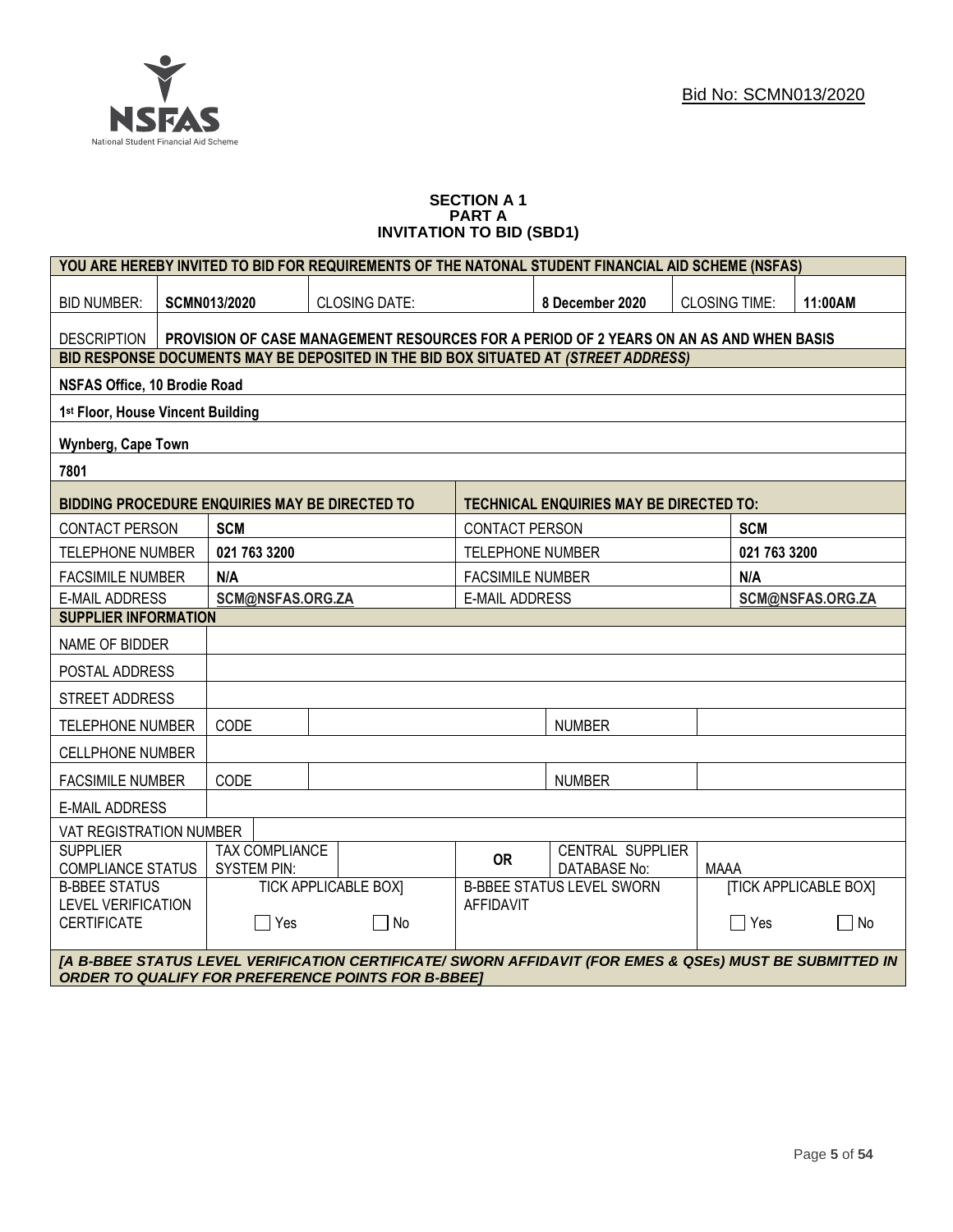

| ARE YOU THE<br>ACCREDITED<br>REPRESENTATIVE IN SOUTH<br>AFRICA FOR THE GOODS<br><b>/SERVICES /WORKS OFFERED?</b>                                                                                                                                                                                     | $\Box$ No<br>lYes<br><b>IF YES ENCLOSE PROOFI</b>                           | ARE YOU A FOREIGN<br>$\mathbf{2}$<br>BASED SUPPLIER FOR THE GOODS<br><b>/SERVICES/WORKS OFFERED?</b> | No<br>$\Box$ Yes<br><b>IF YES, ANSWER THE</b><br><b>QUESTIONNAIRE BELOW 1</b> |  |  |  |
|------------------------------------------------------------------------------------------------------------------------------------------------------------------------------------------------------------------------------------------------------------------------------------------------------|-----------------------------------------------------------------------------|------------------------------------------------------------------------------------------------------|-------------------------------------------------------------------------------|--|--|--|
| QUESTIONNAIRE TO BIDDING FOREIGN SUPPLIERS                                                                                                                                                                                                                                                           |                                                                             |                                                                                                      |                                                                               |  |  |  |
| YES I NO<br>IS THE ENTITY A RESIDENT OF THE REPUBLIC OF SOUTH AFRICA (RSA)?                                                                                                                                                                                                                          |                                                                             |                                                                                                      |                                                                               |  |  |  |
|                                                                                                                                                                                                                                                                                                      | YES $\Box$ NO<br>DOES THE ENTITY HAVE A BRANCH IN THE RSA?                  |                                                                                                      |                                                                               |  |  |  |
|                                                                                                                                                                                                                                                                                                      | YES $\Box$ NO<br>DOES THE ENTITY HAVE A PERMANENT ESTABLISHMENT IN THE RSA? |                                                                                                      |                                                                               |  |  |  |
| YES   NO<br>DOES THE ENTITY HAVE ANY SOURCE OF INCOME IN THE RSA?                                                                                                                                                                                                                                    |                                                                             |                                                                                                      |                                                                               |  |  |  |
| IS THE ENTITY LIABLE IN THE RSA FOR ANY FORM OF TAXATION?<br>YES $\Box$ NO<br>IF THE ANSWER IS "NO" TO ALL OF THE ABOVE, THEN IT IS NOT A REQUIREMENT TO REGISTER FOR A TAX COMPLIANCE STATUS<br>SYSTEM PIN CODE FROM THE SOUTH AFRICAN REVENUE SERVICE (SARS) AND IF NOT REGISTER AS PER 2.3 BELOW. |                                                                             |                                                                                                      |                                                                               |  |  |  |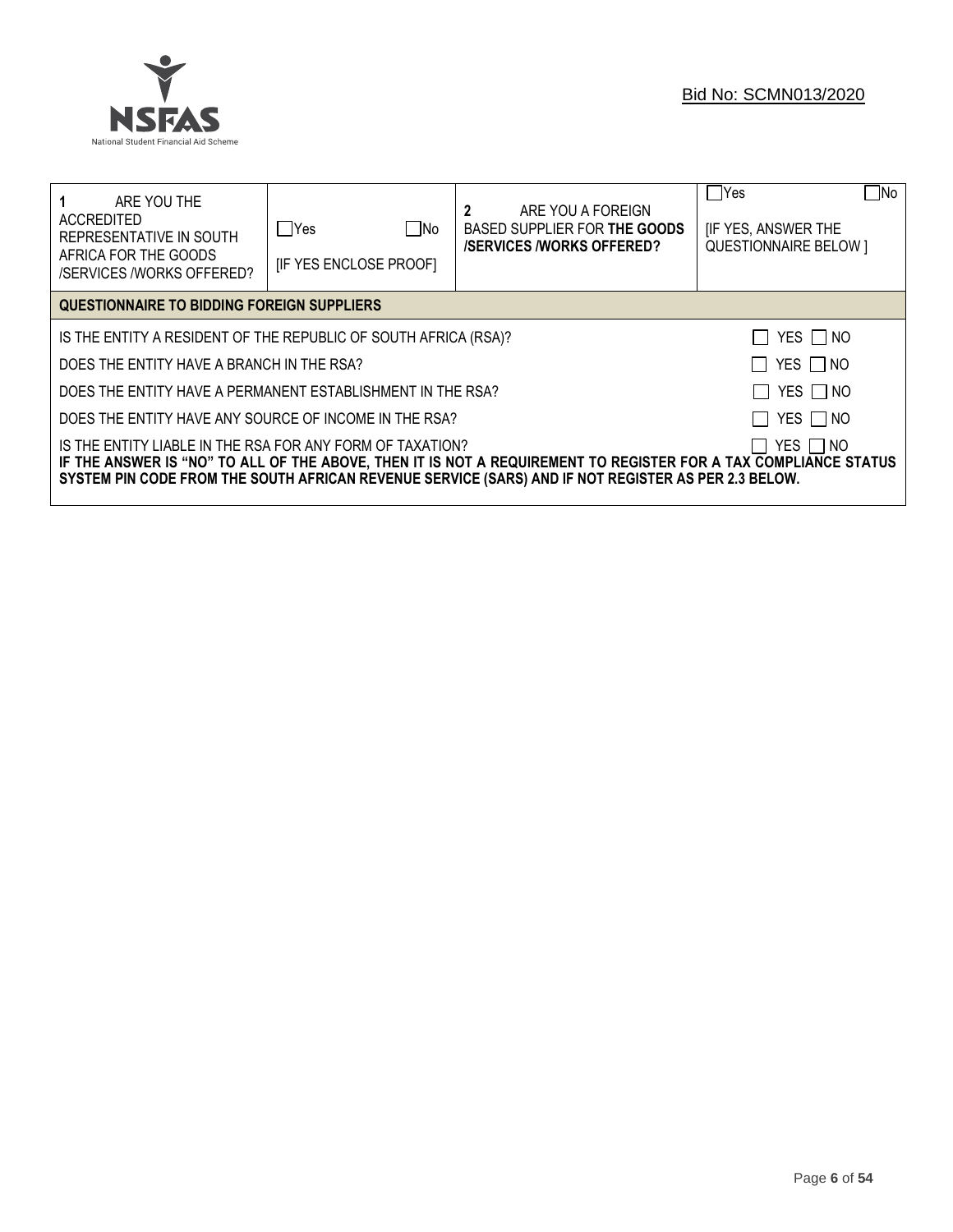

# **PART B TERMS AND CONDITIONS FOR BIDDING**

| $\overline{1}$ . | <b>BID SUBMISSION:</b>                                                                                    |
|------------------|-----------------------------------------------------------------------------------------------------------|
|                  | 1.1. BIDS MUST BE DELIVERED BY THE STIPULATED TIME TO THE CORRECT ADDRESS. LATE BIDS WILL NOT BE ACCEPTED |
|                  | FOR CONSIDERATION.                                                                                        |
|                  | 1.2. ALL BIDS MUST BE SUBMITTED ON THE OFFICIAL FORMS PROVIDED-(NOT TO BE RE-TYPED) OR IN THE MANNER      |
|                  | PRESCRIBED IN THE BID DOCUMENT.                                                                           |
|                  | 1.3. THIS BID IS SUBJECT TO THE PREFERENTIAL PROCUREMENT POLICY FRAMEWORK ACT, 2000 AND THE PREFERENTIAL  |
|                  | PROCUREMENT REGULATIONS, 2017, THE GENERAL CONDITIONS OF CONTRACT (GCC) AND, IF APPLICABLE, ANY           |
|                  | OTHER SPECIAL CONDITIONS OF CONTRACT.                                                                     |
|                  | 1.4. THE SUCCESSFUL BIDDER WILL BE REQUIRED TO FILL IN AND SIGN A WRITTEN CONTRACT FORM (SBD7).           |
|                  |                                                                                                           |
| 2.               | <b>TAX COMPLIANCE REQUIREMENTS</b>                                                                        |
| 2.1              | BIDDERS MUST ENSURE COMPLIANCE WITH THEIR TAX OBLIGATIONS.                                                |
| $2.2^{\circ}$    | BIDDERS ARE REQUIRED TO SUBMIT THEIR UNIQUE PERSONAL IDENTIFICATION NUMBER (PIN) ISSUED BY SARS TO        |
|                  | ENABLE THE ORGAN OF STATE TO VERIFY THE TAXPAYER'S PROFILE AND TAX STATUS.                                |
| 2.3              | APPLICATION FOR TAX COMPLIANCE STATUS (TCS) PIN MAY BE MADE VIA E-FILING THROUGH THE SARS WEBSITE         |
|                  | WWW.SARS.GOV.ZA.                                                                                          |
| 2.4              | BIDDERS MAY ALSO SUBMIT A PRINTED TCS CERTIFICATE TOGETHER WITH THE BID.                                  |
| 2.5              | IN BIDS WHERE CONSORTIA / JOINT VENTURES / SUB-CONTRACTORS ARE INVOLVED, EACH PARTY MUST SUBMIT A         |
|                  | SEPARATE TCS CERTIFICATE / PIN / CSD NUMBER.                                                              |
| 2.6              | WHERE NO TCS PIN IS AVAILABLE BUT THE BIDDER IS REGISTERED ON THE CENTRAL SUPPLIER DATABASE (CSD), A      |
|                  | CSD NUMBER MUST BE PROVIDED.                                                                              |
| 2.7              | NO BIDS WILL BE CONSIDERED FROM PERSONS IN THE SERVICE OF THE STATE, COMPANIES WITH DIRECTORS WHO         |
|                  | ARE PERSONS IN THE SERVICE OF THE STATE, OR CLOSE CORPORATIONS WITH MEMBERS PERSONS IN THE SERVICE        |
|                  | OF THE STATE."                                                                                            |
|                  | NB: FAILURE TO PROVIDE / OR COMPLY WITH ANY OF THE ABOVE PARTICULARS MAY RENDER THE BID INVALID.          |
|                  |                                                                                                           |

SIGNATURE OF BIDDER: ……………………………………………

CAPACITY UNDER WHICH THIS BID IS SIGNED: …………………………………………… (Proof of authority must be submitted e.g. company resolution)

DATE: …………………………………………...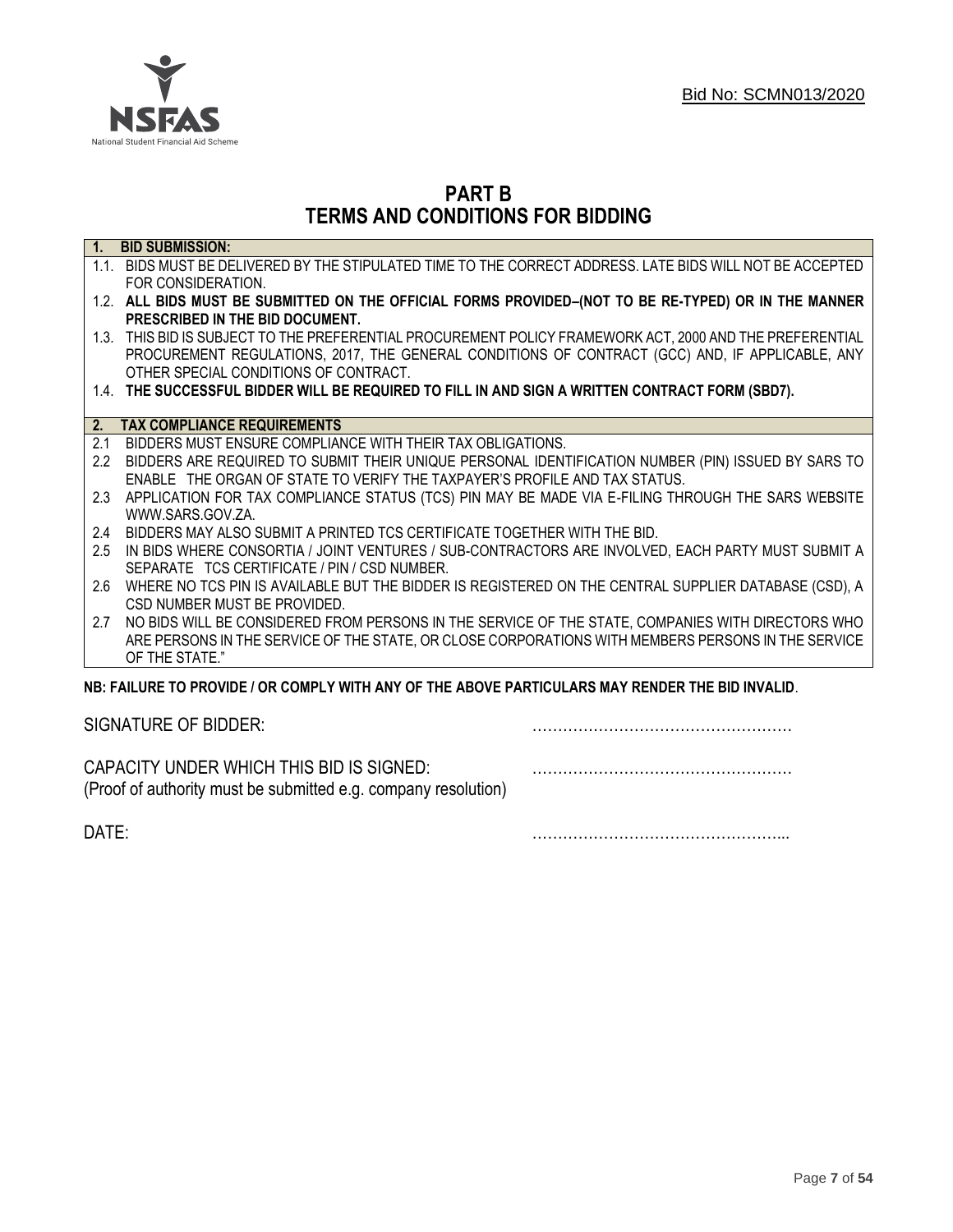

# **Executive Summary**

The National Student Financial Aid Scheme (NSFAS) is a statutory body providing financial aid to eligible students who wish to study at public universities and Technical Vocational Education and Training (TVET) colleges. NSFAS is mandated to manage and distribute funds in accordance with the provisions of the NSFAS Act (Act 56 of 1999).

# **Fraud and Corruption**

All providers are to take note of the implications of contravening the Prevention and Combating of Corrupt Activities Act, Act No 12 of 2004 and any other Act applicable.

# **Clarifications / Additional information / Rights**

# **Clarification**

Any clarification required by a bidder regarding the meaning or interpretation of the TOR, or any other aspect concerning the bid, are to be requested in writing by email from scm@nsfas.org.za. The bid number should be mentioned in all correspondence. Telephonic requests for clarification will not be accepted. If appropriate, the clarifying information will be made available to all bidders by e-mail only.

# **Additional Information**

During the evaluation of the bids, additional information may be requested in writing from bidders, for clarity. Replies to such requests must be submitted, within 5 (five) working days from the date of request, or as otherwise indicated. Failure to comply, may lead to your bid being disregarded.

# **Rights**

NSFAS reserves the right to appoint more than one (1) service provider. NSFAS further reserves the right to engage with the short-listed bidders for price negotiation and a site inspection where necessary. NSFAS in addition reserves the right to invite the shortlisted for a presentation as part of the bid process. NFAS reserves the right to not select the lowest price. In addition, NSFAS reserves the right to not award the tender to the shortlisted bidder should any risk arise from the NSFAS due diligence assessment performed. NSFAS reserves the right to award the contract in whole or in parts.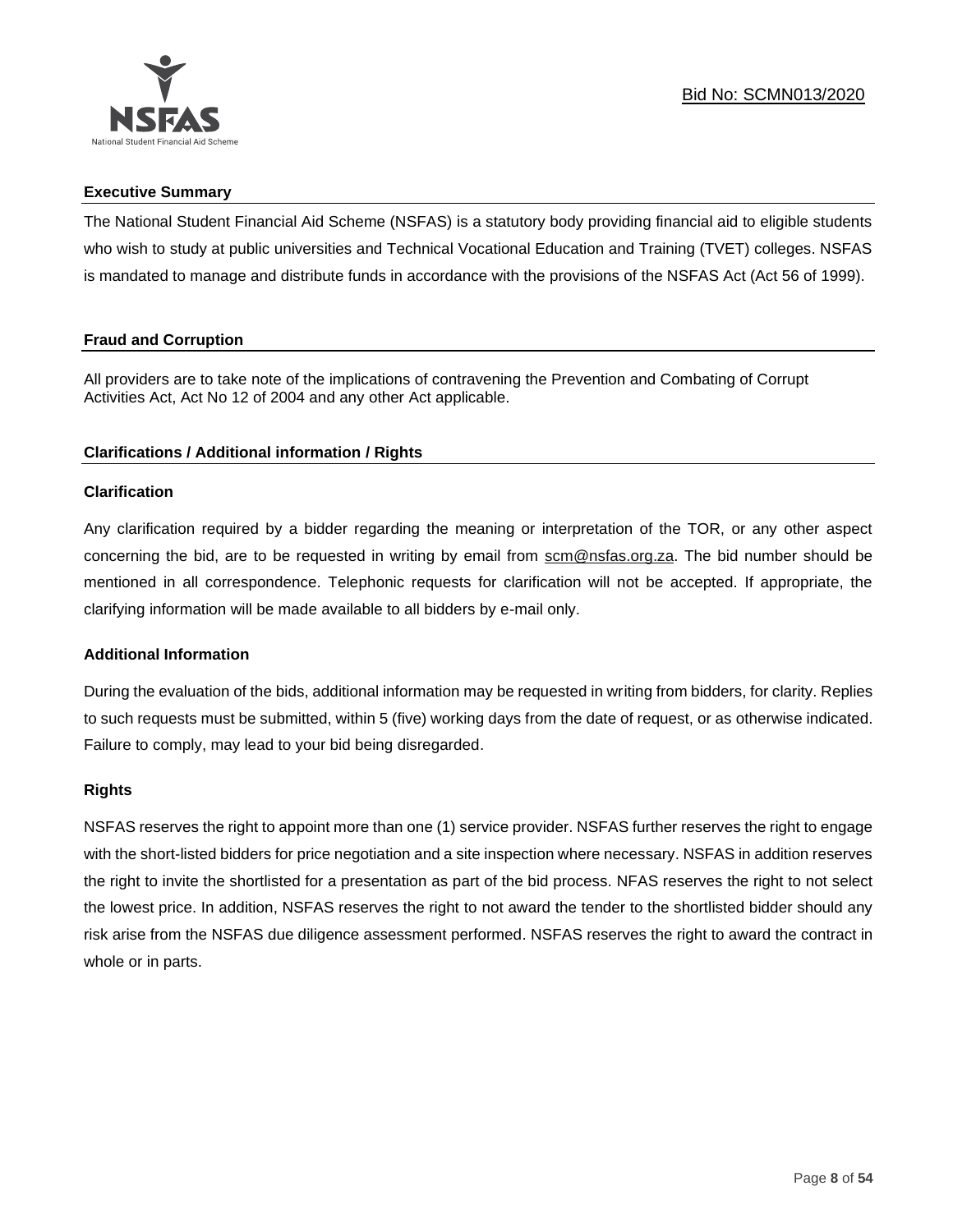

# **Consent**

By responding to this tender, both the entity and its directors provide consent to NSFAS to perform background checks which would include amongst others, the relevant Transunion checks.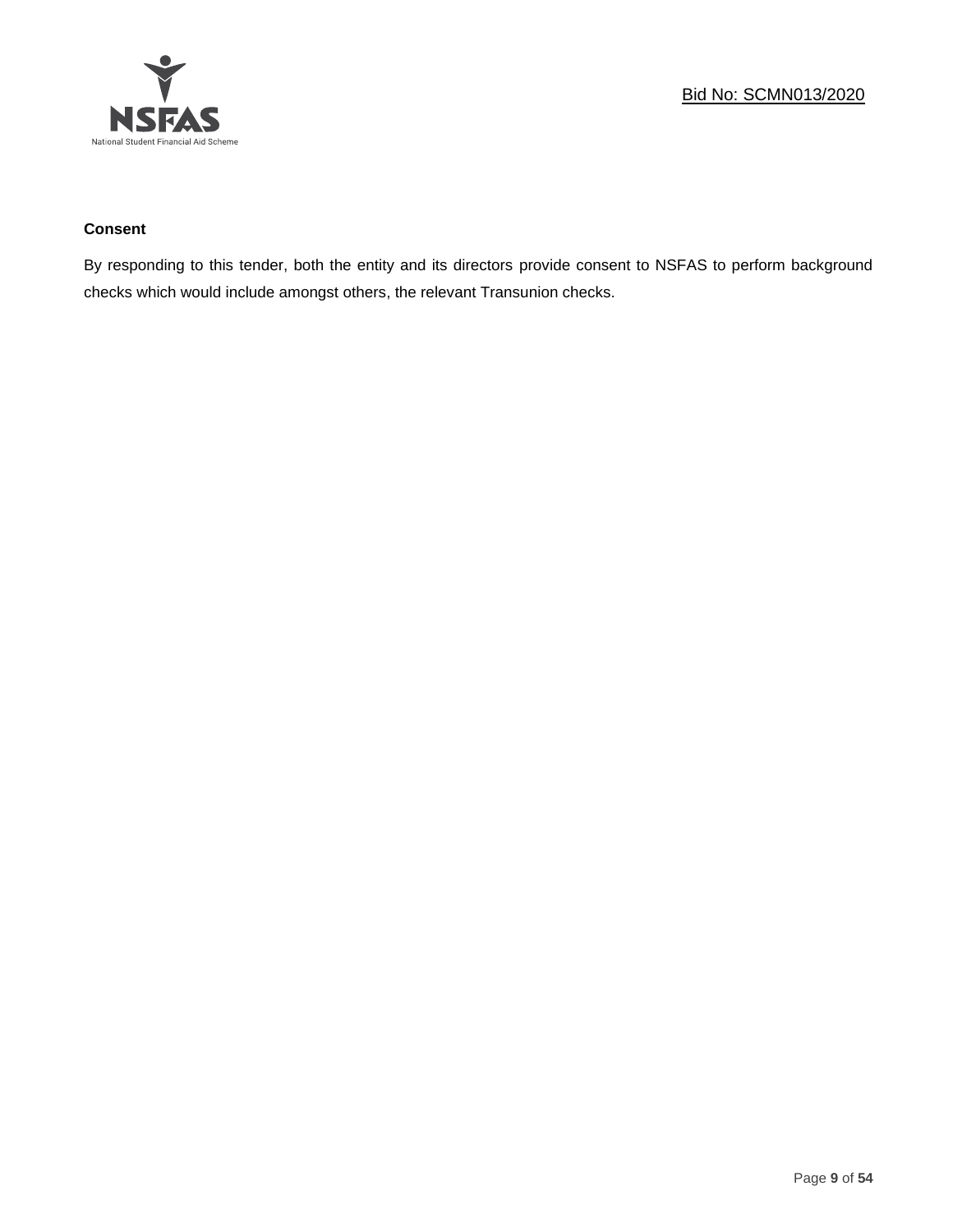

# **Submitting Bids**

**One (1) physical bid proposal** must be handed in/delivered to:

The deposit box situated at: 1st Floor, House Vincent Brodie Road Wynberg 7801

Tenders can be delivered and deposited into the tender box between 08:30 and 16:00, Mondays to Fridays prior to the closing date, and between 08:30 and 11:00 on the closing date.

No faxed or e-mailed bid proposals will be accepted. The bidders are encouraged to index and paginate the bid proposal.

Respondents should ensure that tender documents are delivered to NSFAS in the tender box before the closing date and time of the tender. If the tender document is late, it will not be accepted and will be disregarded. Bid proposals submitted on time shall not be returned to the bidder.

Any tender submitted shall remain valid, irrevocable and open for written acceptance by NSFAS for a period of 120 (one hundred and twenty) days. A tender submitted shall further be deemed to remain valid after the expiry of the above mentioned 120-day period until formal acceptance by NSFAS, unless NSFAS is notified in writing by the tenderer of anything to the contrary (including any further conditions the tender may introduce). Any further conditions that the tenderer may introduce will be considered at the sole discretion of NSFAS.

Bidders should indicate on the cover of the bid proposal (in a sealed envelope/box), the following information:

- Bid number **SCMN013/2020**
- Closing date and time **8 December 2020 at 11:00**
- The name and address of the bidder

# **LATE BIDS**

Bids received late will not be considered for evaluation purposes. A bid will be considered late if it arrived even one second after 11:00 am or any time thereafter. The tender (bid) box shall be locked at exactly 11:00 am and bids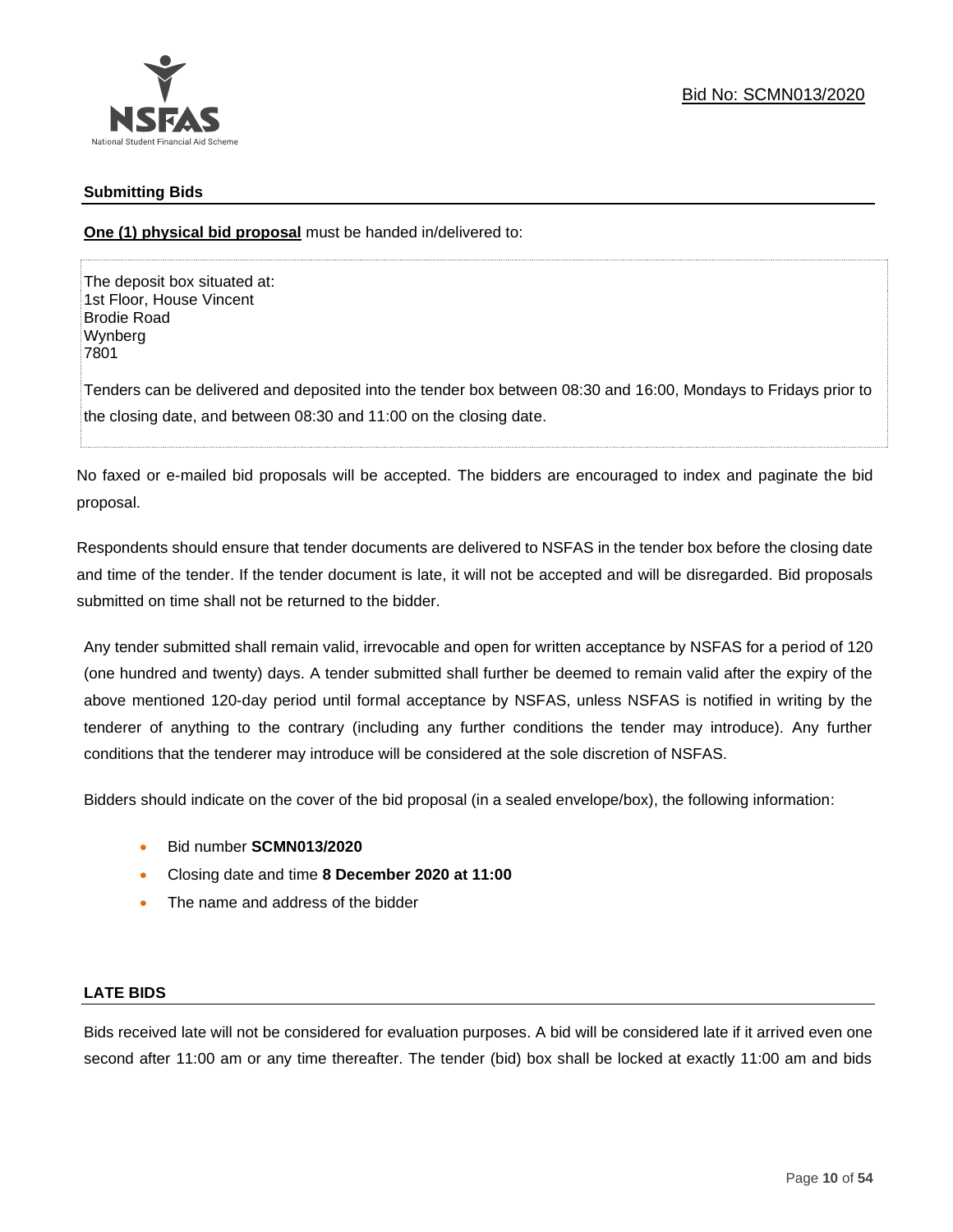

arriving late will not be considered under any circumstances. Bidders are therefore strongly advised to ensure that bids be dispatched allowing enough time for any unforeseen events that may delay the delivery of the bid.

Bids sent to NSFAS via courier shall be deemed to be received at the date and time of arrival at the NSFAS premises (tender box) Bids received in the tender box after the closing date and time of the bid, shall therefore be deemed to be received late. **Bidders should allow time to access the premises due to security arrangements that need to be observed.**

## **Response Structure:**

The contents of the **BID/TENDER** document must be as follows, and numbering below, with each schedule punched, placed in a file and separated from the next schedule with a file divider.

Please complete the checklist below to verify your submission of the relevant documents:

| <b>Schedules</b>  | Description                                                                                                                                 |     | Submitted<br>(tick box below): |  |
|-------------------|---------------------------------------------------------------------------------------------------------------------------------------------|-----|--------------------------------|--|
|                   |                                                                                                                                             | Yes | <b>No</b>                      |  |
| <b>Schedule 1</b> | Entity registration documentation                                                                                                           |     |                                |  |
| Schedule 2        | Consent by the entity and its directors to perform the necessary background<br>checks which includes amongst others, the TransUnion checks. |     |                                |  |
| Schedule 3        | Original Valid Tax Clearance Certificate/tax pin                                                                                            |     |                                |  |
| Schedule 4        | BBB-EE Certificate, or,<br>BBBEE Sworn Affidavit for EME/QSE signed and stamped by Commissioner<br>of Oaths.                                |     |                                |  |
| Schedule 5        | National Treasury Central Supplier Database proof of registration -please<br>provide the latest full report.                                |     |                                |  |
| Schedule 6        | Letter from Bank confirming banking details (not older than 3 months from<br>date of closing date of tender)                                |     |                                |  |
| Schedule 7        | Completed and signed Tender Documents: including the following;<br>SBD <sub>1</sub><br>SBD <sub>4</sub>                                     |     |                                |  |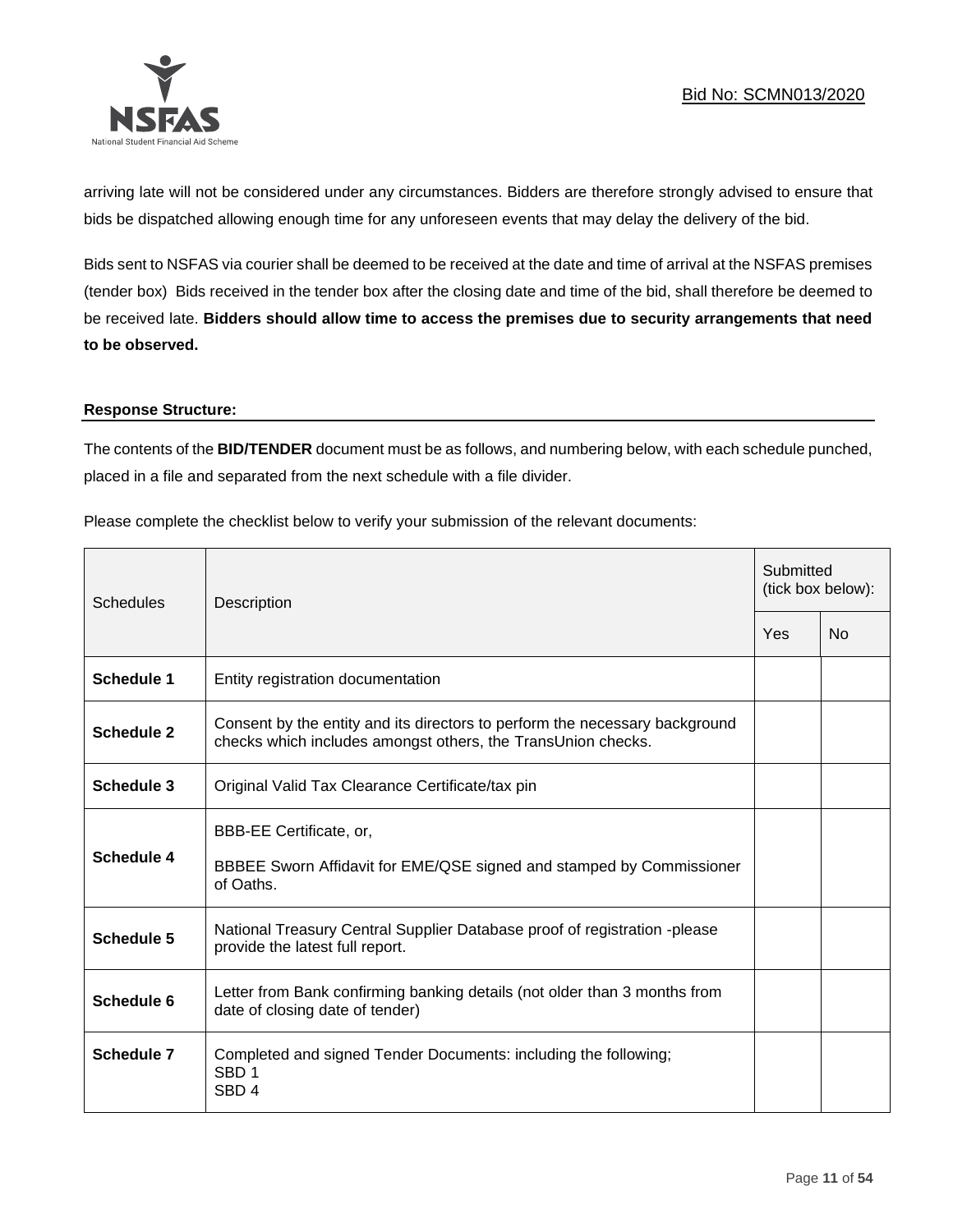

| <b>Schedules</b> | Description                                                                                                    |  | Submitted<br>(tick box below): |  |
|------------------|----------------------------------------------------------------------------------------------------------------|--|--------------------------------|--|
|                  |                                                                                                                |  | N <sub>0</sub>                 |  |
|                  | SBD 6.1<br>SBD <sub>8</sub><br>SBD <sub>9</sub><br>General Conditions of Contracts (with every page initiated) |  |                                |  |
| Schedule 7       | Detailed Bid proposal in response to bid specification requirements                                            |  |                                |  |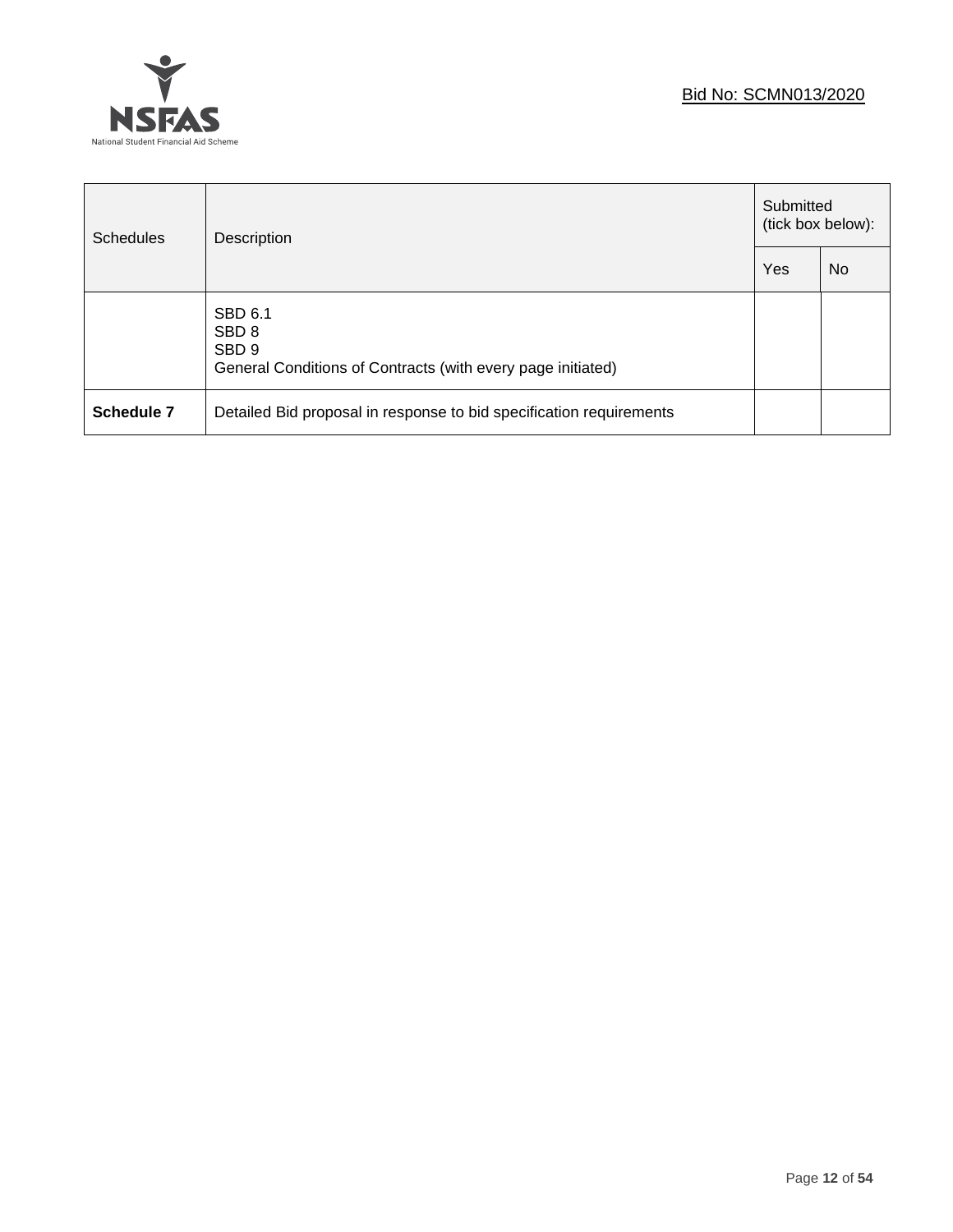

# **Contract Negotiations**

The successful bidder (s) will be required to enter into a written contract/SLA with NSFAS. The final terms and conditions will be negotiated between NSFAS and the successful bidders (s). Should the awarded bidder fail to sign the SLA within a reasonable timeframe deemed by NSFAS, NSFAS reserves the right to cancel the award/contract and award the tender to the 2<sup>nd</sup> placed bidder.

The **GENERAL CONDITIONS OF CONTRACT (GCC)** will form the basis of the contract; however, NSFAS reserves its rights to impose additional terms and conditions at its sole discretion.

# **Payments**

NSFAS will pay the successful bidder (s) the fees set out in the final contract according to the table of deliverables. No additional amounts will be payable by NSFAS to the successful bidder (s).

The successful bidder (s) shall invoice NSFAS for the services rendered in a reasonable timeframe. The invoices billed to NSFAS must be in relation to the original scope of work/terms of reference.

The invoice must be accompanied by supporting source document(s) containing detailed information, as NSFAS may reasonably require, for the purposes of establishing the specific nature, extent and quality of the services which were undertaken by the successful bidder (s).

No payment will be made to the successful bidder (s) unless an original tax invoice complying with section 20 of the VAT Act, 1991 (Act No 89 of 1991), as amended, has been submitted to NSFAS.

Payment shall be made by bank transfer into the successful bidder (s) back account normally 30 days after receipt of an acceptable, original, valid tax invoice. Money will only be transferred into a South African bank account. (Banking details on a bank letterhead must be submitted as soon as the bid is awarded).

Payments will only be made to the bidder in accordance with the purchase order issued to the awarded bidder. Any services delivered by the bidder outside of the original bid specifications and over and above the purchase order value will not be paid for as NSFAS is not liable for these payments. Should the service provider perform any additional work outside of the tender award and its requirements, NSFAS will not be held liable for such payment to the service provider.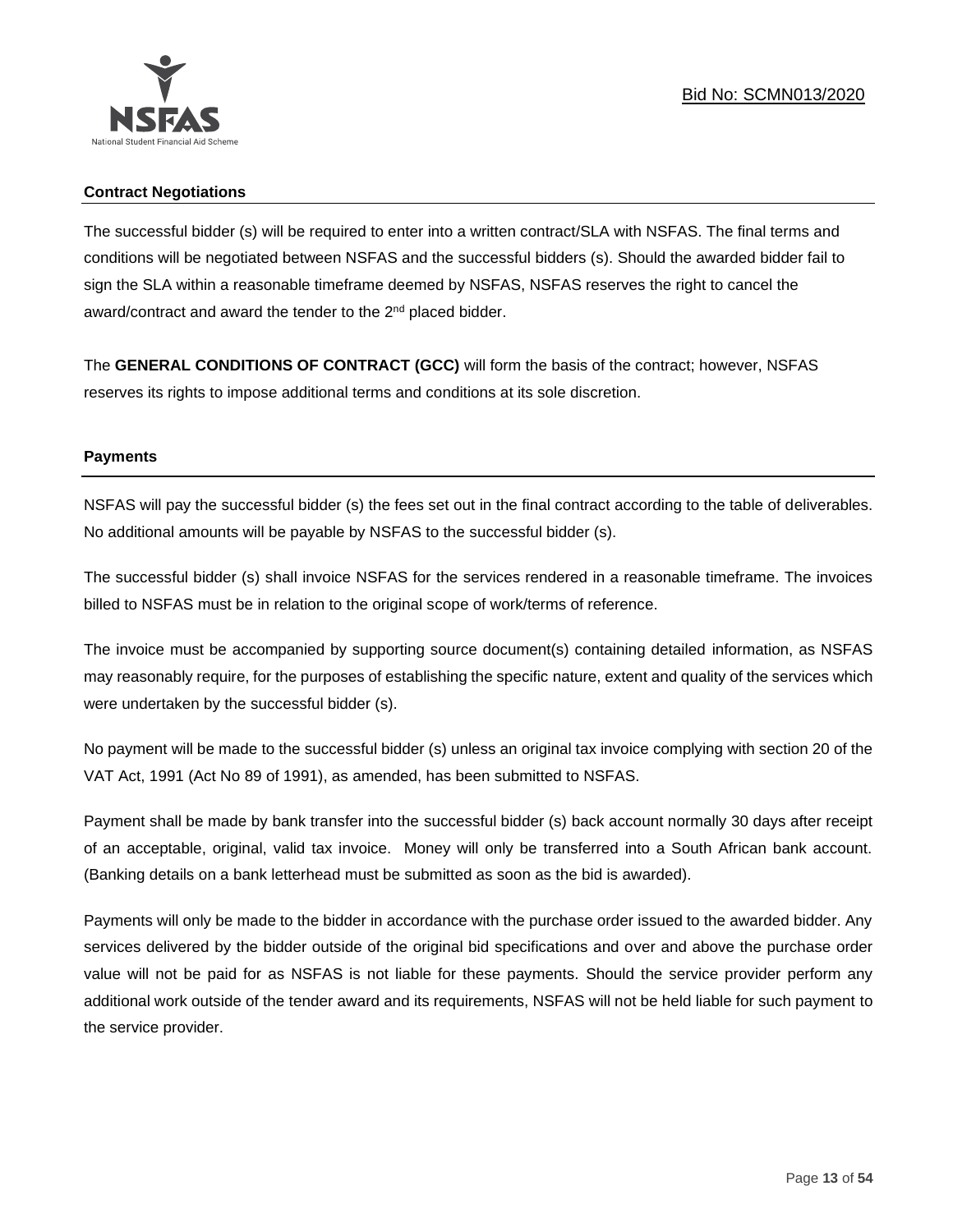

# **1. Purpose**

The National Student Financial Aid Scheme (NSFAS) requires a suitably experienced service provider(s) with the required capability and geographic presence to assist with the evaluation of the 2021 NSFAS applications for funding. The purpose of this document therefore is to provide a comprehensive scope of the required services, tasks and responsibilities of the service provider(s) as mandated by NSFAS.

## **2. Background**

NSFAS provides financial assistance to eligible students at public Universities and at Technical Vocational Education and Training (TVET) colleges throughout South Africa.

Since the inception of the student-centered model, NSFAS receives approximately more than 600 000 applications for funding annually. This number is increasing significantly year on year since the introduction of the bursary scheme by the organisation. The volume of applications is expected to increase even further for the 2021 application cycle due to the impact of the COVID-19 pandemic on disposable income of many South African working-class families.

With the increase in students applying for funding, it is imperative that NSFAS obtain additional resources to ensure timeous and efficient processing of the applications for funding. The organization requires an initial estimated number of 90 resources in the first month of appointment. The bidder must be able to scale these up or down, based on operational requirements during the contract period.

#### **3. Mandatory requirements**

All bids must comply with the mandatory requirements and failure to comply with any of these requirements will immediately disqualify the bid.

| No. | <b>Mandatory requirements</b>                                                           | Page reference per bidder proposal |
|-----|-----------------------------------------------------------------------------------------|------------------------------------|
|     | The service provider must submit on their letterhead<br>confirming the following:       |                                    |
|     | 1. Internet Connectivity Bandwidth of not less than 50<br><b>Mbps</b>                   |                                    |
| 1.  | 2. LAN connectivity of not less than 100 Mbps per<br>workstation                        |                                    |
|     | 3. Windows workstations with Licensed Windows 10<br>(not trial licenses)                |                                    |
|     | 4. Workstations with the latest Licensed Microsoft office<br>suite (not trail licenses) |                                    |
|     | 5. Firewall/s that support IPSEC VPN tunnelling                                         |                                    |
|     | 6. Site to site VPN compatible with the NSFAS                                           |                                    |
|     | minimum infrastructure configuration <i>i.e.</i> Fortigate                              |                                    |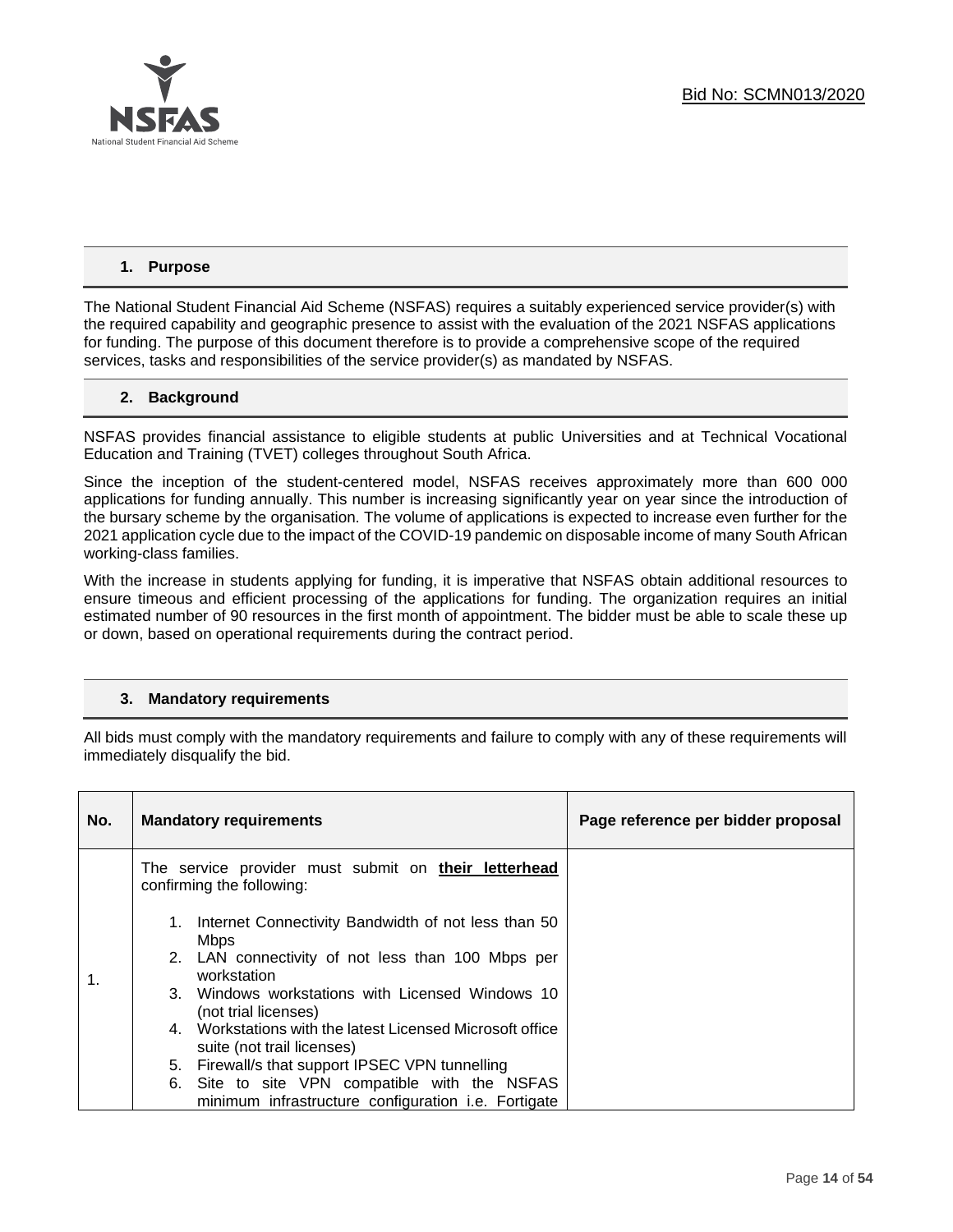

| No. | <b>Mandatory requirements</b>                                                                                                                                                                                                                                                                                                                                                                                                                                                                                                   | Page reference per bidder proposal |
|-----|---------------------------------------------------------------------------------------------------------------------------------------------------------------------------------------------------------------------------------------------------------------------------------------------------------------------------------------------------------------------------------------------------------------------------------------------------------------------------------------------------------------------------------|------------------------------------|
|     | OS supported ISAKMP encryption, authentication,<br>DH, lifetime, key parameters.<br>7. The operating premises and ICT equipment must<br>have uninterrupted backup power<br>8. Confirmation that the organization adheres to<br>information security requirements in accordance with<br>the ISO 27000 series of information security<br>standards. Alternately provide a document that<br>describes how the organization will manage<br>information security risks and controls regarding the<br>data that NSFAS shares with it. |                                    |
|     | 9. Acknowledgement that NSFAS may visit the site for<br>the assessment of the technical requirements.                                                                                                                                                                                                                                                                                                                                                                                                                           |                                    |

# **3. Functional specifications**

# **The appointed service provider will be required to provide the following:**

- 3.1 A total of 86 case workers, and 4 team leaders for this project from the date of appointment to be available from 1 January 2021, or earlier if required. The number might be reduced and increased depending on the volumes to be processed at a particular time.
- 3.2 Operating premises and equipment for the case workers.
- 3.3 The premises must be compliant with the COVID-19 regulatory requirements. COVID 19 risk analysis / Plan to confirm compliance must be submitted
- 3.4 Service provider must be able to connect to the NSFAS systems for processing the applications within one (1) week of being appointed.
- 3.5 An experienced implementation team that will assist in implementing an efficient and effective initiation process.
- 3.6 A list of appointed candidates as per the job specifications provided by the NSFAS.
- 3.7 A dedicated management resource to liaise with the NSFAS Operations team on a daily basis.
- 3.8 A dedicated technical support resource to liaise with the NSFAS ICT team as required.
- 3.9 Daily report of errors and exceptions identified during the process. NSFAS will define these to the successful provider.

#### **The evaluation of applications process:**

3.10 This process is meant to check that all the required fields on the application form are completed.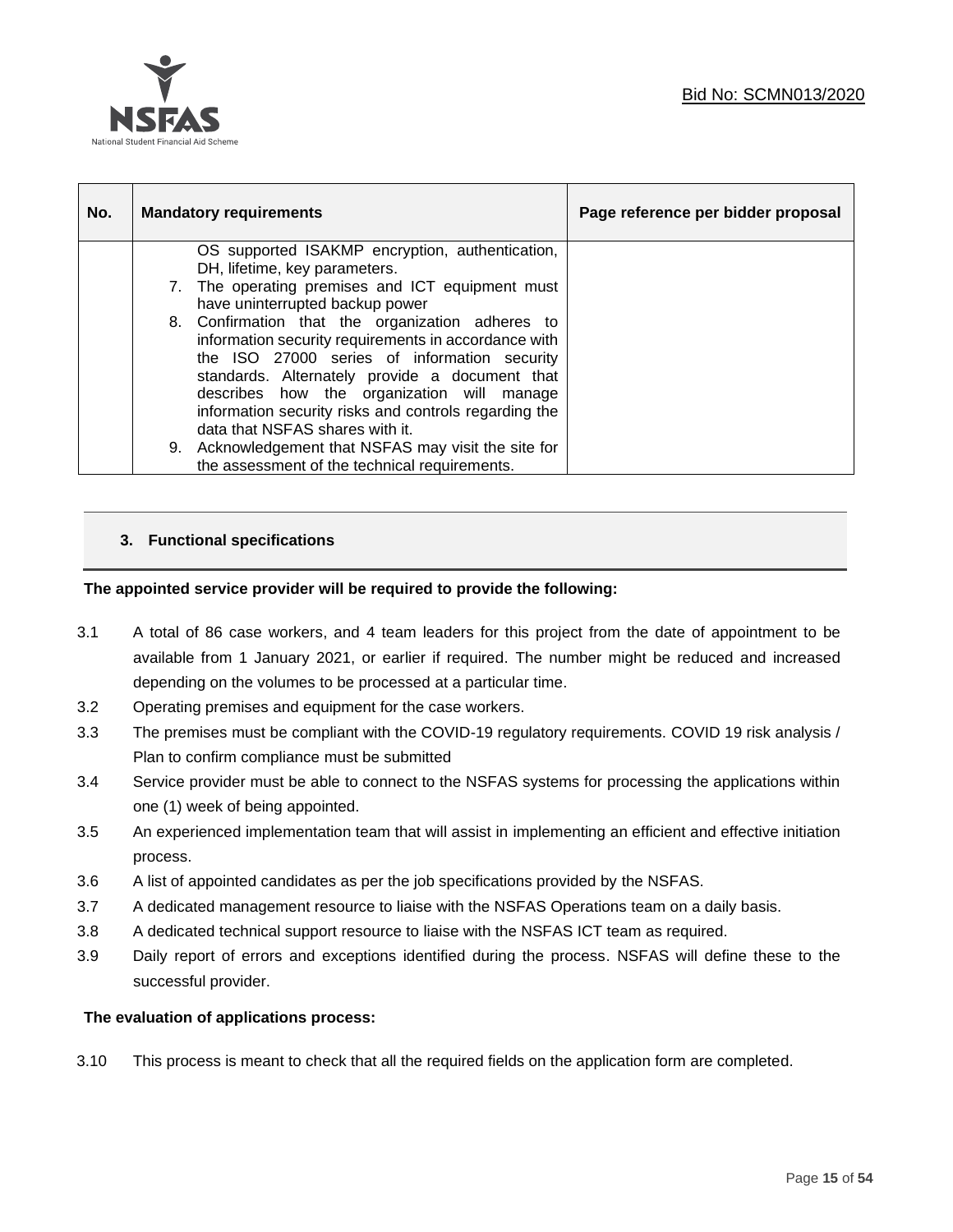



- 3.11 Check that all the required supporting documents for the information provided on the application are attached. For example, certified copies of applicant, and parent(s)/guardian(s)/spouse Identity Documents, proof of income, Disability Declaration form, and Vulnerable Child Declaration form.
- 3.12 Match the information provided on the application with the relevant supporting documents to confirm accuracy thereof.
- 3.13 Correct typing errors on the application form.
- 3.14 Request outstanding or missing documents from the applicant.

# **The NSFAS will provide the following:**

- 3.15 The number of resources required at a point in time.
- 3.16 The requisite training to the service provider in relation to the services required.
- 3.17 The cases to be evaluated and the business rules thereon.
- 3.18 A report of cases processed and outcomes of quality assurance process.
- 3.19 NSFAS has the right to visit the site of the service provider.

# **4. Contract Period**

The contract period is for twenty-four (24) months on as-and-when basis (note that NSFAS will provide the requirements to the appointed service provider). NSFAS reserves the right to cancel the award to a service provider, provided that a month's early termination notice is provided.

# **5. Pricing Schedule**

Please consider the inevitable Consumer Price Index (CPI) increases year on year on the pricing upon the duration of the contract period being in excess of a 12-month period. The pricing must be inclusive of all costs.

| No.      | Quantity | <b>Description</b> | Rate per hour (VAT and<br>disbursements included) |
|----------|----------|--------------------|---------------------------------------------------|
|          |          | Case Worker        |                                                   |
| <u>.</u> |          | <b>Team Leader</b> |                                                   |

Note that for price comparison purposes, NSFAS as part of the evaluation process will use a simulated volume of 86 case workers and 4 team leaders.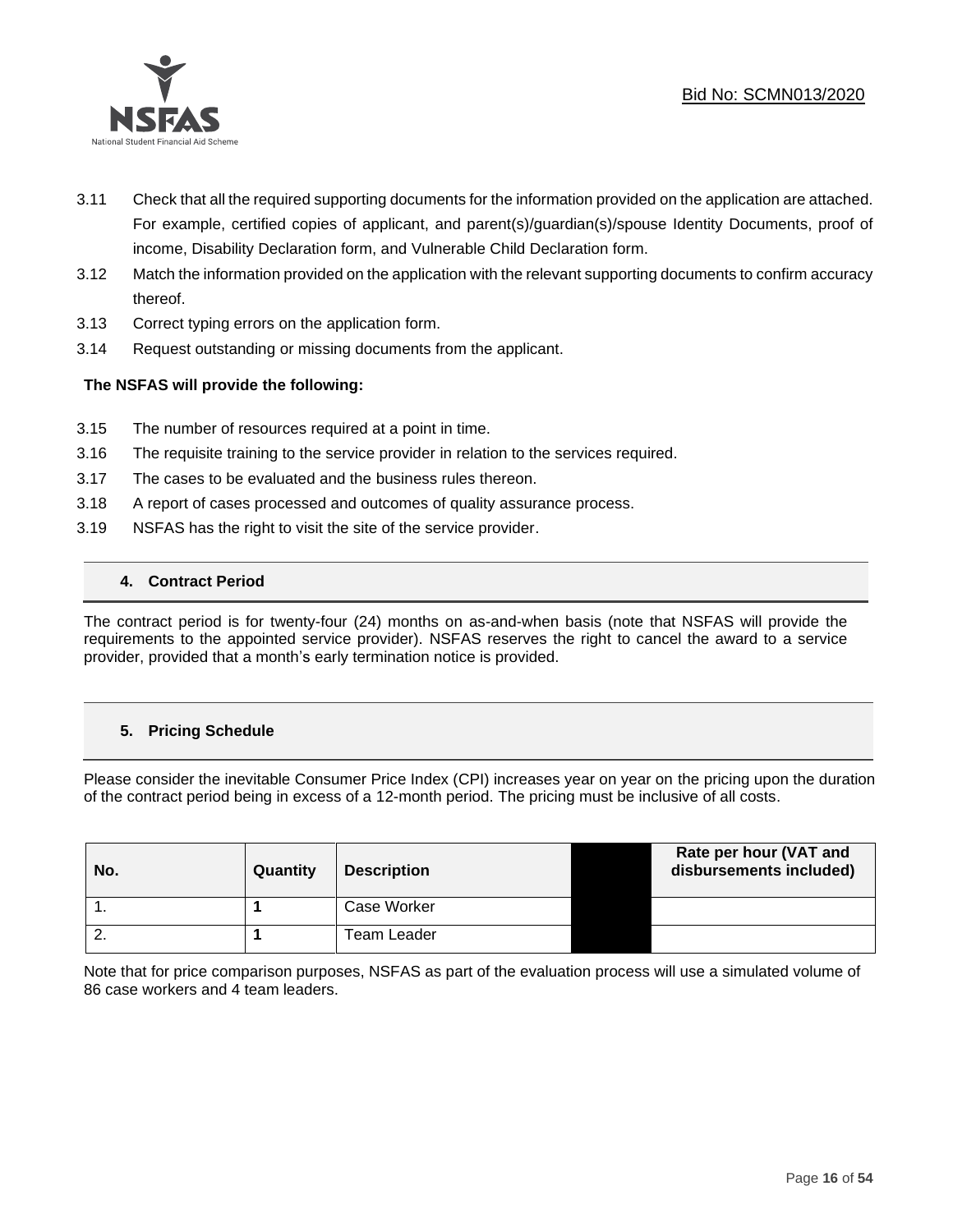

# **6. Evaluation Criteria**

# **6.1 Proposal**

A quality and in-depth proposal with details of the project and the implementation, showing an understanding of the requirements from NSFAS is required.

The proposal must also address the following areas:

- Ability to have a quick turn-around time and implementation from date of award to the date of commencing the processing.
- Ability to scale up or down quickly to meet operational needs of the NSFAS.
- Suitability of premises- location and building capacity.
- Ability to provide suitable and reliable equipment and connectivity.
- Ability to deliver quality work and meet set targets.

## **6.2 Company experience**

The service provider must have a minimum of three (3) years of experience in the data capturing and verification, and customer service field.

#### **6.3 Skills and Resources**

The service provider must show ability to obtain and allocate suitably qualified resources to the project. CVs of the four (4) Team Leaders to be allocated to the project must be submitted, as well as the CV of the key accounts' manager and the dedicated ICT support individual.

#### **6.4 Company Performance**

Letters of reference from three (3) clients of the service provider are required. These must be on the client's official letterhead with contact details of the client.

#### Technical evaluation criteria element:

| <b>Element</b>              | Weight |
|-----------------------------|--------|
| Proposal                    | 30     |
| <b>Company Experience</b>   | 20     |
| <b>Skills and Resources</b> | 25     |
| <b>Company Performance</b>  | 25     |
| <b>TOTAL</b>                | 100%   |

#### Criteria and Weighting:

*Bidders need to score a minimum of 70% for functionality. Bidders who score less than 70% minimum for functionality will not be considered further for price and BBBEE. Bids will be evaluated in accordance with the following technical criteria:*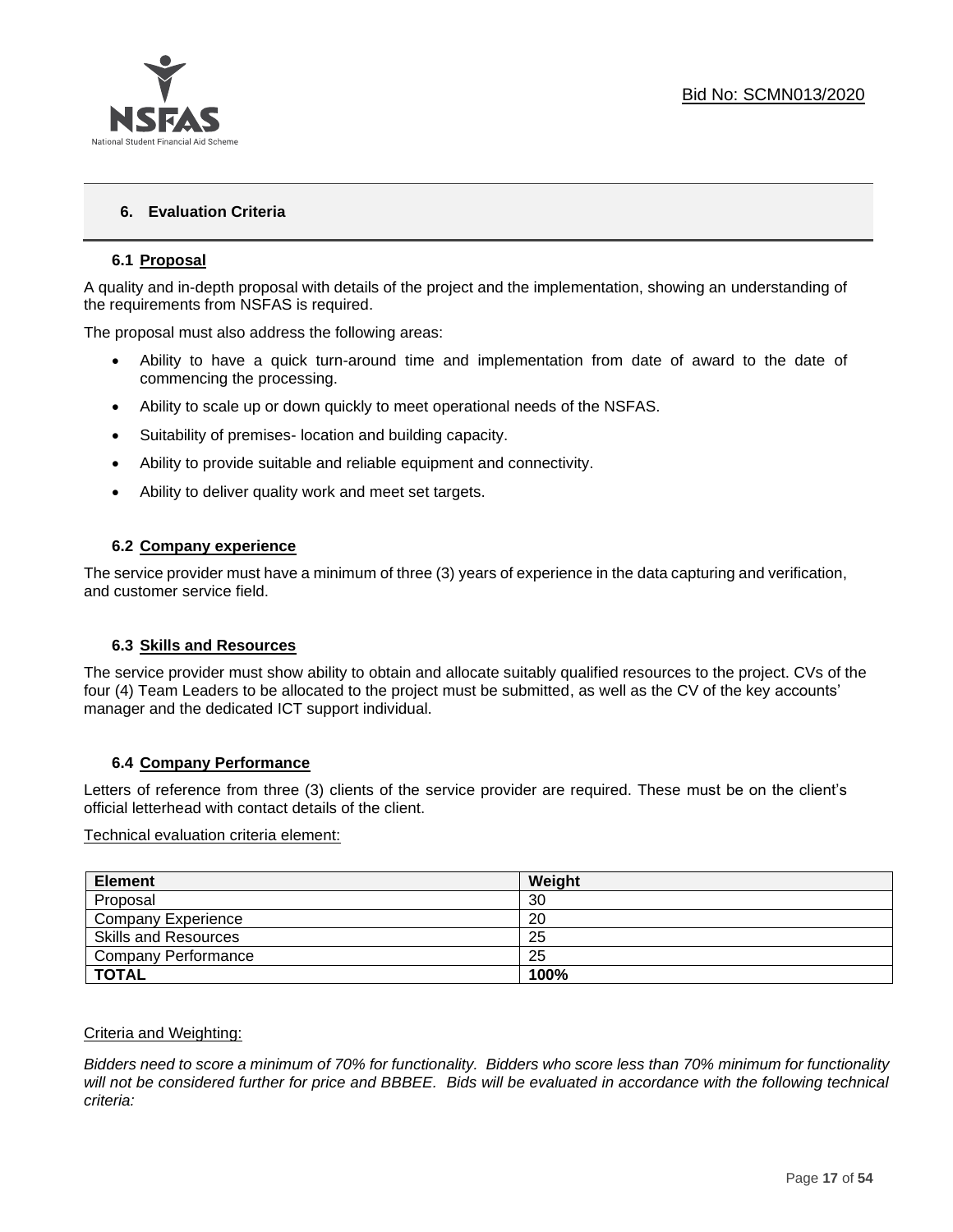

| <b>Company experience</b>                                                          | <b>Points available</b>                        | <b>Bidder scoring</b> | <b>Points scored</b> |
|------------------------------------------------------------------------------------|------------------------------------------------|-----------------------|----------------------|
| The service provider must<br>have a minimum of three                               | Less than 3 years = $0$                        |                       |                      |
| (3) years of experience in<br>the data capturing and<br>verification, and customer | More than 3 years but<br>less than 5 years= 15 |                       |                      |
| service field evidenced<br>from either the proposal<br>or the company profile.     | 5 years or more $= 20$                         |                       |                      |

| <b>Skills and resources</b>                                                                                                                                                                                                    | <b>Points available</b>                                       | <b>Bidder scoring</b> | <b>Points scored</b> |
|--------------------------------------------------------------------------------------------------------------------------------------------------------------------------------------------------------------------------------|---------------------------------------------------------------|-----------------------|----------------------|
| The service provider must<br>show ability to obtain and<br>allocate suitably qualified<br>resources to the project.<br>CVs of the four (4) Team<br>Leaders, the key account<br>manager and the ICT<br>support individual to be | No resource plan and not<br>all six (6) CVs included $=$<br>0 |                       |                      |
| allocated to the project<br>must be submitted.                                                                                                                                                                                 | Resource plan and all six<br>(6) CVs submitted=25             |                       |                      |

| <b>Company performance</b>                                                                                                | <b>Points available</b>                                                       | <b>Bidder scoring</b> | <b>Points scored</b> |
|---------------------------------------------------------------------------------------------------------------------------|-------------------------------------------------------------------------------|-----------------------|----------------------|
| Letters of reference from<br>3 clients of the service                                                                     | Less than 3 reference<br>letters submitted $= 0$                              |                       |                      |
| provider are required on a<br>letterhead of the client.<br>Each letter should confirm                                     | 3 or more reference<br>letters submitted= 20                                  |                       |                      |
| the type of service,<br>whether the project is<br>complete or ongoing, and<br>the level of satisfaction of<br>the client. | 3 or more reference<br>letters submitted and<br>meets all the criteria = $25$ |                       |                      |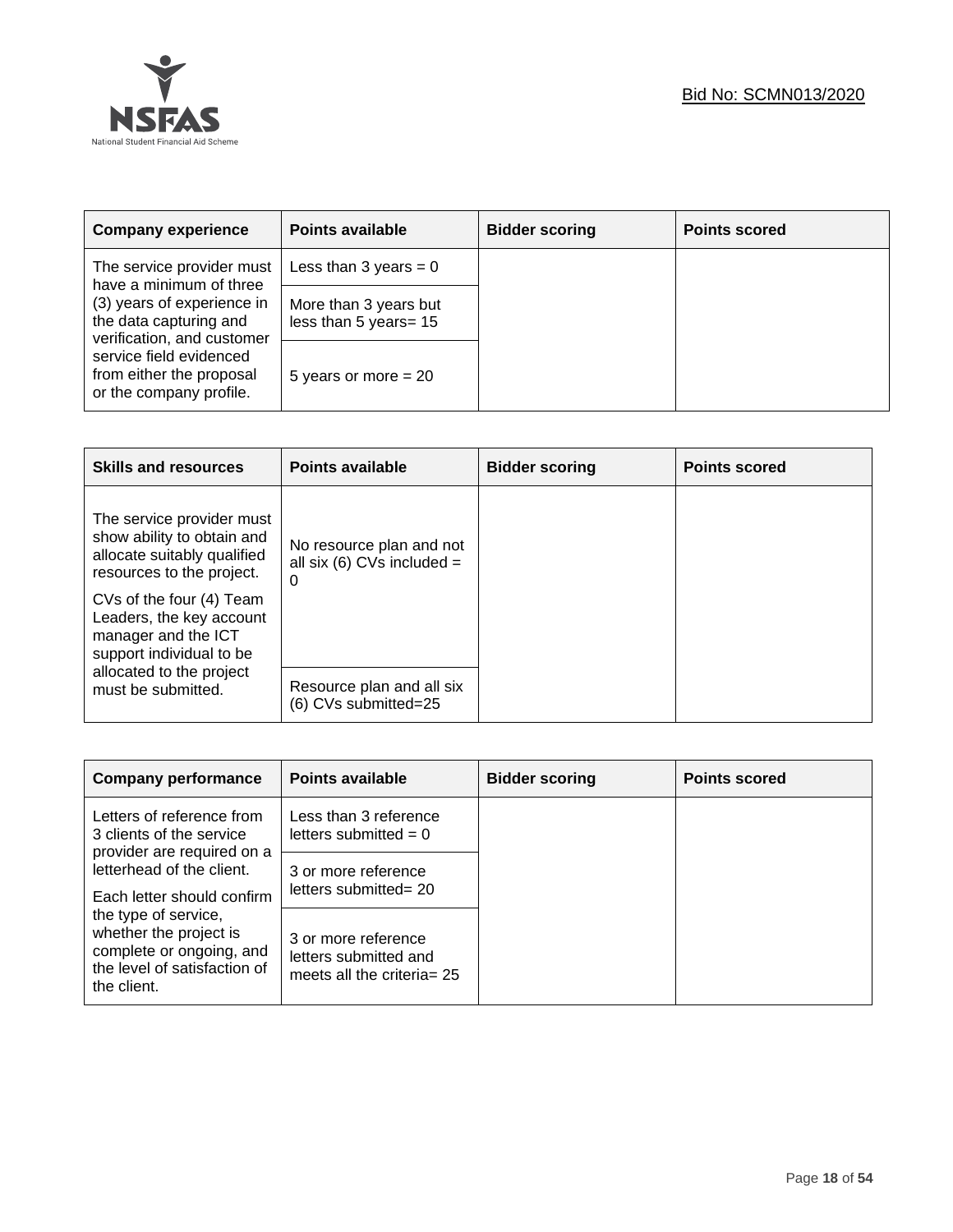

| Proposal                                                                                      | <b>Points available</b>                                                  | <b>Bidder scoring</b> | <b>Points scored</b> |
|-----------------------------------------------------------------------------------------------|--------------------------------------------------------------------------|-----------------------|----------------------|
|                                                                                               | Proposal submitted but<br>reasonable in nature =10                       |                       |                      |
| The service provider must<br>provide a detailed<br>proposal that addresses<br>requirement 6.1 | Comprehensive proposal<br>submitted that meets all<br>requirements $=30$ |                       |                      |

# **7. Preference Point System**

All proposals that will achieve the minimum qualifying score (acceptable tenders) will be evaluated further in terms of the preference point system as follows: A maximum of 80 points is allocated for price on the following basis:

**80/20**

$$
Ps = 80 \left( 1 - \frac{Pt - P \min}{P \min} \right)
$$

Where

Ps = Points scored for comparative price of proposal under consideration

Pt = Comparative price of bid under consideration

Pmin = Comparative price of lowest acceptable proposal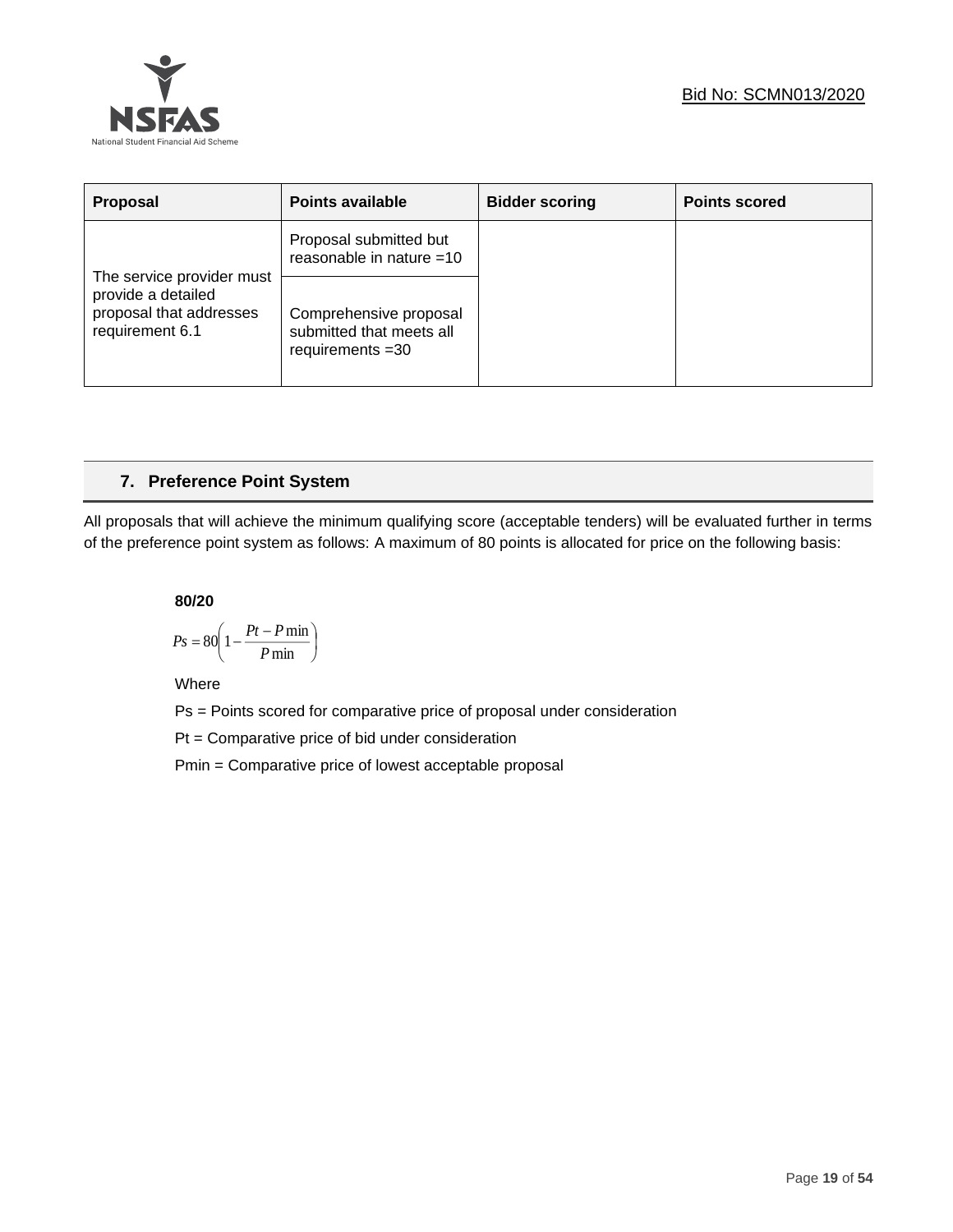

# **1. Declaration of Interest**

This declaration will be used by institutions to ensure that when goods and services are being procured, all reasonable steps are taken to combat the abuse of the supply chain management system.

The bid of any bidder may be disregarded if that bidder, or any of its directors have:

- A. abused the NSFAS's supply chain management system;
- B. committed fraud or any other improper conduct in relation to such system; or
- C. failed to perform on any previous contract.

**In order to give effect to the above, the following questionnaire must be completed and submitted with the bid**.

| The following particulars must be furnished: |                                                                                          |  |  |
|----------------------------------------------|------------------------------------------------------------------------------------------|--|--|
| 2.1                                          | Full Name of bidder or his or her representative:                                        |  |  |
|                                              |                                                                                          |  |  |
| 2.2                                          | <b>Identity Number:</b>                                                                  |  |  |
|                                              |                                                                                          |  |  |
| 2.3                                          | Position occupied in the Company (director, trustee, shareholder <sup>2</sup> , member): |  |  |
|                                              |                                                                                          |  |  |

| Registration number of the company, enterprise, close corporation, partnership agreement or trust:<br>2.4 |
|-----------------------------------------------------------------------------------------------------------|
|-----------------------------------------------------------------------------------------------------------|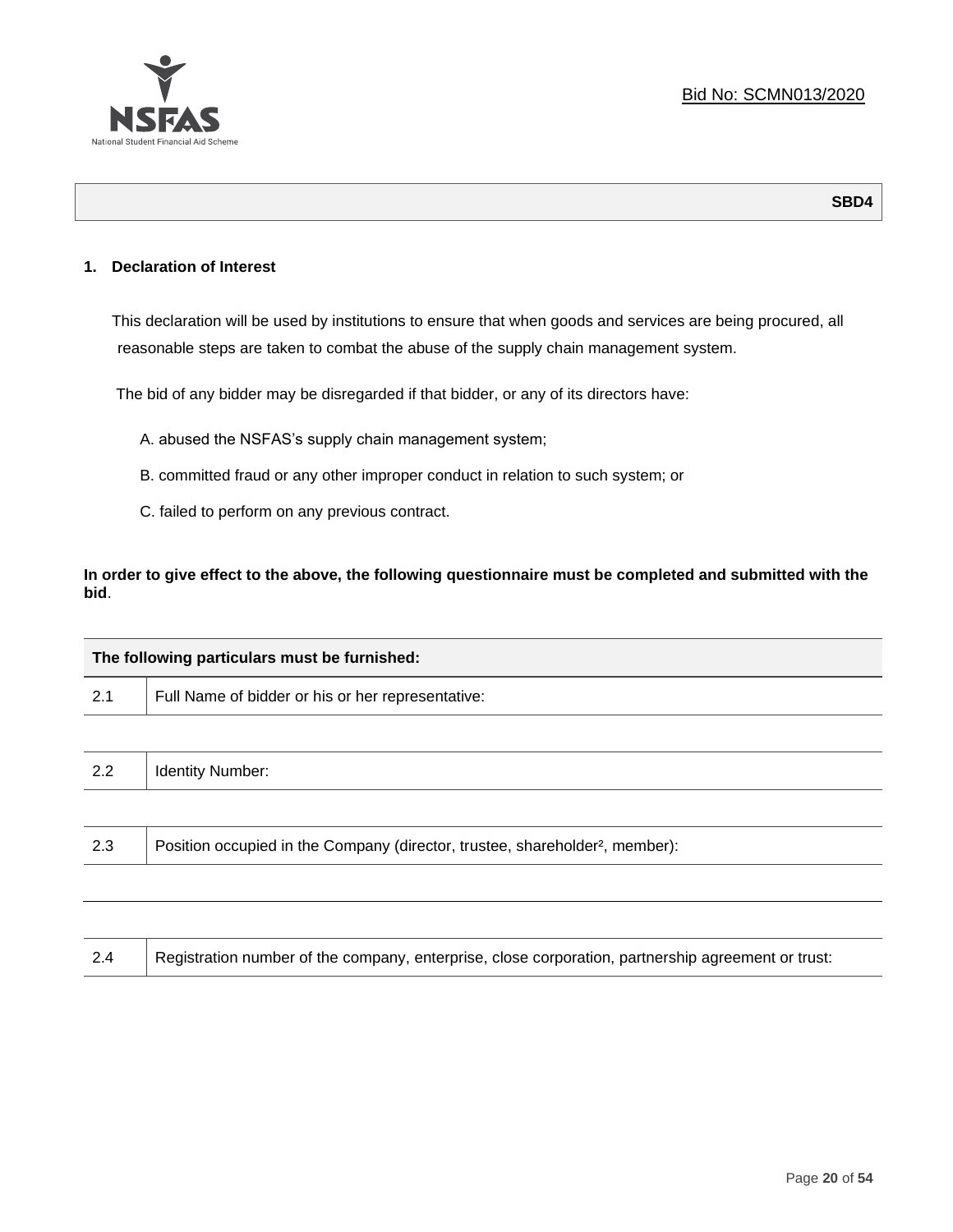

| 2.5 | Τ.<br>Tax Reference Number: |
|-----|-----------------------------|
|     |                             |

| 2.6 | VAT Registration Number: |
|-----|--------------------------|
|-----|--------------------------|

| 2.6.1  | The names of all directors / trustees / shareholders / members, their individual identity numbers, tax<br>reference numbers and, if applicable, employee / PESAL numbers must be indicated in paragraph 3<br>below. |     |  |  |
|--------|---------------------------------------------------------------------------------------------------------------------------------------------------------------------------------------------------------------------|-----|--|--|
| 2.7    | Are you or any person connected with the bidder presently employed by the state?                                                                                                                                    |     |  |  |
|        | Yes                                                                                                                                                                                                                 | No. |  |  |
| 2.7.2. | If yes, furnish the following particulars:                                                                                                                                                                          |     |  |  |
|        | Name of person / director / trustee / shareholder/ member:                                                                                                                                                          |     |  |  |

| Name of state institution at which you or the person connected to the bidder is employed: |
|-------------------------------------------------------------------------------------------|
|                                                                                           |

Position occupied in the state institution:

#### "State" means

┱

- (a) Any national or provincial department, national or provincial public entity or constitutional institution within the meaning of the Public Finance Management Act, 1999 (Act No 1 of 1999);
- (b) Any municipality or municipal entity;
- (c) Provincial legislature;
- (d) National Assembly or the National Council of Provinces;
- (e) Parliament.

"Shareholder" means a person who owns shares in the company and is actively involved in the management of the enterprise or business and exercises control over the enterprise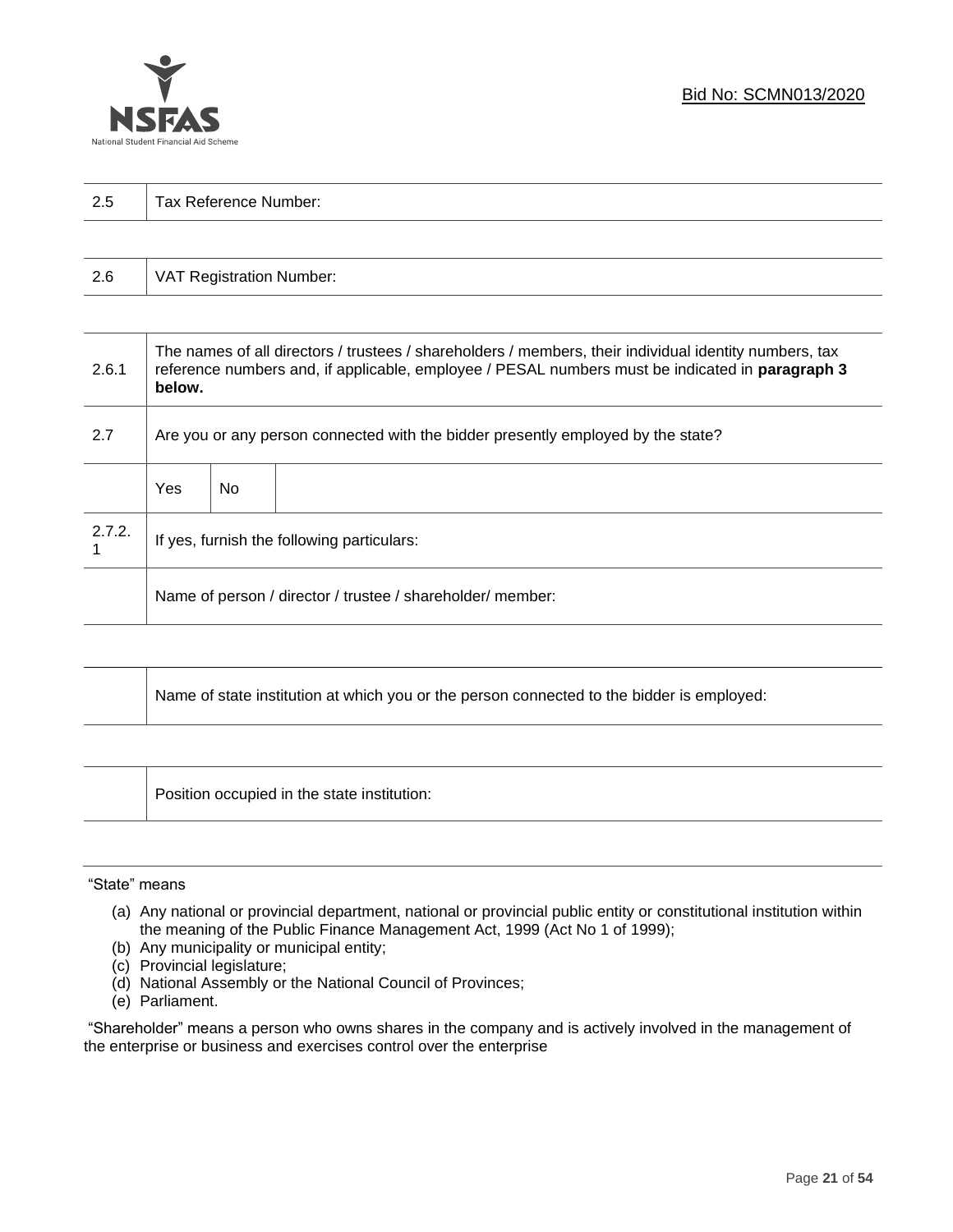

|                          | Any other particulars:                                                                                                                                                                                                                           |    |                                                                                                              |  |  |
|--------------------------|--------------------------------------------------------------------------------------------------------------------------------------------------------------------------------------------------------------------------------------------------|----|--------------------------------------------------------------------------------------------------------------|--|--|
| 2.7.2                    | If you are presently employed by the state, did you obtain the appropriate authority to undertake<br>remunerative work outside employment in the public sector?                                                                                  |    |                                                                                                              |  |  |
|                          | Yes                                                                                                                                                                                                                                              | No |                                                                                                              |  |  |
|                          | If yes, did you attach proof of such authority to the bid document?                                                                                                                                                                              |    |                                                                                                              |  |  |
| 2.7.2.<br>1<br>bid.      |                                                                                                                                                                                                                                                  |    | Note: Failure to submit proof of such authority, where applicable, may result in the disqualification of the |  |  |
|                          | Yes                                                                                                                                                                                                                                              | No |                                                                                                              |  |  |
| 2.7.2.<br>$\overline{2}$ | If no, furnish reasons for non-submission of such proof:                                                                                                                                                                                         |    |                                                                                                              |  |  |
| 2.8                      | Did you or your spouse, or any of the company's directors / trustees / shareholders / members or their<br>spouses conduct business with the state in the previous twelve months?                                                                 |    |                                                                                                              |  |  |
|                          | Yes                                                                                                                                                                                                                                              | No |                                                                                                              |  |  |
| 2.8.1                    | If so, furnish particulars:                                                                                                                                                                                                                      |    |                                                                                                              |  |  |
| 2.9                      | Do you, or any person connected with the bidder, have any relationship (family, friend, other) with a<br>person employed by the state and who may be involved with the evaluation and or adjudication of this<br>bid?                            |    |                                                                                                              |  |  |
|                          | Yes                                                                                                                                                                                                                                              | No |                                                                                                              |  |  |
| 2.9.1                    | If so, furnish particulars:                                                                                                                                                                                                                      |    |                                                                                                              |  |  |
| 2.10                     | Are you, or any person connected with the bidder, aware of any relationship (family, friend, other)<br>between any other bidder and any person employed by the state who may be involved with the<br>evaluation and or adjudication of this bid? |    |                                                                                                              |  |  |
|                          | Yes                                                                                                                                                                                                                                              | No |                                                                                                              |  |  |
| 2.10.1                   | If so, furnish particulars:                                                                                                                                                                                                                      |    |                                                                                                              |  |  |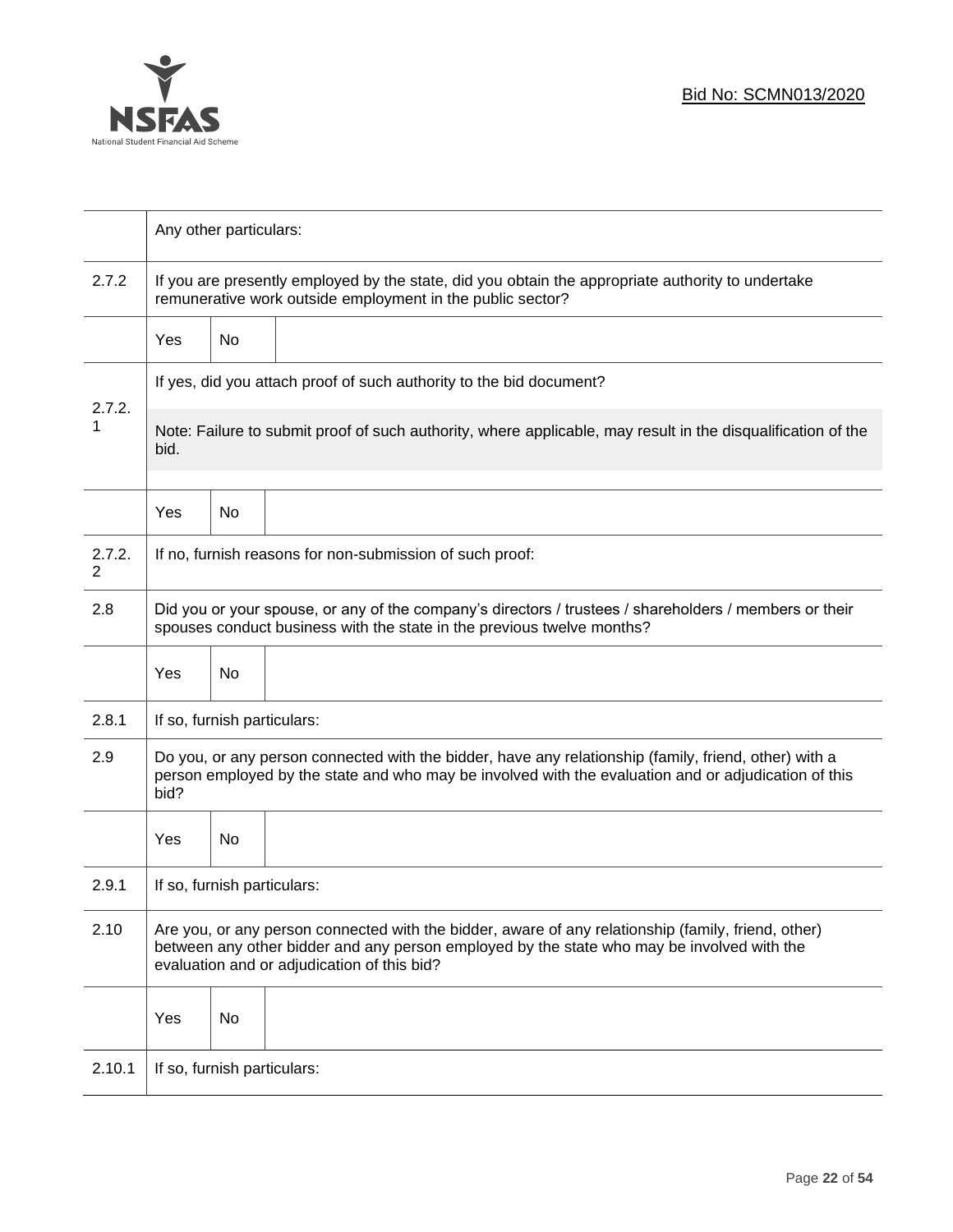

| 2.11   | Do you or any of the directors / trustees / shareholders / members of the company have any interest in<br>any other related companies whether or not they are bidding for this contract? |    |  |  |
|--------|------------------------------------------------------------------------------------------------------------------------------------------------------------------------------------------|----|--|--|
|        | Yes                                                                                                                                                                                      | No |  |  |
| 2.11.1 | If so, furnish particulars:                                                                                                                                                              |    |  |  |

# **Full details of directors / trustees / members / shareholders**.

| <b>Full Name</b> | <b>Identity Number</b> | Personal Income Tax<br>Reference Number | State Employee Number /<br>PERSEL Number |
|------------------|------------------------|-----------------------------------------|------------------------------------------|
|                  |                        |                                         |                                          |
|                  |                        |                                         |                                          |
|                  |                        |                                         |                                          |
|                  |                        |                                         |                                          |
|                  |                        |                                         |                                          |
|                  |                        |                                         |                                          |
|                  |                        |                                         |                                          |
|                  |                        |                                         |                                          |
|                  |                        |                                         |                                          |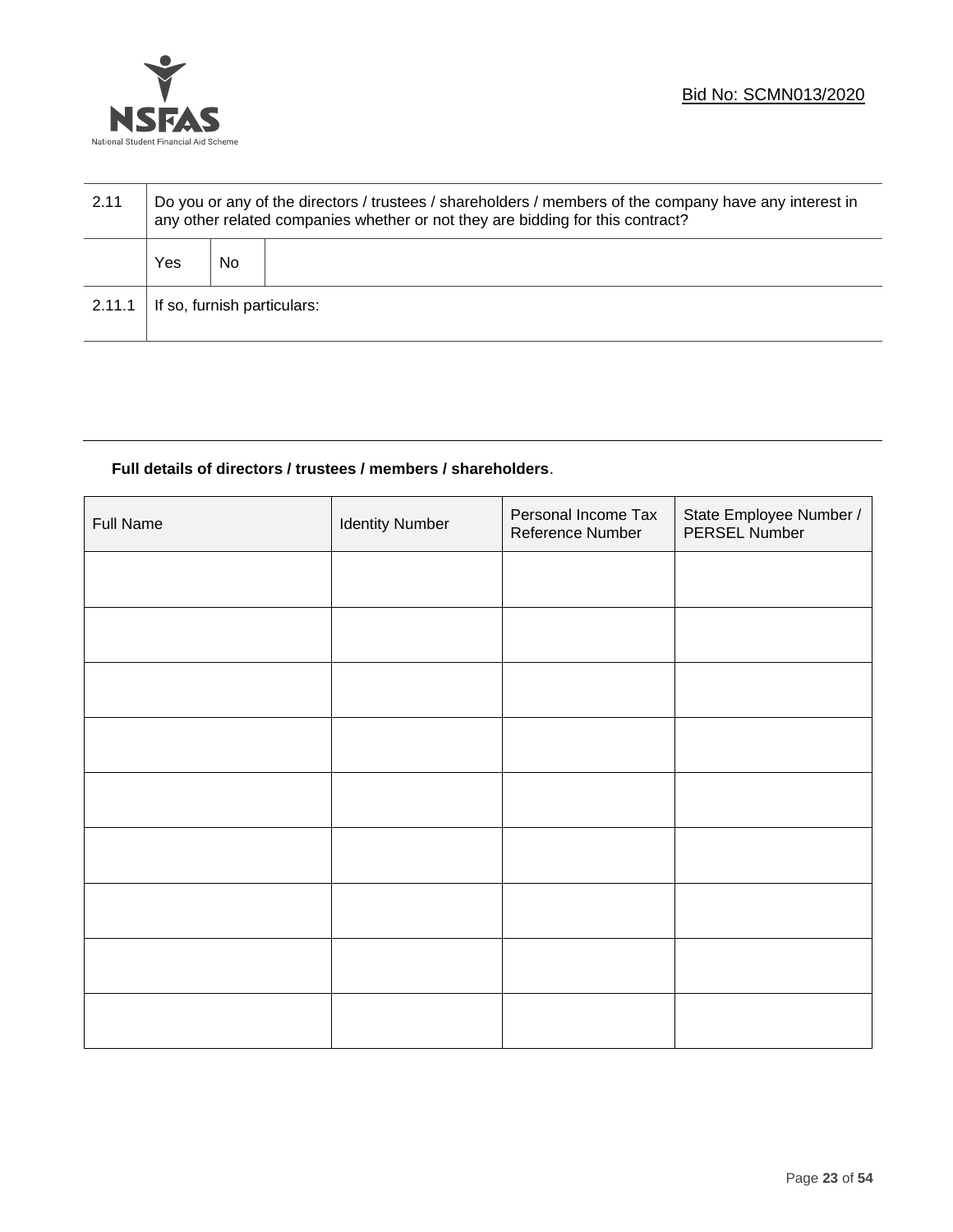

# **Declaration**

I, the undersigned (NAME)………………………………………………………………………

Certify that the information furnished in paragraphs 2 and 3 above is correct. I accept that the state may reject the bid or act against me should this declaration prove to be false.

| <b>Signature</b> | <b>Date</b>    |
|------------------|----------------|
|                  |                |
| <b>Position</b>  | Name of bidder |
|                  |                |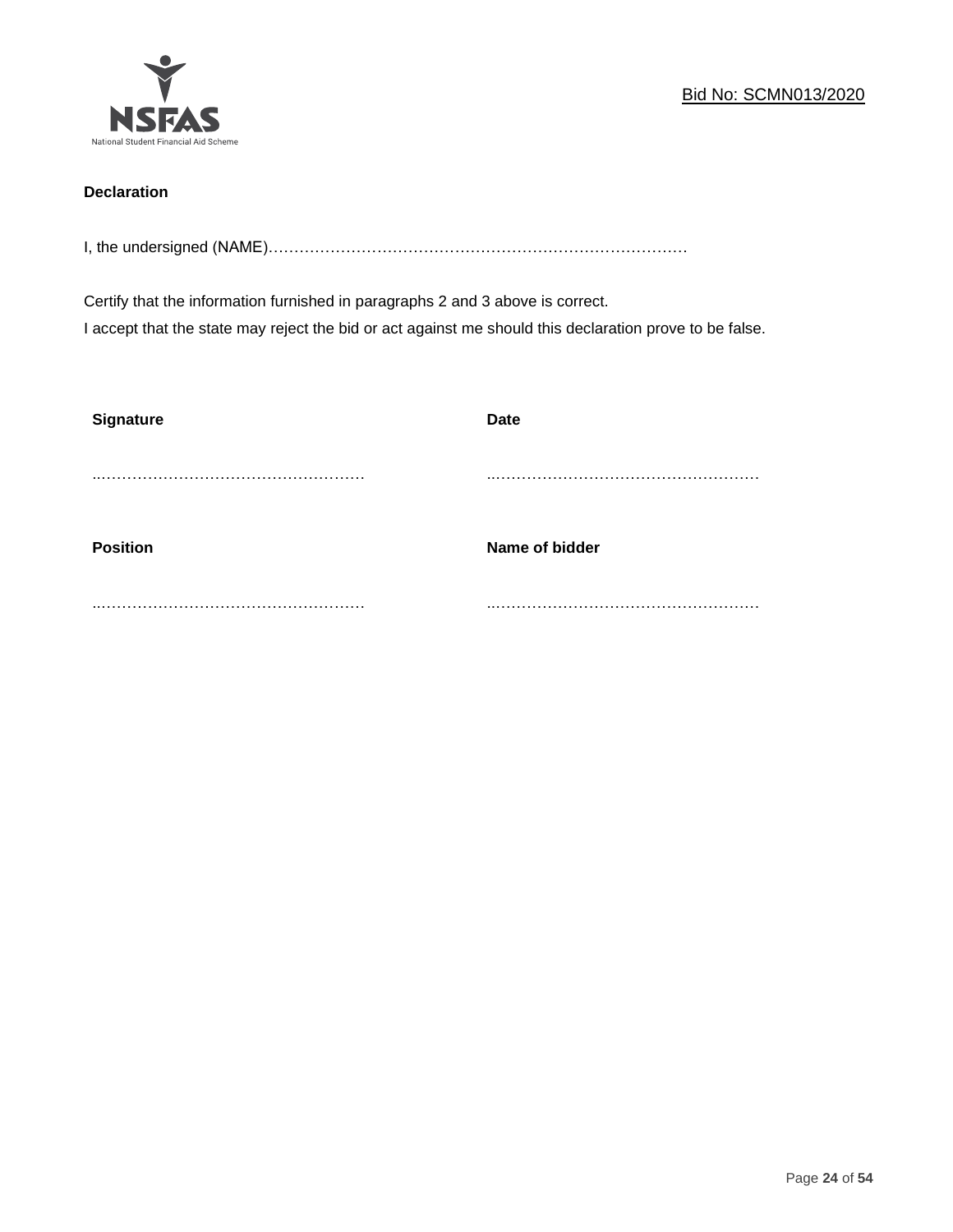

## **Declaration of bidder's past Supply Chain Management practices**

**SBD 8**

This declaration will be used by institutions to ensure that when goods and services are being procured, all reasonable steps are taken to combat the abuse of the supply chain management system.

The bid of any bidder may be disregarded if that bidder, or any of its directors have -

- (a) abused the institution's supply chain management system.
- (b) committed fraud or any other improper conduct in relation to such system; or
- (c) failed to perform on any previous contract.

In order to give effect to the above, **the following questionnaire must be completed and submitted with the bid.**

**The following particulars must be furnished:**

|      | Is the bidder or any of its directors listed on the National Treasury's Database of Restricted Suppliers as<br>companies or persons prohibited from doing business with the public sector?                                                                                                                                                                                                                   |                                                                                                                                                                                                                                               |  |  |
|------|--------------------------------------------------------------------------------------------------------------------------------------------------------------------------------------------------------------------------------------------------------------------------------------------------------------------------------------------------------------------------------------------------------------|-----------------------------------------------------------------------------------------------------------------------------------------------------------------------------------------------------------------------------------------------|--|--|
| 1.1. |                                                                                                                                                                                                                                                                                                                                                                                                              | (Companies or persons who are listed on this Database were informed in writing of this restriction by the<br>Accounting Officer/Authority of the institution that imposed the restriction after the audi alteram partem<br>rule was applied). |  |  |
|      | Database of Restricted Suppliers now resides on the National Treasury's website<br>The<br>(http://www.treasury.gov.za) and can be accessed by clicking on its link at the bottom of the home page.                                                                                                                                                                                                           |                                                                                                                                                                                                                                               |  |  |
|      | Yes                                                                                                                                                                                                                                                                                                                                                                                                          | <b>No</b>                                                                                                                                                                                                                                     |  |  |
| 1.2. |                                                                                                                                                                                                                                                                                                                                                                                                              | If so, furnish particulars:                                                                                                                                                                                                                   |  |  |
| 1.3. | Is the bidder or any of its directors listed on the Register for Tender Defaulters in terms of section 29 of<br>Prevention<br>Combating<br>Activities<br>(No<br>of<br>Corrupt<br>12<br>2004)?<br>the<br>and<br>Act<br>οf<br>Register for Tender Defaulters can be accessed on the National Treasury's website<br>The<br>(http://www.treasury.gov.za) by clicking on its link at the bottom of the home page. |                                                                                                                                                                                                                                               |  |  |
|      | Yes                                                                                                                                                                                                                                                                                                                                                                                                          | No                                                                                                                                                                                                                                            |  |  |
| 1.4. |                                                                                                                                                                                                                                                                                                                                                                                                              | If so, furnish particulars:                                                                                                                                                                                                                   |  |  |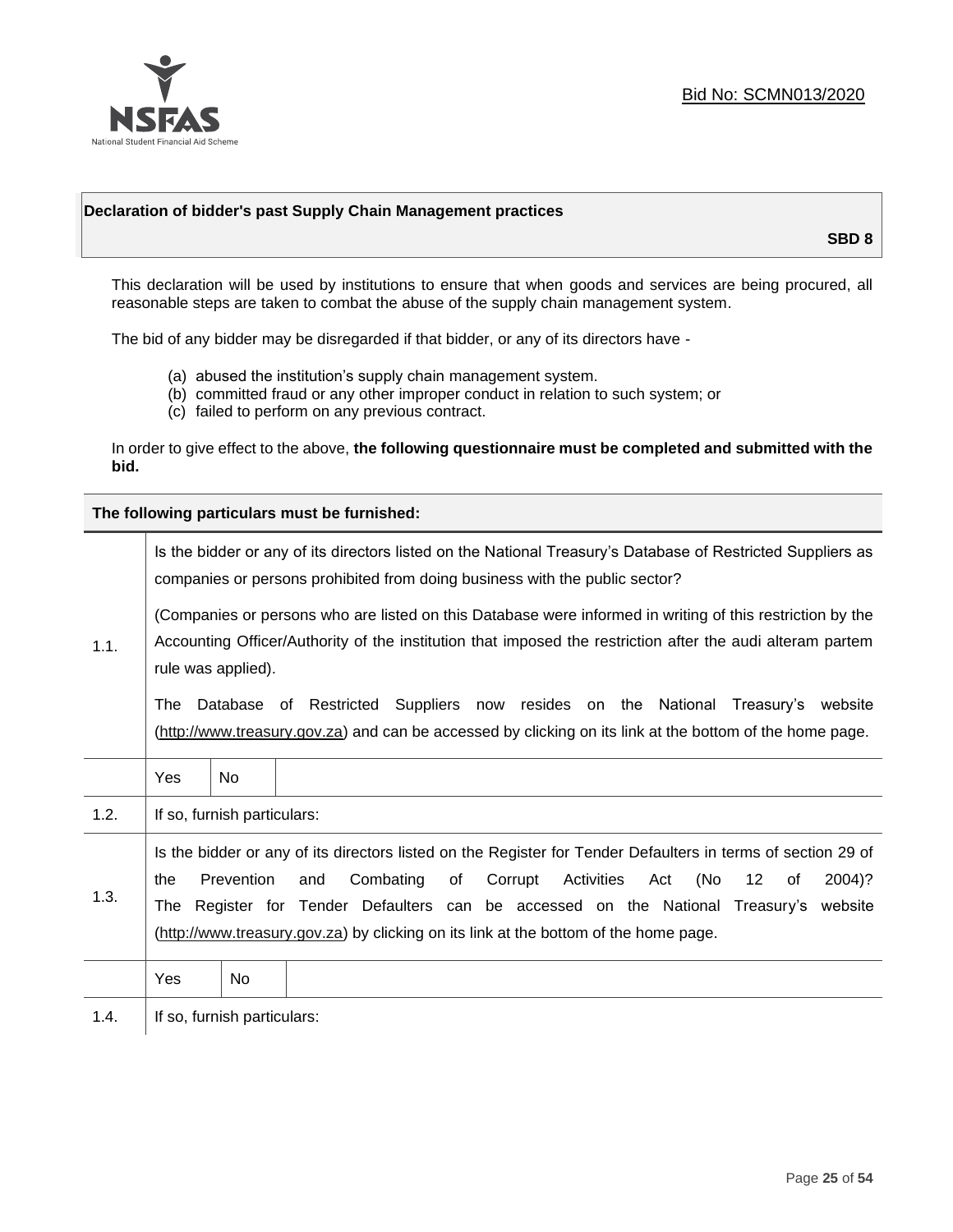

Τ

| 1.5. | Was the bidder or any of its directors convicted by a court of law (including a court outside of the<br>Republic of South Africa) for fraud or corruption during the past five years? |    |  |
|------|---------------------------------------------------------------------------------------------------------------------------------------------------------------------------------------|----|--|
|      | Yes                                                                                                                                                                                   | No |  |
| 1.6. | If so, furnish particulars:                                                                                                                                                           |    |  |
| 1.7. | Was any contract between the bidder and any organ of state terminated during the past five years on<br>account of failure to perform on or comply with the contract?                  |    |  |
|      | Yes                                                                                                                                                                                   | No |  |
| 1.8. | If so, furnish particulars:                                                                                                                                                           |    |  |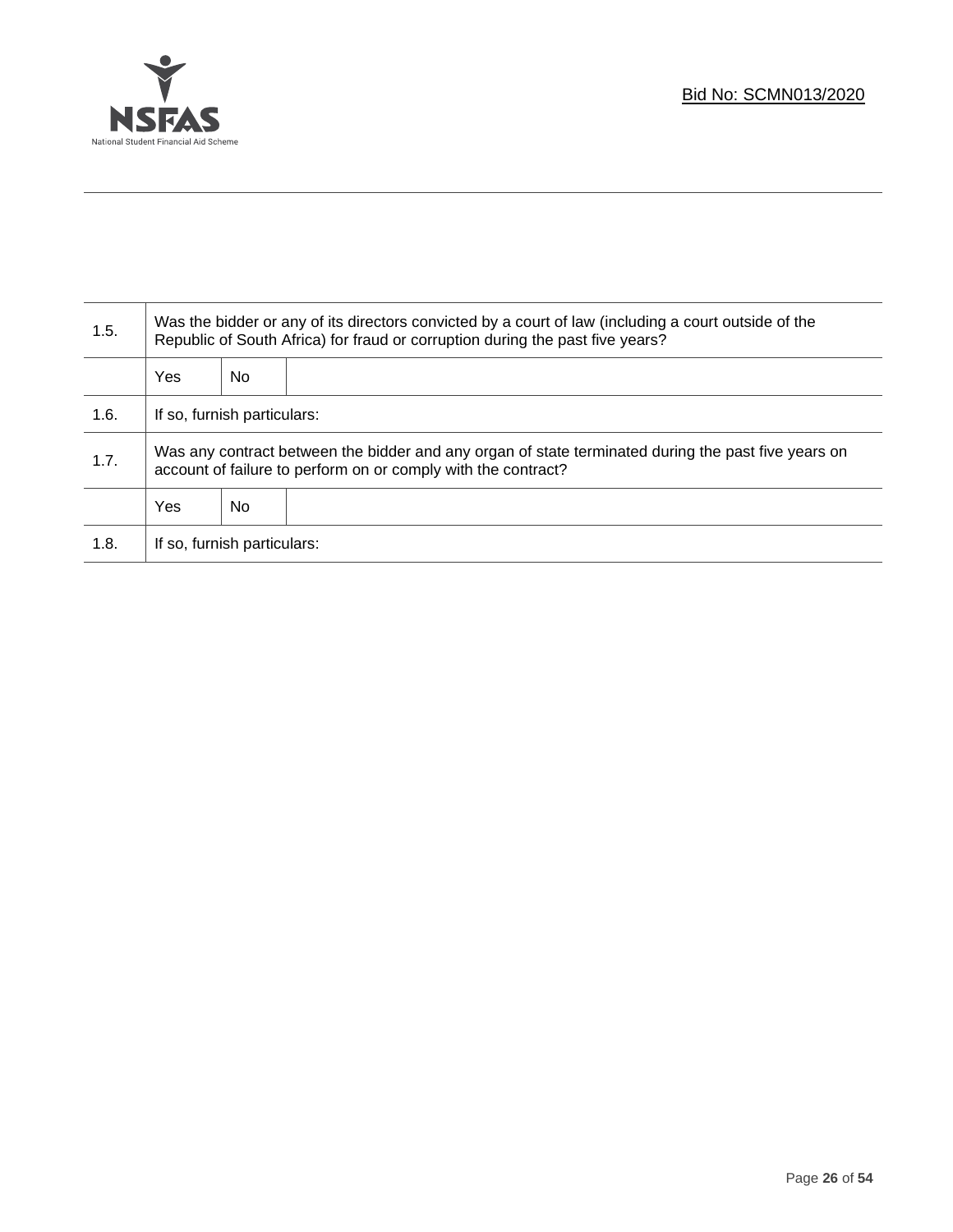

# **Declaration**

I, the undersigned (NAME)………………………………………………………………………

Certify that the information furnished on the declaration from is true and correct.

I accept that, in addition to cancellation of a contract, action may be taken against me should this declaration provide to be false.

| <b>Signature</b> | <b>Date</b>    |
|------------------|----------------|
|                  |                |
| <b>Position</b>  | Name of bidder |
|                  |                |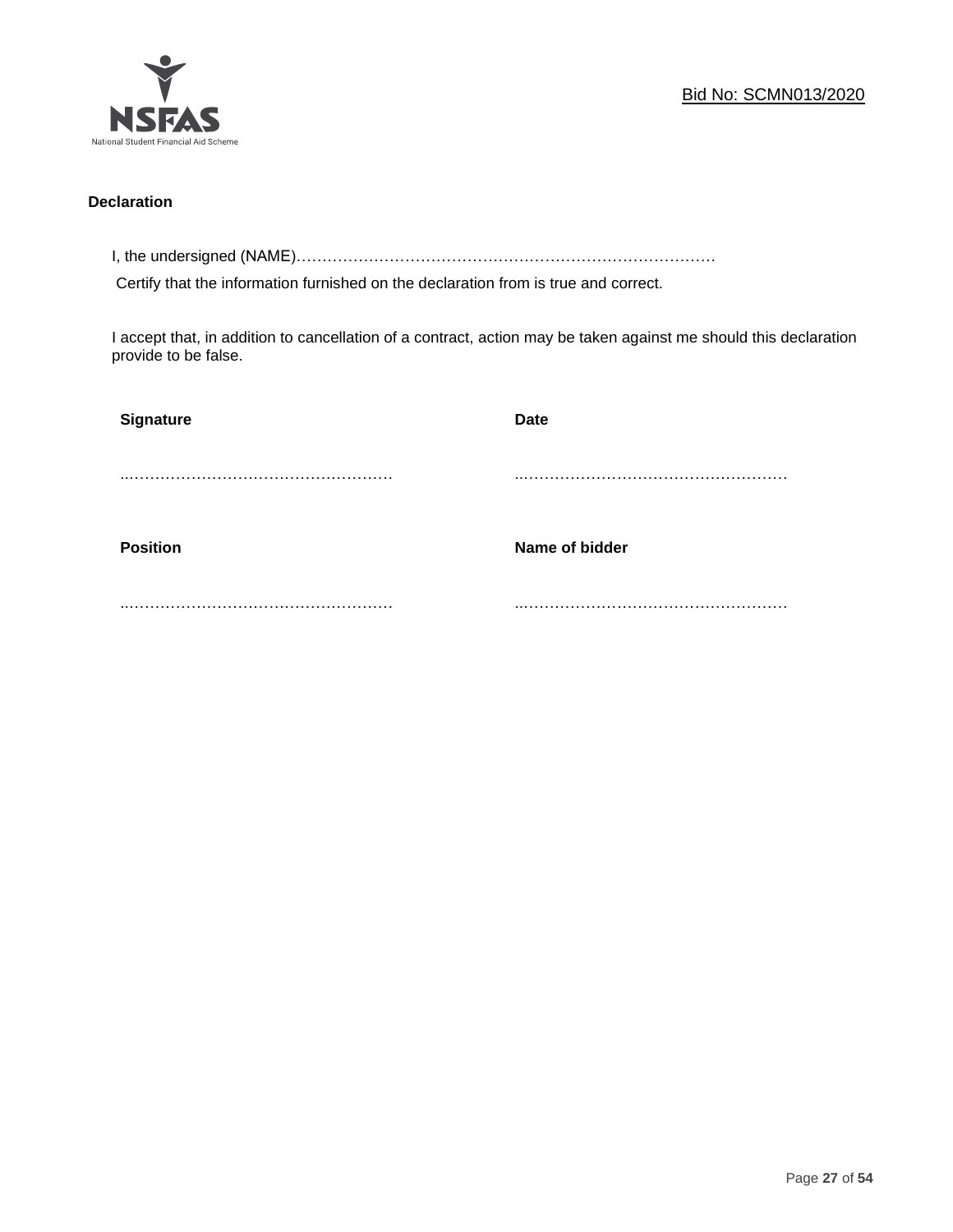

# **SBD 9**

# **CERTIFICATE OF INDEPENDENT BID DETERMINATION**

I, the undersigned, in submitting the accompanying bid in response to the invitation for the bid made by: NSFAS

(Name of Institution)

Do hereby make the following statements that I certify to be true and complete in every respect:

| I certify, on behalf of: |  |
|--------------------------|--|
| (Name of Bidder)         |  |

- 1. I have read, and I understand the contents of this Certificate.
- 6.1.I understand that the accompanying bid will be disqualified if this Certificate is found not to be true and complete in every respect.
- 6.2.I am authorized by the bidder to sign this Certificate, and to submit the accompanying bid, on behalf of the bidder.
- 6.3.Each person whose signature appears on the accompanying bid has been authorized by the bidder to determine the terms of, and to sign the bid, on behalf of the bidder.
- 6.4.For the purposes of this Certificate and the accompanying bid, I understand that the word "competitor" shall include any individual or organization, other than the bidder, whether or not affiliated with the bidder, who:
	- 6.4.1.1.1. has been requested to submit a bid in response to this bid invitation.
	- 6.4.1.1.2. could potentially submit a bid in response to this bid invitation, based on their qualifications,
	- 6.4.1.1.3. Abilities or experience.
- 6.10. Provides the same goods and services as the bidder and/or is in the same line of business as the bidder.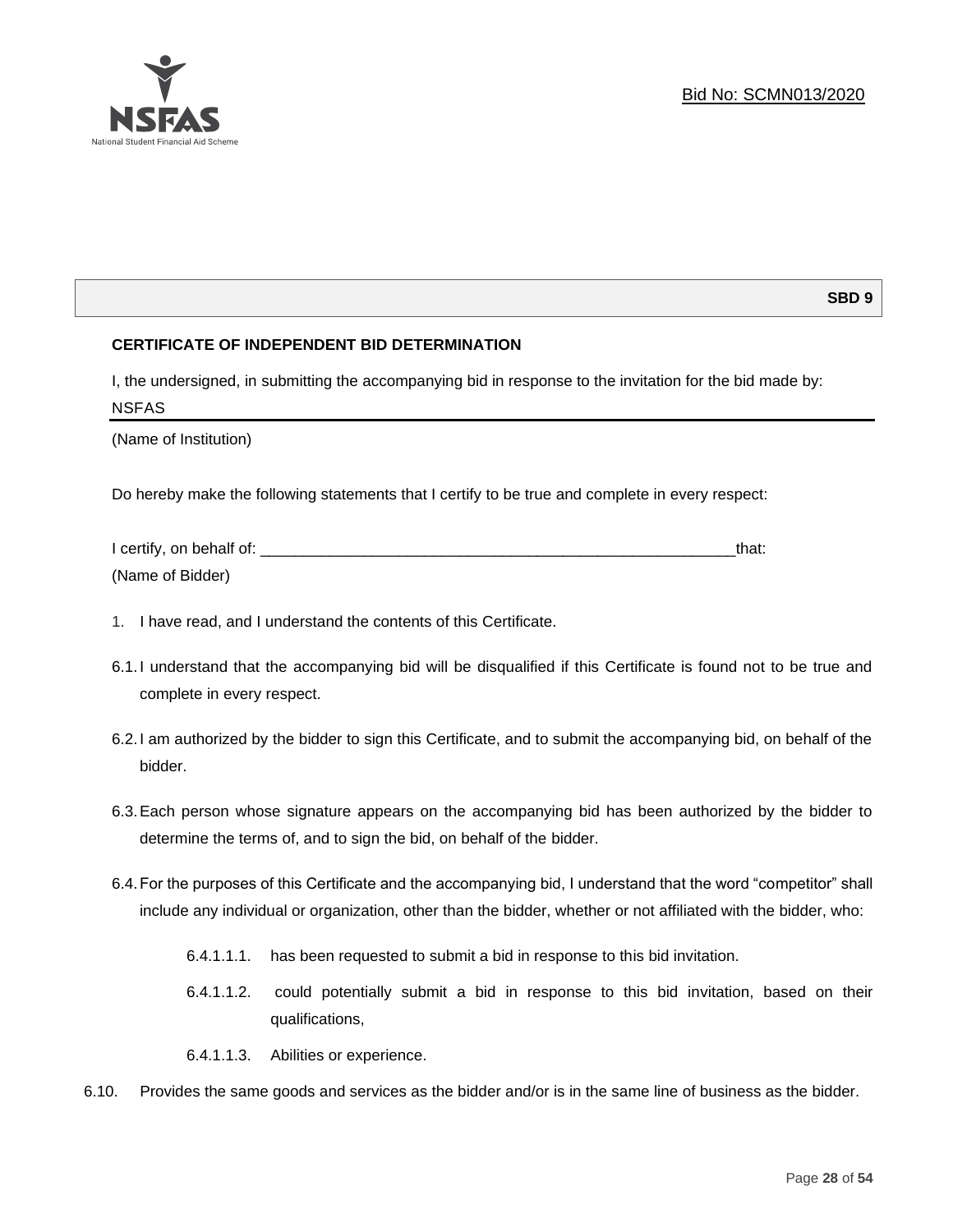

6.11. The bidder has arrived at the accompanying bid independently from, and without consultation, communication, agreement or arrangement with any competitor. However, communication between partners in a joint venture or consortium<sup>3</sup> will not be construed as collusive bidding.

<sup>3</sup> Joint venture or Consortium means an association of persons for the purpose of combining their expertise, property, capital, efforts, skill and knowledge in an activity for the execution of a contract.

- 6.12. In particular, without limiting the generality of paragraphs 6 above, there has been no consultation, communication, agreement or arrangement with any competitor regarding:
	- (a) prices
	- (b) geographical area where product or service will be rendered (market allocation)
	- (c) methods, factors or formulas used to calculate prices;
	- (d) the intention or decision to submit or not to submit, a bid;
	- (e) the submission of a bid which does not meet the specifications and conditions of the bid; or
	- (f) bidding with the intention not to win the bid.
- 6.13. In addition, there have been no consultations, communications, agreements or arrangements with any competitor regarding the quality, quantity, specifications and conditions or delivery particulars of the products or services to which this bid invitation relates.
- 6.14. The terms of the accompanying bid have not been, and will not be, disclosed by the bidder, directly or indirectly, to any competitor, prior to the date and time of the official bid opening or of the awarding of the contract.
- 6.15. I am aware that, in addition and without prejudice to any other remedy provided to combat any restrictive practices related to bids and contracts, bids that are suspicious will be reported to the Competition Commission for investigation and possible imposition of administrative penalties in terms of section 59 of the Competition Act No 89 of 1998 and or may be reported to the National Prosecuting Authority (NPA) for criminal investigation and or may be restricted from conducting business with the public sector for a period not exceeding ten (10) years in terms of the Prevention and Combating of Corrupt Activities Act No 12 of 2004 or any other applicable legislation.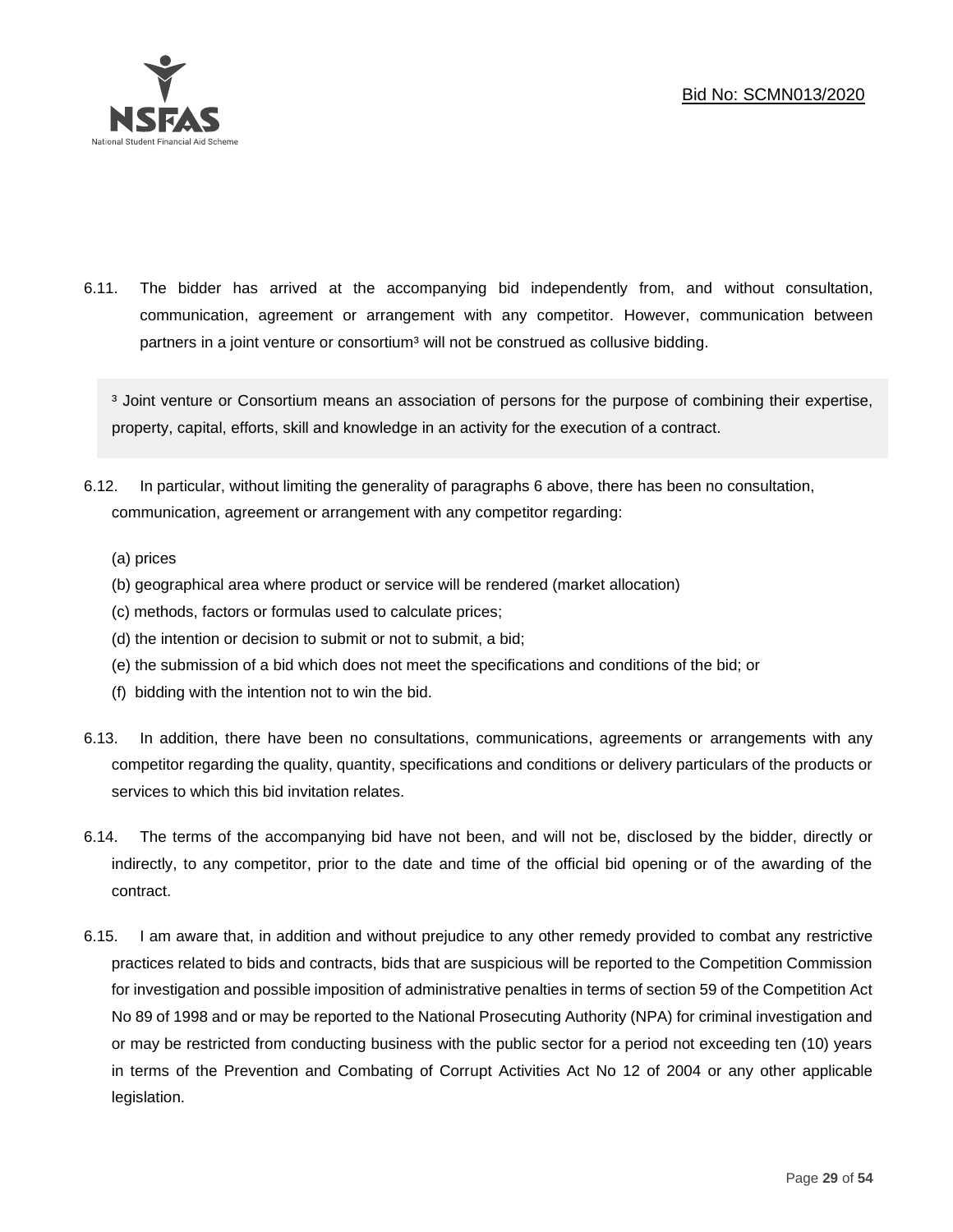

| Signature | Date           |
|-----------|----------------|
|           |                |
|           |                |
|           |                |
| Position  | Name of bidder |
|           |                |
|           |                |
|           |                |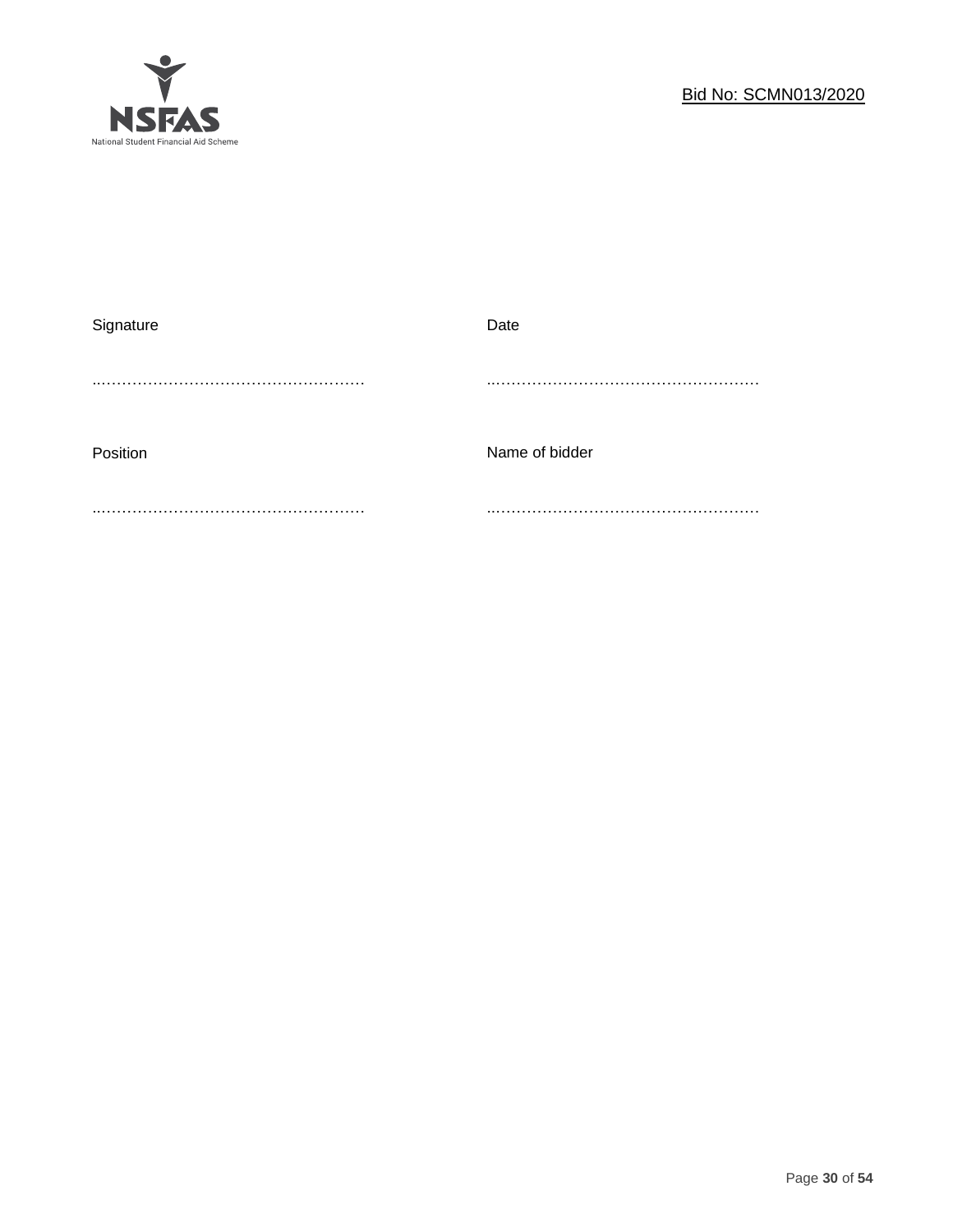

# **1. PREFERENCE POINTS CLAIM FORM IN TERMS OF THE PREFERENTIAL PROCUREMENT REGULATIONS 2017**

This preference form must form part of all bids invited. It contains general information and serves as a claim form for preference points for Broad-Based Black Economic Empowerment (B-BBEE) Status Level of Contribution

# **NB: BEFORE COMPLETING THIS FORM, BIDDERS MUST STUDY THE GENERAL CONDITIONS, DEFINITIONS AND DIRECTIVES APPLICABLE IN RESPECT OF B-BBEE, AS PRESCRIBED IN THE PREFERENTIAL PROCUREMENT REGULATIONS, 2017.**

## **1. GENERAL CONDITIONS**

- 1.1 The following preference point systems are applicable to all bid:
	- the 80/20 system for requirements with a Rand value of up to R50 000 000 (all applicable taxes included); and

1.2

a) The value of this bid is estimated not to exceed R50 000 000 (all applicable taxes included) and therefore the 80/20 Preference point system shall be applicable.

Points for this bid shall be awarded for:

- (a) Price; and
- (b) B-BBEE Status Level of Contributor.
- 1.3 The maximum points for this bid are allocated as follows:

|                                                   | <b>POINTS</b> |
|---------------------------------------------------|---------------|
| <b>PRICE</b>                                      | 80            |
| <b>B-BBEE STATUS LEVEL OF CONTRIBUTOR</b>         | 20            |
| Total points for Price and B-BBEE must not exceed | 100           |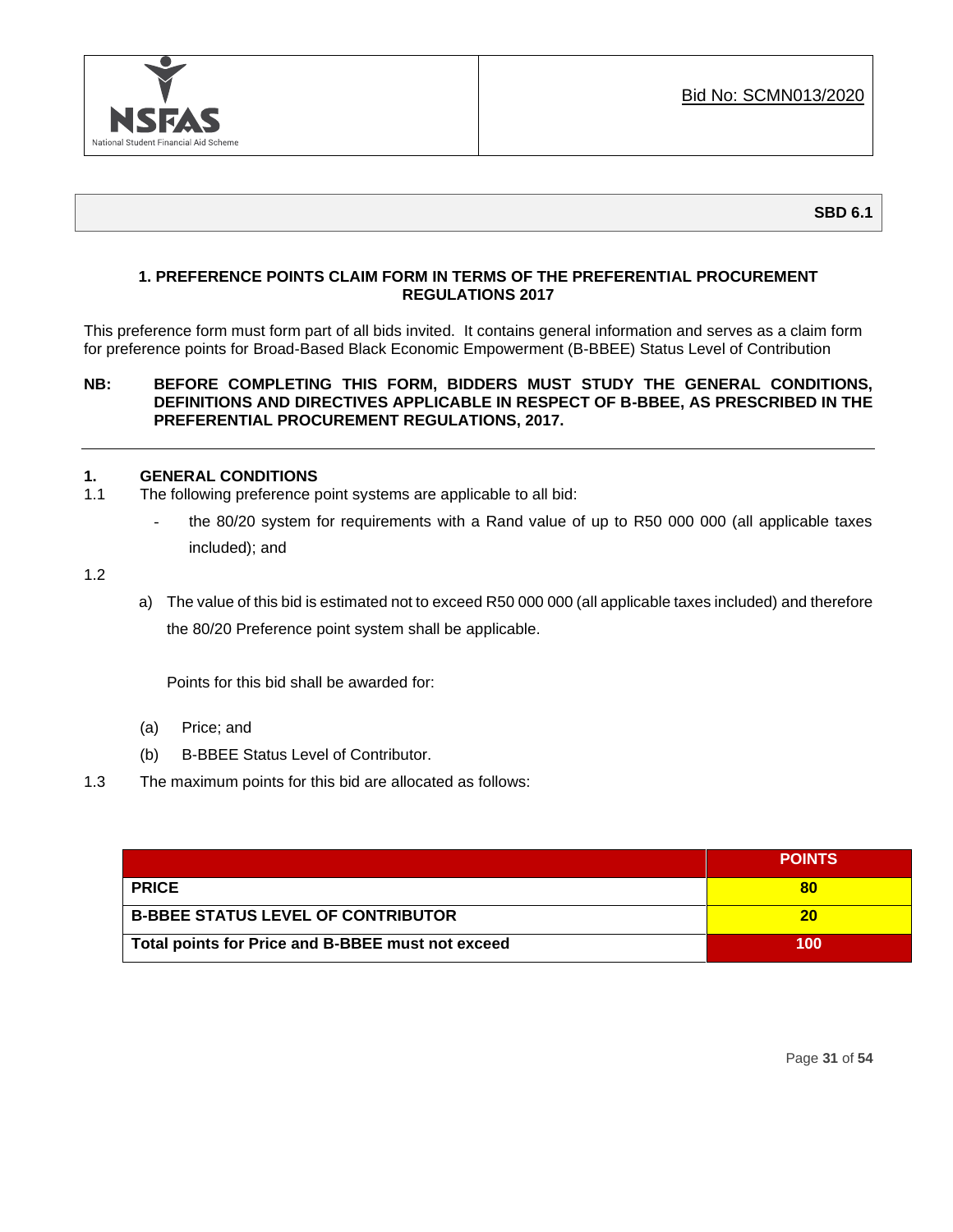

- 1.4 Failure on the part of a bidder to submit proof of B-BBEE Status level of contributor together with the bid, will be interpreted to mean that preference points for B-BBEE status level of contribution are not claimed.
- 1.5 The purchaser reserves the right to require of a bidder, either before a bid is adjudicated or at any time subsequently, to substantiate any claim in regard to preferences, in any manner required by the purchaser.

# **2. DEFINITIONS**

- (a) **"B-BBEE"** means broad-based black economic empowerment as defined in section 1 of the Broad-Based Black Economic Empowerment Act.
- (b) "**B-BBEE status level of contributor"** means the B-BBEE status of an entity in terms of a code of good practice on black economic empowerment, issued in terms of section 9(1) of the Broad-Based Black Economic Empowerment Act.
- (c) **"bid"** means a written offer in a prescribed or stipulated form in response to an invitation by an organ of state for the provision of goods or services, through price quotations, advertised competitive bidding processes or proposals.
- (d) **"Broad-Based Black Economic Empowerment Act"** means the Broad-Based Black Economic Empowerment Act, 2003 (Act No. 53 of 2003);
- **(e) "EME"** means an Exempted Micro Enterprise in terms of a code of good practice on black economic empowerment issued in terms of section 9 (1) of the Broad-Based Black Economic Empowerment Act.
- (f) **"functionality"** means the ability of a tenderer to provide goods or services in accordance with specifications as set out in the tender documents.
- (g) **"prices"** includes all applicable taxes less all unconditional discounts;
- (h) **"proof of B-BBEE status level of contributor"** means:
	- **1)** B-BBEE Status level certificate issued by an authorized body or person;
	- **2)** A sworn affidavit as prescribed by the B-BBEE Codes of Good Practice;
	- **3)** Any other requirement prescribed in terms of the B-BBEE Act;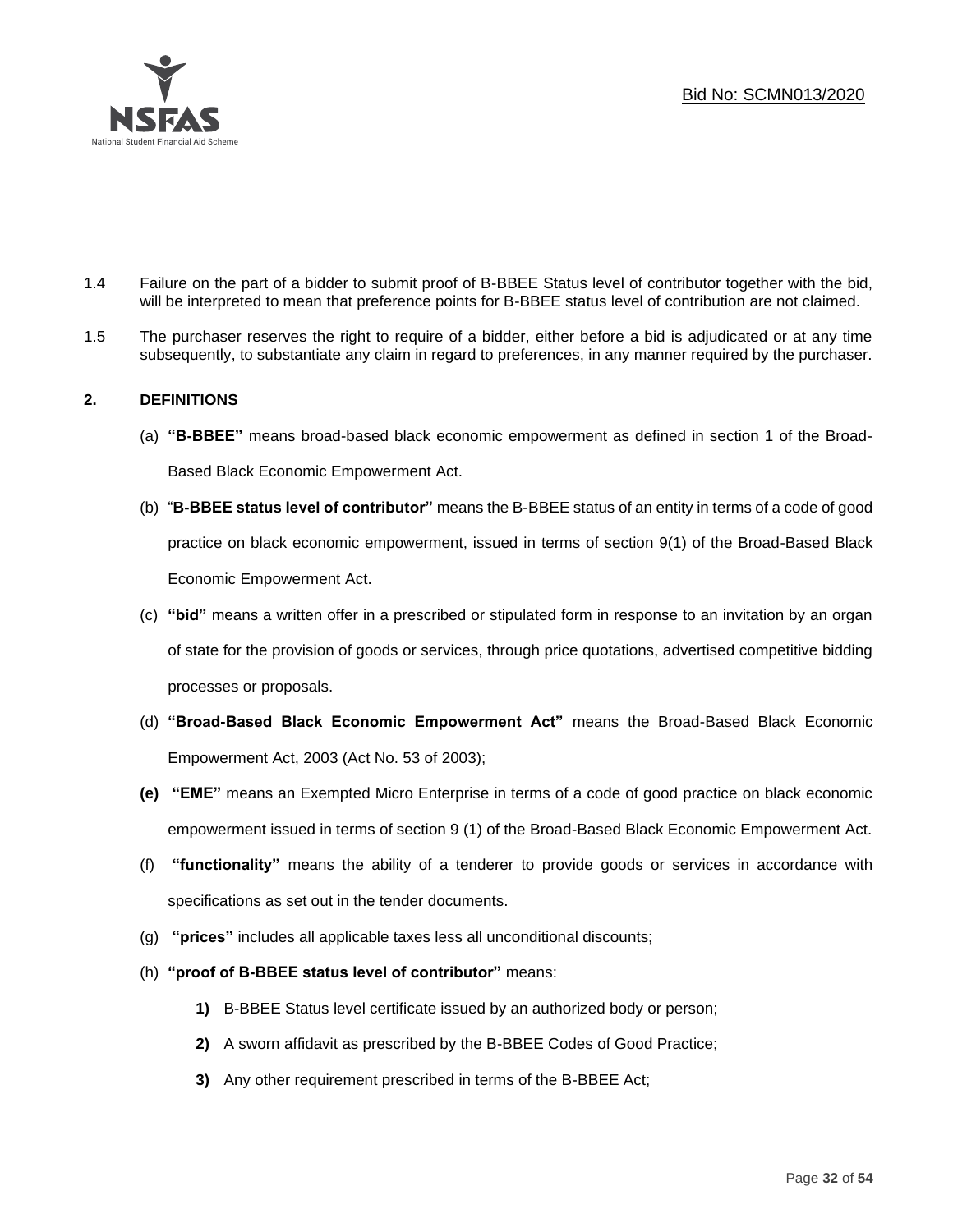

- (i) **"QSE"** means a qualifying small business enterprise in terms of a code of good practice on black economic empowerment issued in terms of section 9 (1) of the Broad-Based Black Economic Empowerment Act.
- *(j)* **"rand value"** means the total estimated value of a contract in Rand, calculated at the time of bid invitation, and includes all applicable taxes.

# **3. POINTS AWARDED FOR PRICE**

# 3.1 **THE 80/20 PREFERENCE POINT SYSTEMS**

A maximum of 80 points is allocated for price on the following basis:

**80/20**

$$
Ps = 80 \left( 1 - \frac{Pt - P \min}{P \min} \right)
$$

Where

Ps = Points scored for price of bid under consideration

l

Pt = Price of bid under consideration

Pmin = Price of lowest acceptable bid

# **4. POINTS AWARDED FOR B-BBEE STATUS LEVEL OF CONTRIBUTOR**

4.1 In terms of Regulation 6 (2) and 7 (2) of the Preferential Procurement Regulations, preference points must be awarded to a bidder for attaining the B-BBEE status level of contribution in accordance with the table below: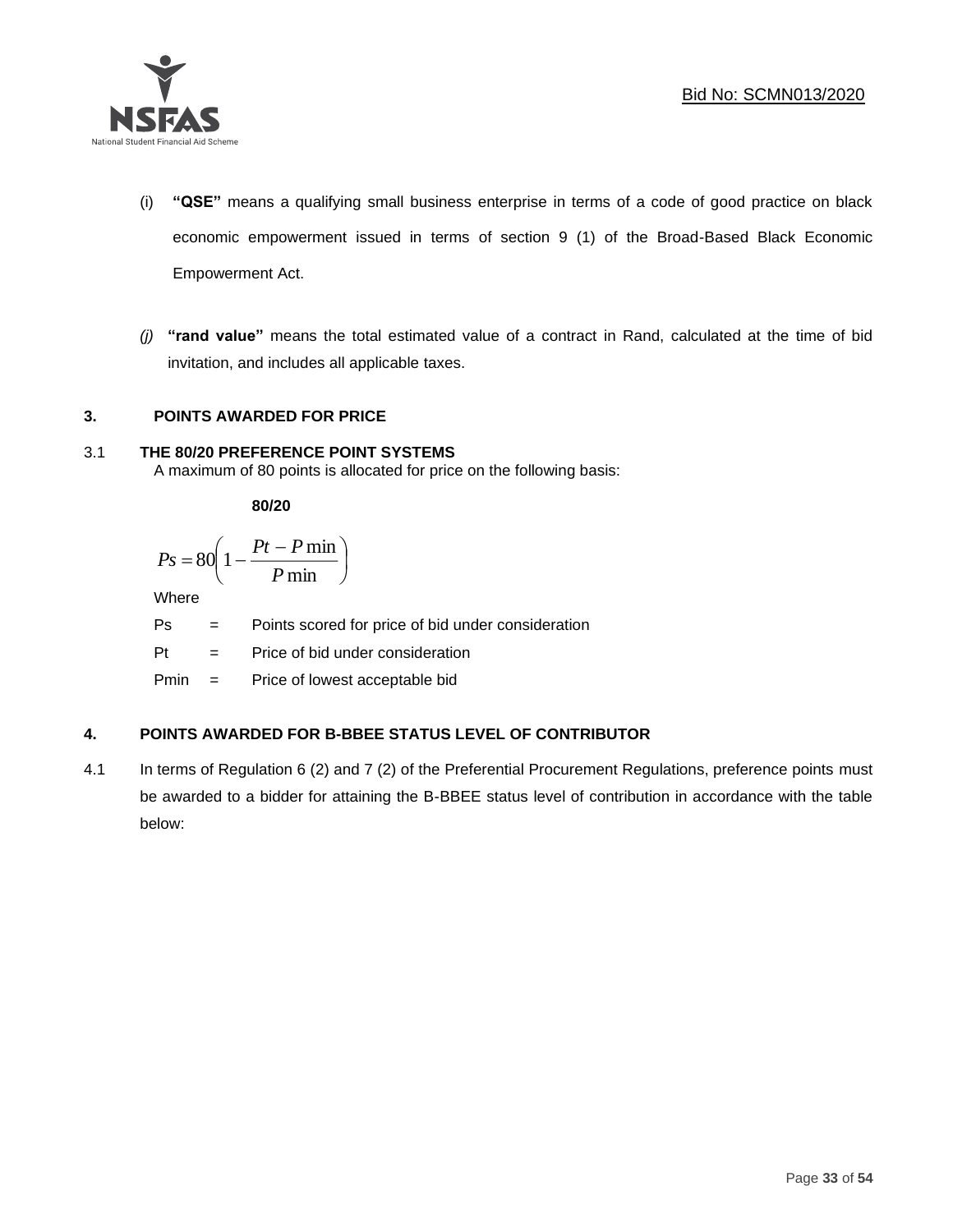

| <b>B-BBEE Status Level of</b><br><b>Contributor</b> | <b>Number of points</b><br>(90/10 system) | <b>Number of points</b><br>(80/20 system) |
|-----------------------------------------------------|-------------------------------------------|-------------------------------------------|
|                                                     | 10                                        | 20                                        |
| າ                                                   | 9                                         | 18                                        |
| 3                                                   | 6                                         | 14                                        |
|                                                     | 5                                         | 12                                        |
| 5                                                   |                                           | 8                                         |
| 6                                                   |                                           | 6                                         |
|                                                     |                                           |                                           |
| 8                                                   |                                           | ົ                                         |
| Non-compliant contributor                           |                                           |                                           |

# **5. BID DECLARATION**

5.1 Bidders who claim points in respect of B-BBEE Status Level of Contribution must complete the following:

# **6. B-BBEE STATUS LEVEL OF CONTRIBUTOR CLAIMED IN TERMS OF PARAGRAPHS 1.4 AND 4.1**

6.1 B-BBEE Status Level of Contributor: = ……… (maximum of 20 points)

(Points claimed in respect of paragraph 7.1 must be in accordance with the table reflected in paragraph

4.1 and must be substantiated by relevant proof of B-BBEE status level of contributor.

# **7. SUB-CONTRACTING**

7.1 Will any portion of the contract be sub-contracted?

# (*Tick applicable box*)



7.1.1 If yes, indicate:

- i) What percentage of the contract will be subcontracted............…………….…………%
- ii) The name of the sub-contractor…………………………………………………………...
- iii) The B-BBEE status level of the sub-contractor......................................……………...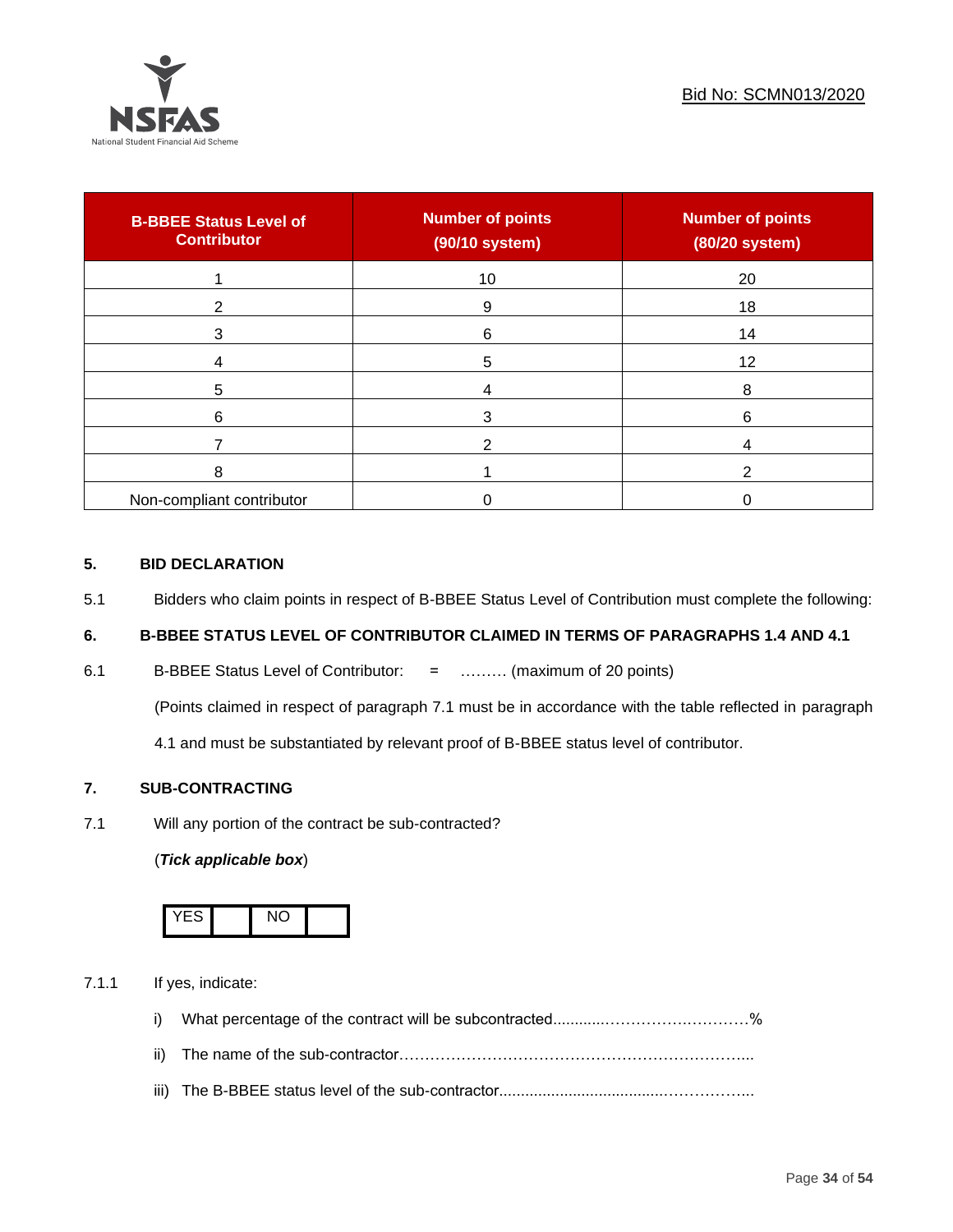

iv) Whether the sub-contractor is an EME or QSE

# *(Tick applicable box*)



v) Specify, by ticking the appropriate box, if subcontracting with an enterprise in terms of Preferential

Procurement Regulations,2017:

| Designated Group: An EME or QSE which is at last 51% owned by:    | <b>EME</b> | <b>QSE</b> |
|-------------------------------------------------------------------|------------|------------|
|                                                                   | $\sqrt{ }$ | V          |
| <b>Black people</b>                                               |            |            |
| Black people who are youth                                        |            |            |
| Black people who are women                                        |            |            |
| Black people with disabilities                                    |            |            |
| Black people living in rural or underdeveloped areas or townships |            |            |
| Cooperative owned by black people                                 |            |            |
| Black people who are military veterans                            |            |            |
| <b>OR</b>                                                         |            |            |
| Any EME                                                           |            |            |
| Any QSE                                                           |            |            |

# 8. **DECLARATION WITH REGARD TO COMPANY/FIRM**

- 8.1 Name of company/firm………………………………………………………………………….
- 8.2 VAT registration number…………………………………….…………………………………
- 8.3 Company registration number…………….……………………….…………………………….

# 8.4 TYPE OF COMPANY/ FIRM

- D Partnership/Joint Venture / Consortium
- □ One-person business/sole propriety
- D Close corporation
- D Company
- (Pty) Limited

[TICK APPLICABLE BOX]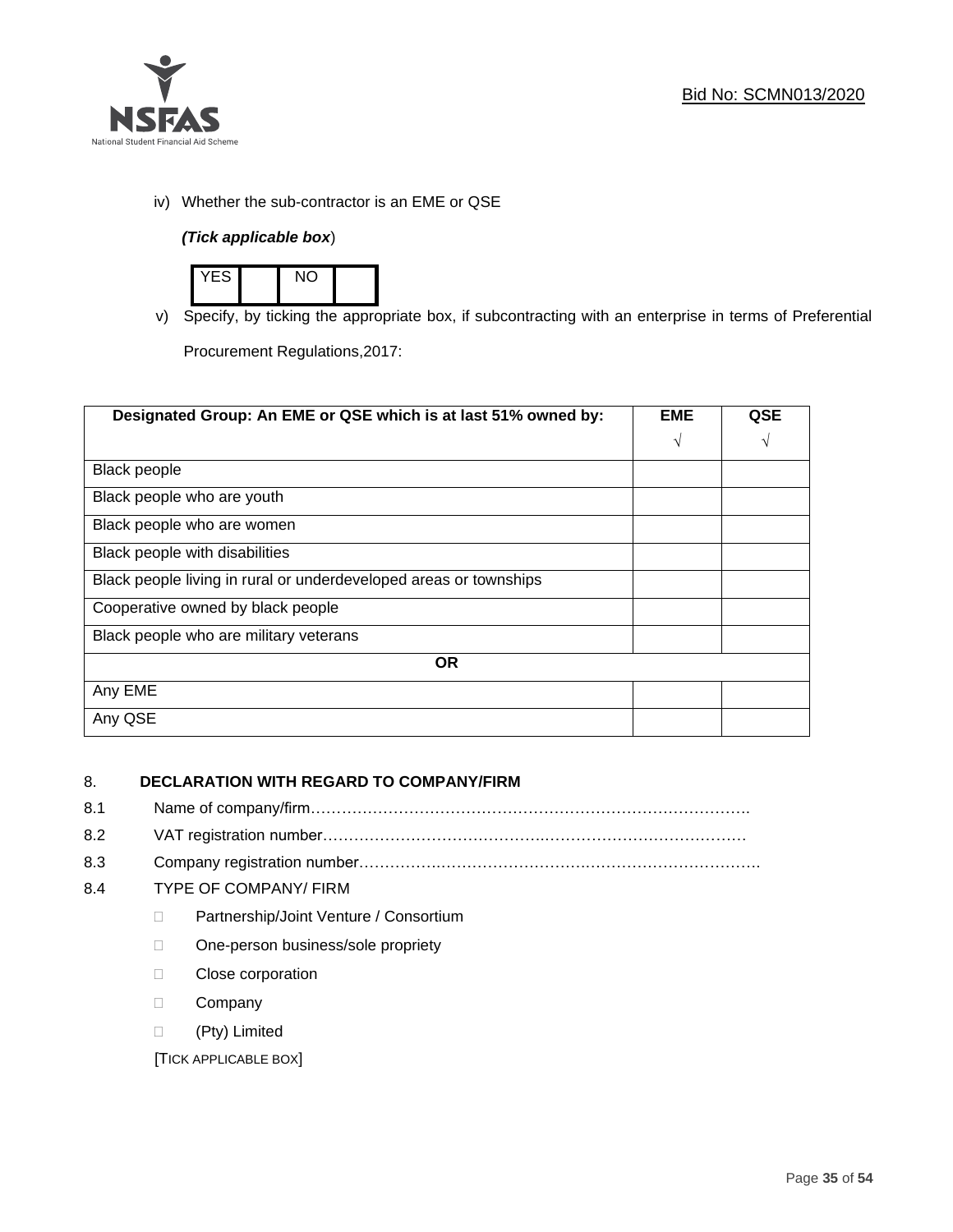

# Bid No: SCMN013/2020

| 8.5 | DESCRIBE PRINCIPAL BUSINESS ACTIVITIES |                                                                                                              |  |
|-----|----------------------------------------|--------------------------------------------------------------------------------------------------------------|--|
|     |                                        |                                                                                                              |  |
|     |                                        |                                                                                                              |  |
|     |                                        |                                                                                                              |  |
| 8.6 |                                        | <b>COMPANY CLASSIFICATION</b>                                                                                |  |
|     | O.                                     | Manufacturer                                                                                                 |  |
|     | □                                      | Supplier                                                                                                     |  |
|     | □                                      | Professional service provider                                                                                |  |
|     | $\Box$                                 | Other service providers, e.g. transporter, etc.                                                              |  |
|     |                                        | [TICK APPLICABLE BOX]                                                                                        |  |
| 8.7 |                                        |                                                                                                              |  |
| 8.8 |                                        | I/we, the undersigned, who is / are duly authorised to do so on behalf of the company/firm, certify that the |  |
|     |                                        | points claimed, based on the B-BBE status level of contributor indicated in paragraphs 1.4 and 6.1 of the    |  |
|     |                                        | foregoing certificates, qualifies the company/ firm for the preference(s) shown and I / we acknowledge       |  |
|     | that:                                  |                                                                                                              |  |
|     | i)                                     | The information furnished is true and correct.                                                               |  |
|     | ii)                                    | The preference points claimed are in accordance with the General Conditions as indicated in                  |  |
|     |                                        | paragraph 1 of this form.                                                                                    |  |
|     | iii)                                   | In the event of a contract being awarded as a result of points claimed as shown in paragraphs 1.4 and        |  |
|     |                                        | 6.1, the contractor may be required to furnish documentary proof to the satisfaction of the purchaser        |  |
|     |                                        | that the claims are correct.                                                                                 |  |
|     | iv)                                    | If the B-BBEE status level of contributor has been claimed or obtained on a fraudulent basis or any of       |  |
|     |                                        | the conditions of contract have not been fulfilled, the purchaser may, in addition to any other remedy       |  |
|     |                                        | it may have -                                                                                                |  |
|     |                                        |                                                                                                              |  |
|     |                                        | disqualify the person from the bidding process.<br>(a)                                                       |  |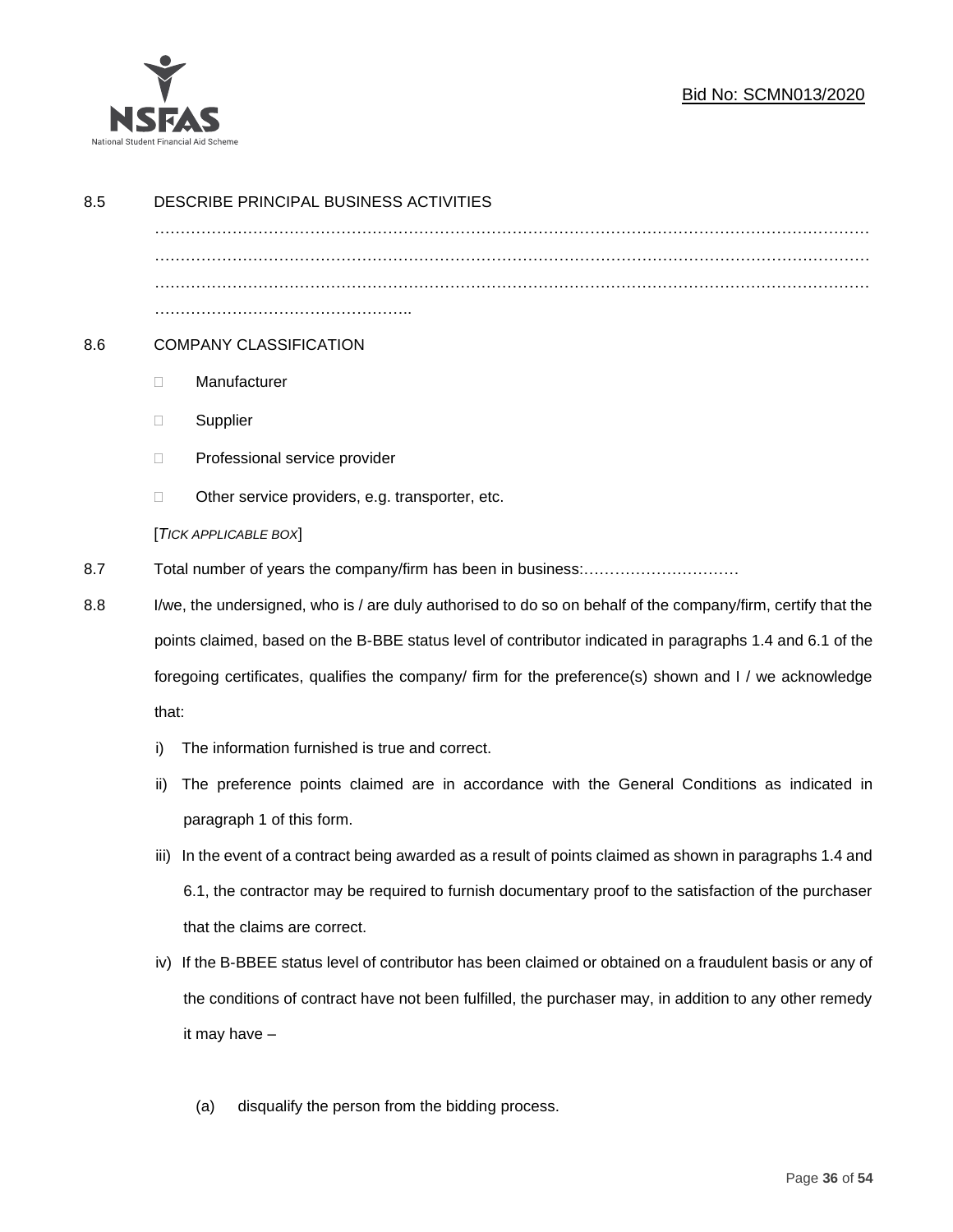

- (b) recover costs, losses or damages it has incurred or suffered as a result of that person's conduct.
- (c) cancel the contract and claim any damages which it has suffered as a result of having to make less favourable arrangements due to such cancellation.
- (d) recommend that the bidder or contractor, its shareholders and directors, or only the shareholders and directors who acted on a fraudulent basis, be restricted by the National Treasury from obtaining business from any organ of state for a period not exceeding 10 years, after the *audi alteram partem* (hear the other side) rule has been applied; and
- (e) forward the matter for criminal prosecution.

| <b>WITNESSES</b> |                            |
|------------------|----------------------------|
|                  | SIGNATURE(S) OF BIDDERS(S) |
|                  | DATE:<br>.<br>ADDRESS      |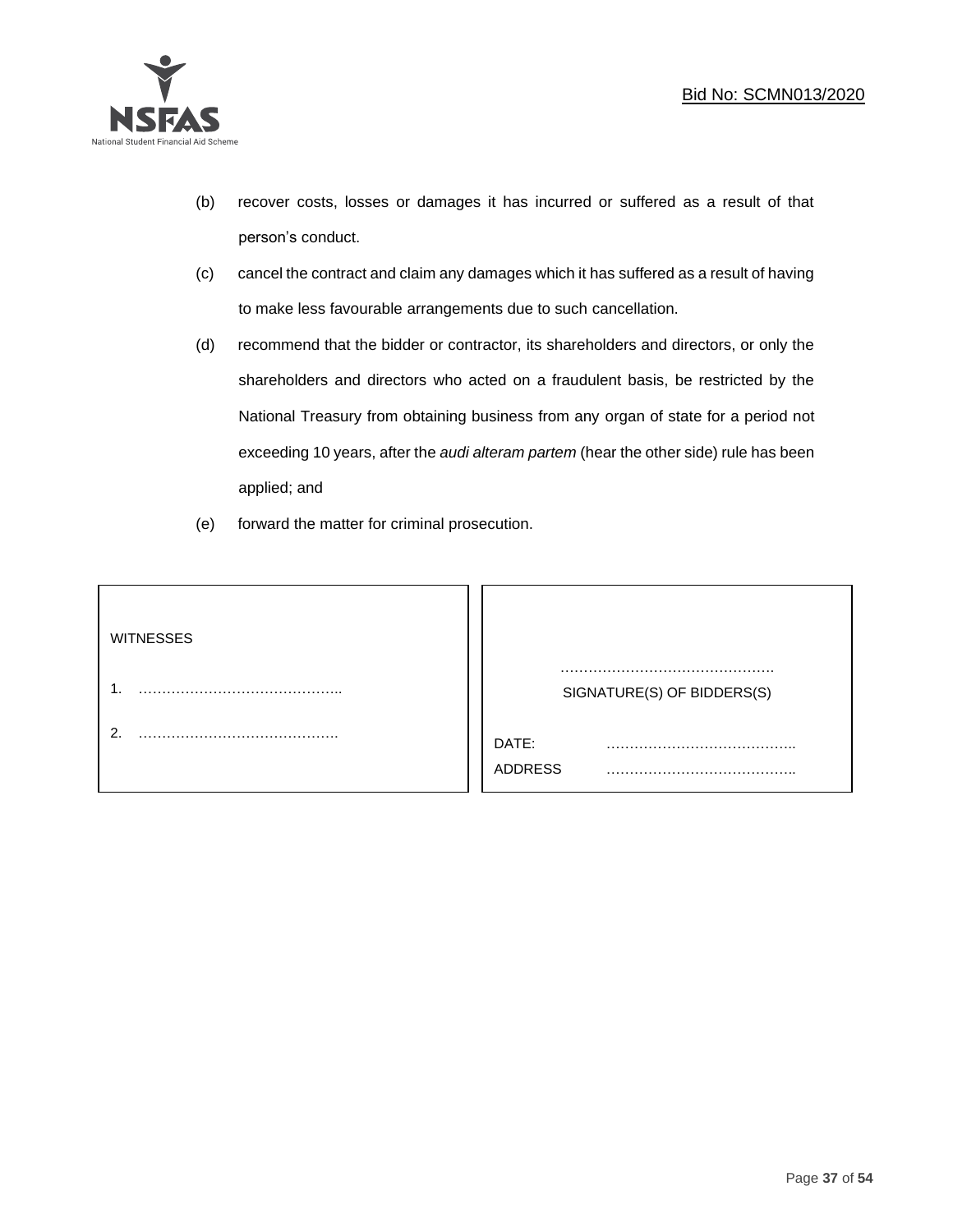

# GOVERNMENT PROCUREMENT

# **GENERAL CONDITIONS OF CONTRACT July 2010**

# **NOTES**

The purpose of this document is to:

(i) Draw special attention to certain general conditions applicable to government bids, contracts and orders; and

(ii) To ensure that clients be familiar with regard to the rights and obligations of all parties involved in doing business with government.

In this document words in the singular also mean in the plural and vice versa and words in the masculine also mean in the feminine and neuter.

• The General Conditions of Contract will form part of all bid documents and may not be amended.

Special Conditions of Contract (SCC) relevant to a specific bid, should be compiled separately for every bid (if applicable) and will supplement the General Conditions of Contract. Whenever there is a conflict, the provisions in the SCC shall prevail.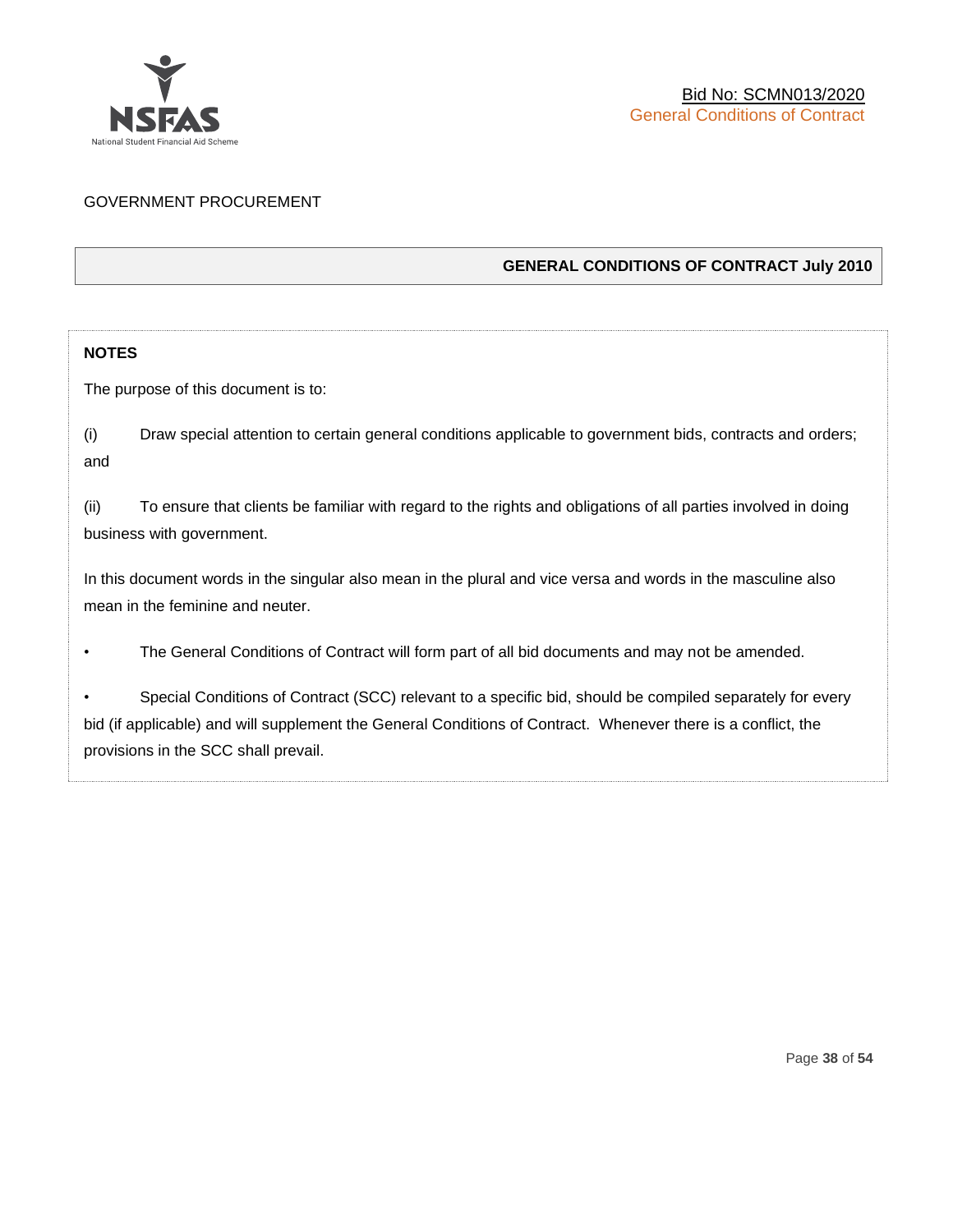

# TABLE OF CLAUSES

- 1. Definitions
- 2. Application
- 3. General
- 4. Standards
- 5. Use of contract documents and information; inspection
- 6. Patent rights
- 7. Performance security
- 8. Inspections, tests and analysis
- 9. Packing
- 10. Delivery and documents
- 11. Insurance
- 12. Transportation
- 13. Incidental services
- 14. Spare parts
- 15. Warranty
- 16. Payment
- 17. Prices
- 18. Contract amendments
- 19. Assignment
- 20. Subcontracts
- 21. Delays in the supplier's performance
- 22. Penalties
- 23. Termination for default
- 24. Dumping and countervailing duties
- 25. Force Majeure
- 26. Termination for insolvency
- 27. Settlement of disputes
- 28. Limitation of liability
- 29. Governing language
- 30. Applicable law
- 31. Notices
- 32. Taxes and duties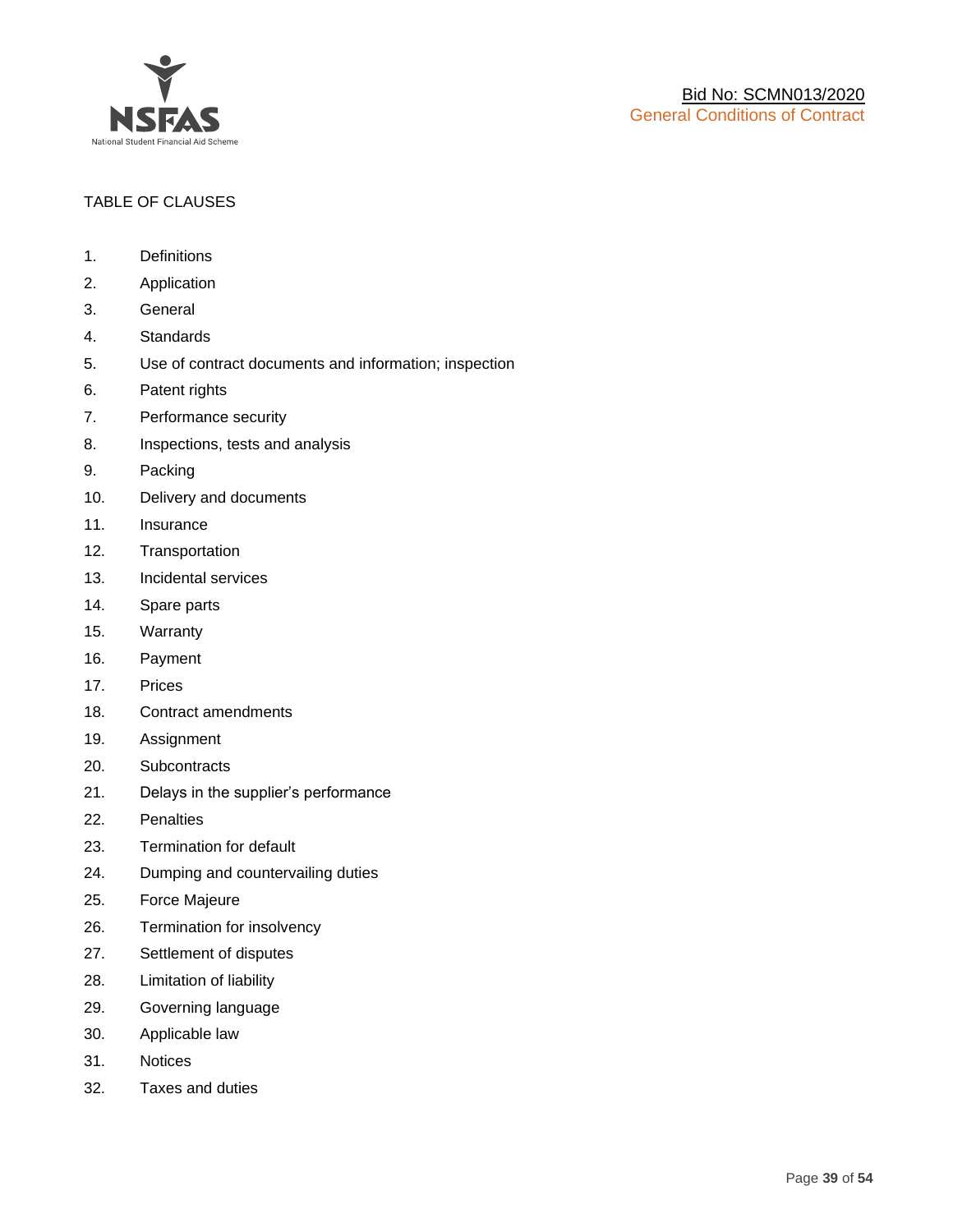

- 33. National Industrial Participation Programme (NIPP)
- 34. Prohibition of restrictive practices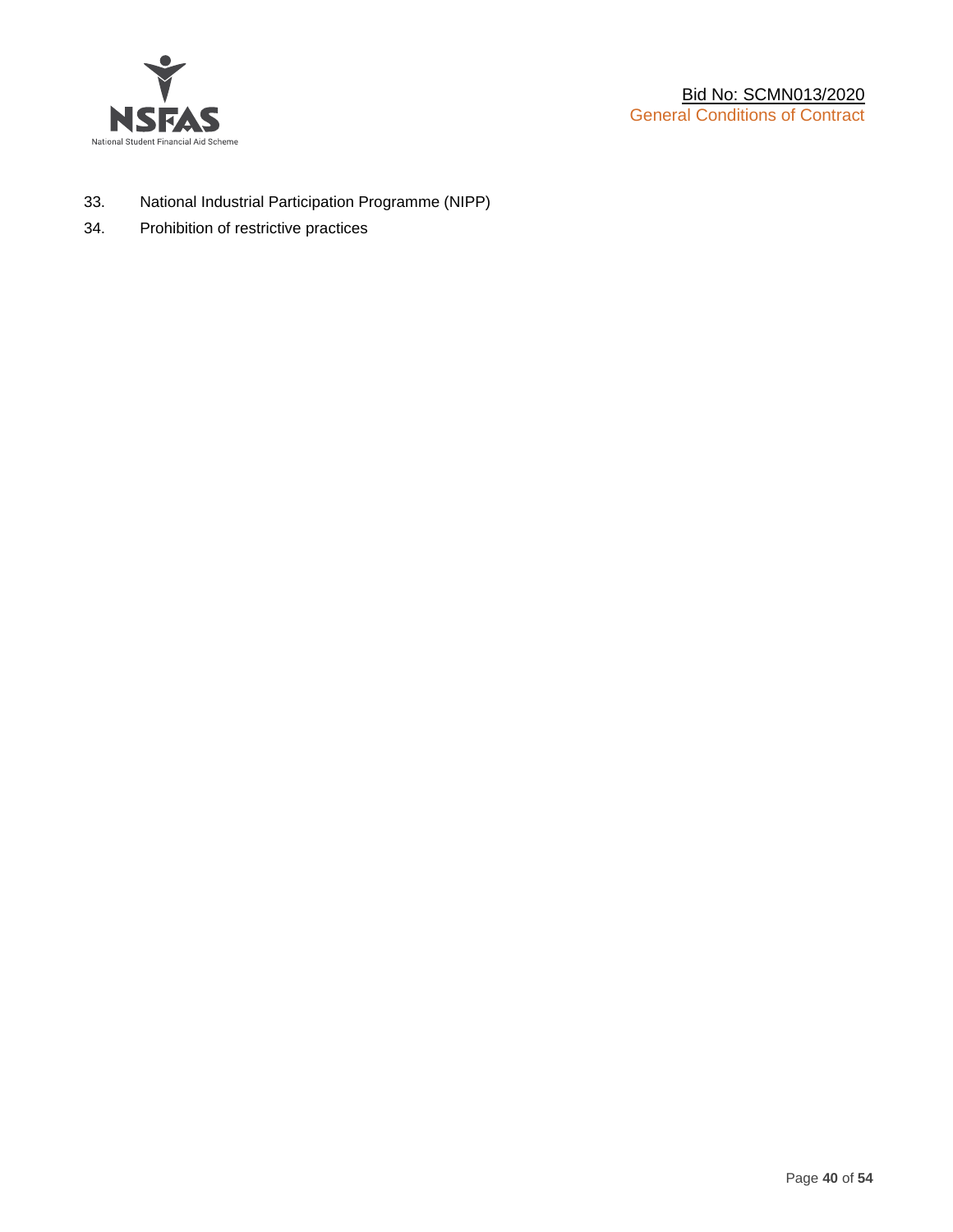

## **General Conditions of Contract**

#### **1. Definitions**

- 1. The following terms shall be interpreted as indicated:
- 1.1 "Closing time" means the date and hour specified in the bidding documents for the receipt of bids.
- 1.2 "Contract" means the written agreement entered into between the purchaser and the supplier, as recorded in the contract form signed by the parties, including all attachments and appendices thereto and all documents incorporated by reference therein.
- 1.3 "Contract price" means the price payable to the supplier under the contract for the full and proper performance of his contractual obligations.
- 1.4 "Corrupt practice" means the offering, giving, receiving, or soliciting of anything of value to influence the action of a public official in the procurement process or in contract execution.
- 1.5 "Countervailing duties" are imposed in cases where an enterprise abroad is subsidized by its government and encouraged to market its products internationally.
- 1.6 "Country of origin" means the place where the goods were mined, grown or produced or from which the services are supplied. Goods are produced when, through manufacturing, processing or substantial and major assembly of components, a commercially recognized new product results that is substantially different in basic characteristics or in purpose or utility from its components.
- 1.7 "Day" means calendar day.
- 1.8 "Delivery" means delivery in compliance of the conditions of the contract or order.
- 1.9 "Delivery ex stock" means immediate delivery directly from stock actually on hand.
- 1.10 "Delivery into consignees store or to his site" means delivered and unloaded in the specified store or depot or on the specified site in compliance with the conditions of the contract or order, the supplier bearing all risks and charges involved until the supplies are so delivered and a valid receipt is obtained.
- 1.11 "Dumping" occurs when a private enterprise abroad market its goods on own initiative in the RSA at lower prices than that of the country of origin and which have the potential to harm the local industries in the RSA.
- 1.12 " Force majeure" means an event beyond the control of the supplier and not involving the supplier's fault or negligence and not foreseeable. Such events may include, but is not restricted to, acts of the purchaser in its sovereign capacity, wars or revolutions, fires, floods, epidemics, quarantine restrictions and freight embargoes.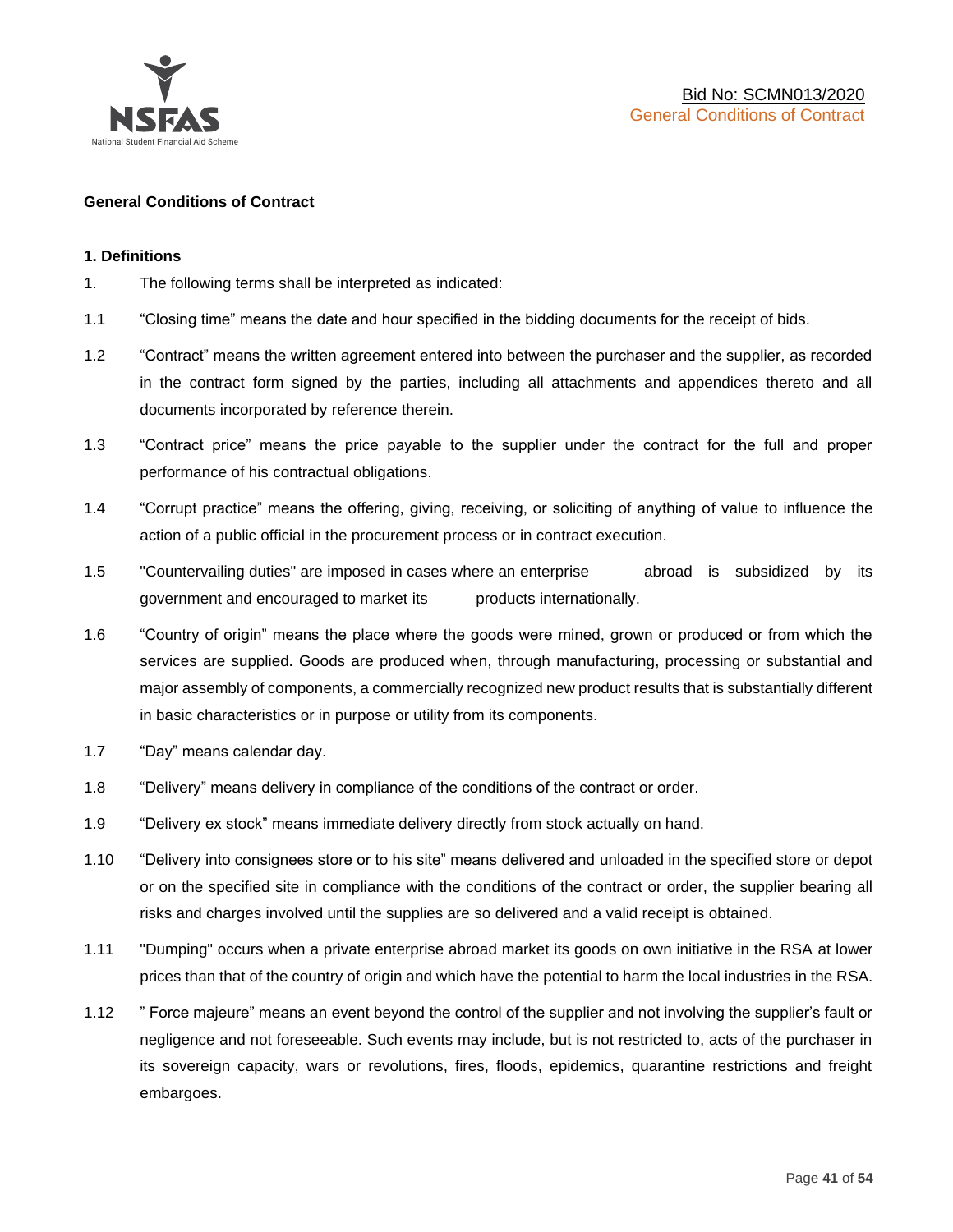

- 1.13 "Fraudulent practice" means a misrepresentation of facts in order to influence a procurement process or the execution of a contract to the detriment of any bidder and includes collusive practice among bidders (prior to or after bid submission) designed to establish bid prices at artificial non-competitive levels and to deprive the bidder of the benefits of free and open competition.
- 1.14 "GCC" means the General Conditions of Contract.
- 1.15 "Goods" means all of the equipment, machinery, and/or other materials that the supplier is required to supply to the purchaser under the contract.
- 1.16 "Imported content" means that portion of the bidding price represented by the cost of components, parts or materials which have been or are still to be imported (whether by the supplier or his subcontractors) and which costs are inclusive of the costs abroad, plus freight and other direct importation costs such as landing costs, dock dues, import duty, sales duty or other similar tax or duty at the South African place of entry as well as transportation and handling charges to the factory in the Republic where the supplies covered by the bid will be manufactured.
- 1.17 "Local content" means that portion of the bidding price which is not included in the imported content provided that local manufacture does take place.
- 1.18 "Manufacture" means the production of products in a factory using labour, materials, components and machinery and includes other related value-adding activities.
- 1.19 "Order" means an official written order issued for the supply of goods or works or the rendering of a service.
- 1.20 "Project site," where applicable, means the place indicated in bidding documents.
- 1.21 "Purchaser" means the organization purchasing the goods.
- 1.22 "Republic" means the Republic of South Africa.
- 1.23 "SCC" means the Special Conditions of Contract.
- 1.24 "Services" means those functional services ancillaries to the supply of the goods, such as transportation and any other incidental services, such as installation, commissioning, provision of technical assistance, training, catering, gardening, security, maintenance and other such obligations of the supplier covered under the contract.
- 1.25 "Written" or "in writing" means handwritten in ink or any form of electronic or mechanical writing.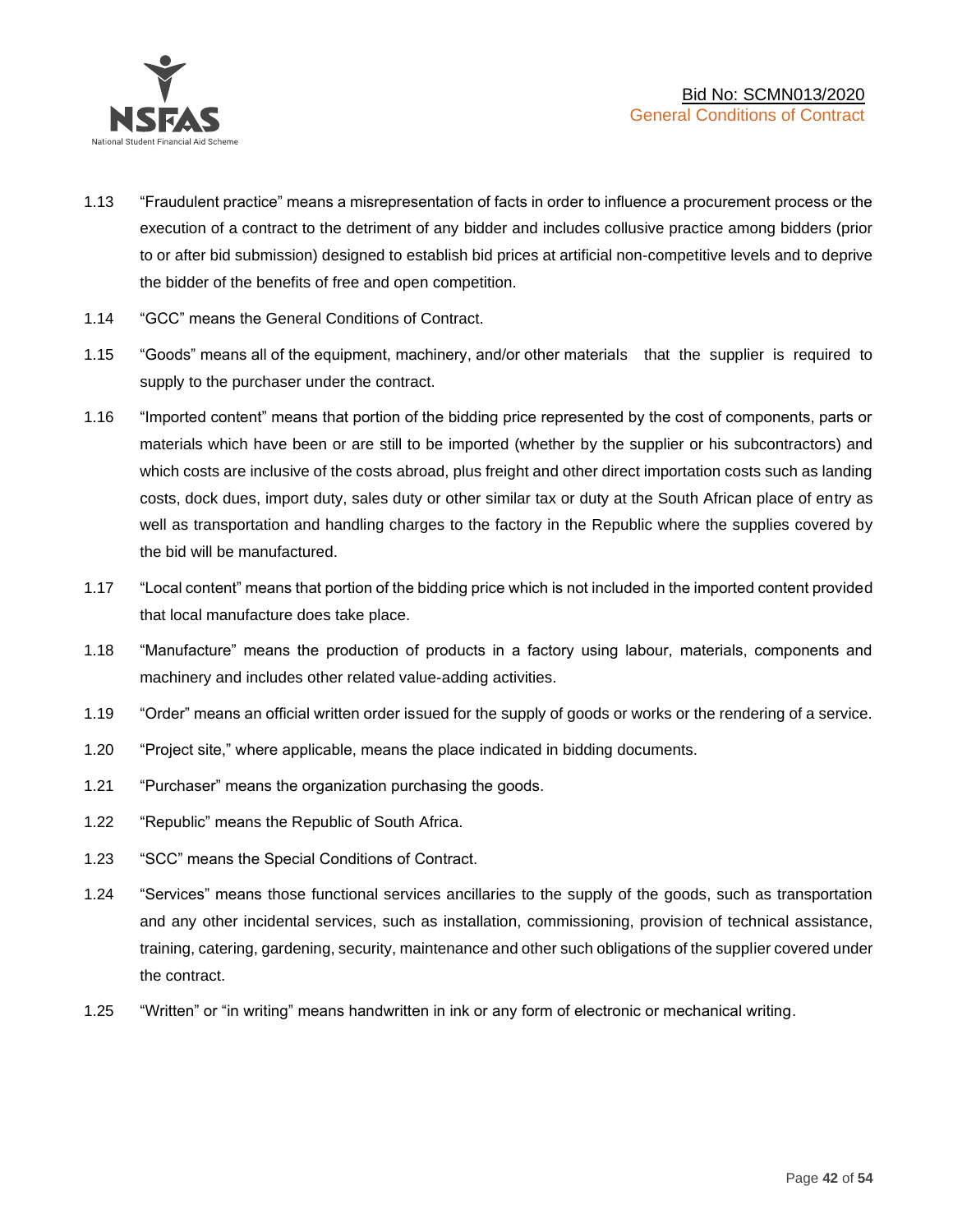

# **2. Application**

- 2.1 These general conditions are applicable to all bids, contracts and orders including bids for functional and professional services, sales, hiring, letting and the granting or acquiring of rights, but excluding immovable property, unless otherwise indicated in the bidding documents.
- 2.2 Where applicable, special conditions of contract are also laid down to cover specific supplies, services or works.
- 2.3 Where such special conditions of contract are in conflict with these general conditions, the special conditions shall apply.

#### **3 General**

- 3.1 Unless otherwise indicated in the bidding documents, the purchaser shall not be liable for any expense incurred in the preparation and submission of a bid. Where applicable a non-refundable fee for documents may be charged.
- 3.2 With certain exceptions, invitations to bid are only published in the Government Tender Bulletin. The Government Tender Bulletin may be obtained directly from the Government Printer, Private Bag X85, Pretoria 0001, or accessed electronically from [www.treasury.gov.za](http://www.treasury.gov.za/)

#### **4. Standards**

4.1 The goods supplied shall conform to the standards mentioned in the bidding documents and specifications.

#### **5. Use of contract documents and information; inspection**.

- 5.1 The supplier shall not, without the purchaser's prior written consent, disclose the contract, or any provision thereof, or any specification, plan, drawing, pattern, sample, or information furnished by or on behalf of the purchaser in connection therewith, to any person other than a person employed by the supplier in the performance of the contract. Disclosure to any such employed person shall be made in confidence and shall extend only so far as may be necessary for purposes of such performance.
- 5.2 The supplier shall not, without the purchaser's prior written consent, make use of any document or information mentioned in GCC clause 5.1 except for purposes of performing the contract.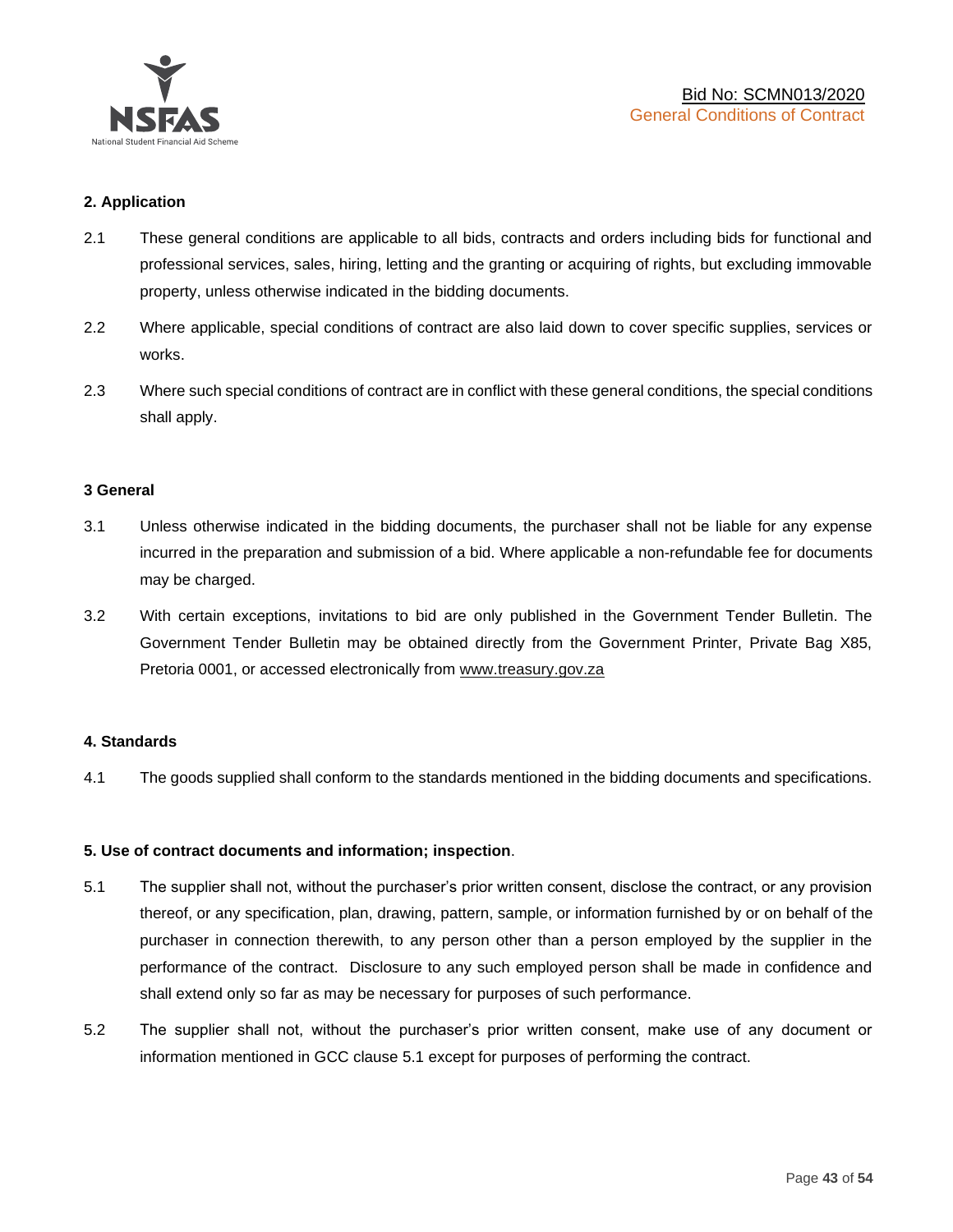

- 5.3 Any document, other than the contract itself mentioned in GCC clause 5.1 shall remain the property of the purchaser and shall be returned (all copies) to the purchaser on completion of the supplier's performance under the contract if so, required by the purchaser.
- 5.4 The supplier shall permit the purchaser to inspect the supplier's records relating to the performance of the supplier and to have them audited by auditors appointed by the purchaser, if so, required by the purchaser.

## **6. Patent rights**

6.1 The supplier shall indemnify the purchaser against all third-party claims of infringement of patent, trademark, or industrial design rights arising from use of the goods or any part thereof by the purchaser.

## **7. Performance security**

- 7.1 Within thirty (30) days of receipt of the notification of contract award, the successful bidder shall furnish to the purchaser the performance security of the amount specified in SCC.
- 7.2 The proceeds of the performance security shall be payable to the purchaser as compensation for any loss resulting from the supplier's failure to complete his obligations under the contract.
- 7.3 The performance security shall be denominated in the currency of the contract, or in a freely convertible currency acceptable to the purchaser and shall be in one of the following forms:
	- (a) a bank guarantee or an irrevocable letter of credit issued by a reputable bank located in the purchaser's country or abroad, acceptable to the purchaser, in the form provided in the bidding documents or another form acceptable to the purchaser; or
	- (b) a cashier's or certified cheque
- 7.4 The performance security will be discharged by the purchaser and returned to the supplier not later than thirty (30) days following the date of completion of the supplier's performance obligations under the contract, including any warranty obligations, unless otherwise specified in SCC.

#### **8. Inspections, tests and analyses**

- 8.1 All pre-bidding testing will be for the account of the bidder.
- 8.2 If it is a bid condition that supplies to be produced or services to be rendered should at any stage during production or execution or on completion be subject to inspection, the premises of the bidder or contractor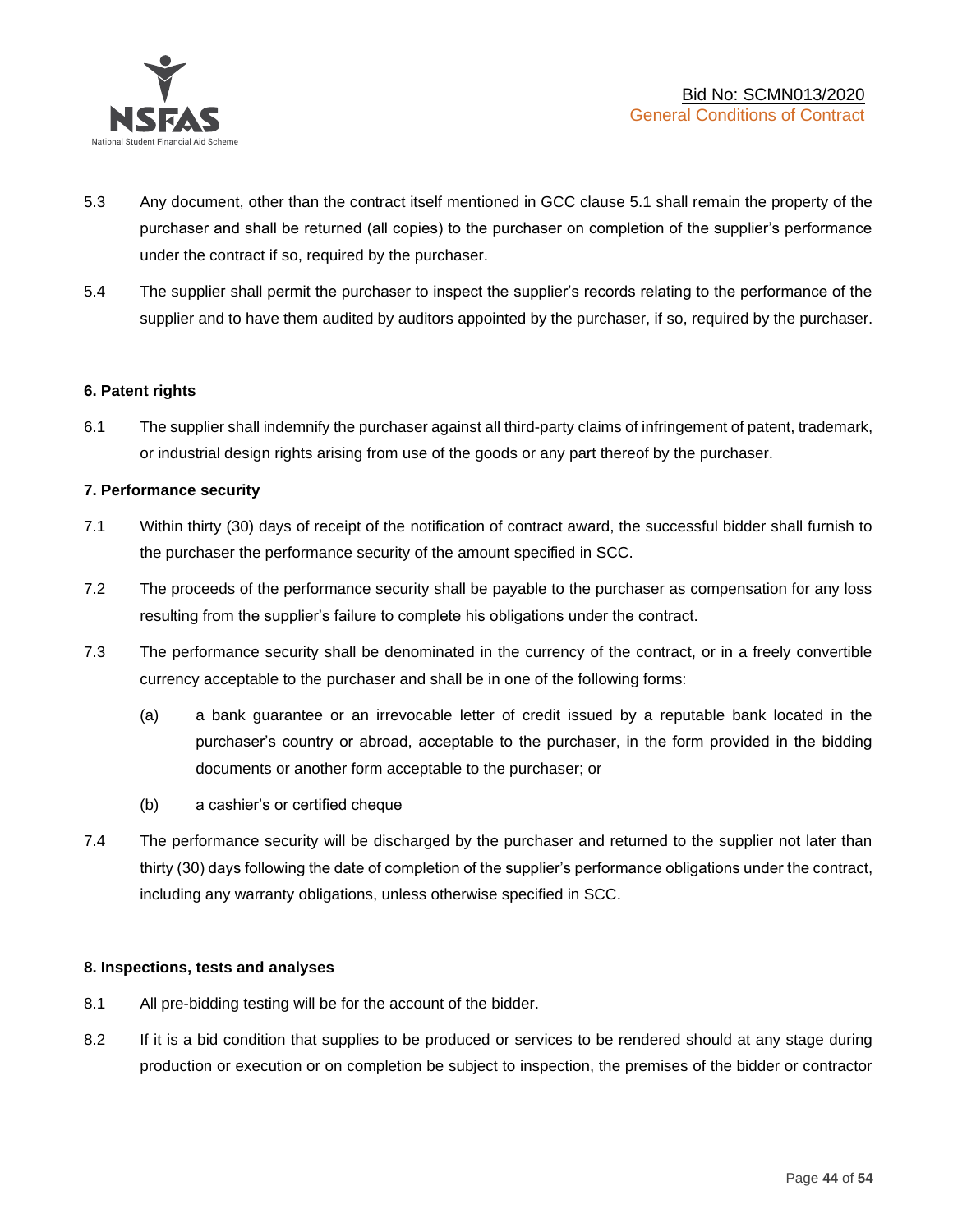shall be open, at all reasonable hours, for inspection by a representative of the Department or an organization acting on behalf of the Department.

- 8.3 If there are no inspection requirements indicated in the bidding documents and no mention is made in the contract, but during the contract period it is decided that inspections shall be carried out, the purchaser shall itself make the necessary arrangements, including payment arrangements with the testing authority concerned.
- 8.4 If the inspections, tests and analyses referred to in clauses 8.2 and 8.3 show the supplies to be in accordance with the contract requirements, the cost of the inspections, tests and analyses shall be defrayed by the purchaser.
- 8.5 Where the supplies or services referred to in clauses 8.2 and 8.3 do not comply with the contract requirements, irrespective of whether such supplies or services are accepted or not, the cost in connection with these inspections, tests or analyses shall be defrayed by the supplier.
- 8.6 Supplies and services which are referred to in clauses 8.2 and 8.3 and which do not comply with the contract requirements may be rejected.
- 8.7 Any contract supplies may on or after delivery be inspected, tested or analysed and may be rejected if found not to comply with the requirements of the contract. Such rejected supplies shall be held at the cost and risk of the supplier who shall, when called upon, remove them immediately at his own cost and forthwith substitute them with supplies which do comply with the requirements of the contract. Failing such removal, the rejected supplies shall be returned at the supplier's cost and risk. Should the supplier fail to provide the substitute supplies forthwith, the purchaser may, without giving the supplier further opportunity to substitute the rejected supplies, purchase such supplies as may be necessary at the expense of the supplier.
- 8.8 The provisions of clauses 8.4 to 8.7 shall not prejudice the right of the purchaser to cancel the contract on account of a breach of the conditions thereof, or to act in terms of Clause 23 of GCC.

# **9. Packing**

9.1 The supplier shall provide such packing of the goods as is required to prevent their damage or deterioration during transit to their final destination, as indicated in the contract. The packing shall be sufficient to withstand, without limitation, rough handling during transit and exposure to extreme temperatures, salt and precipitation during transit, and open storage. Packing, case size and weights shall take into consideration, where appropriate, the remoteness of the goods' final destination and the absence of heavy handling facilities at all points in transit.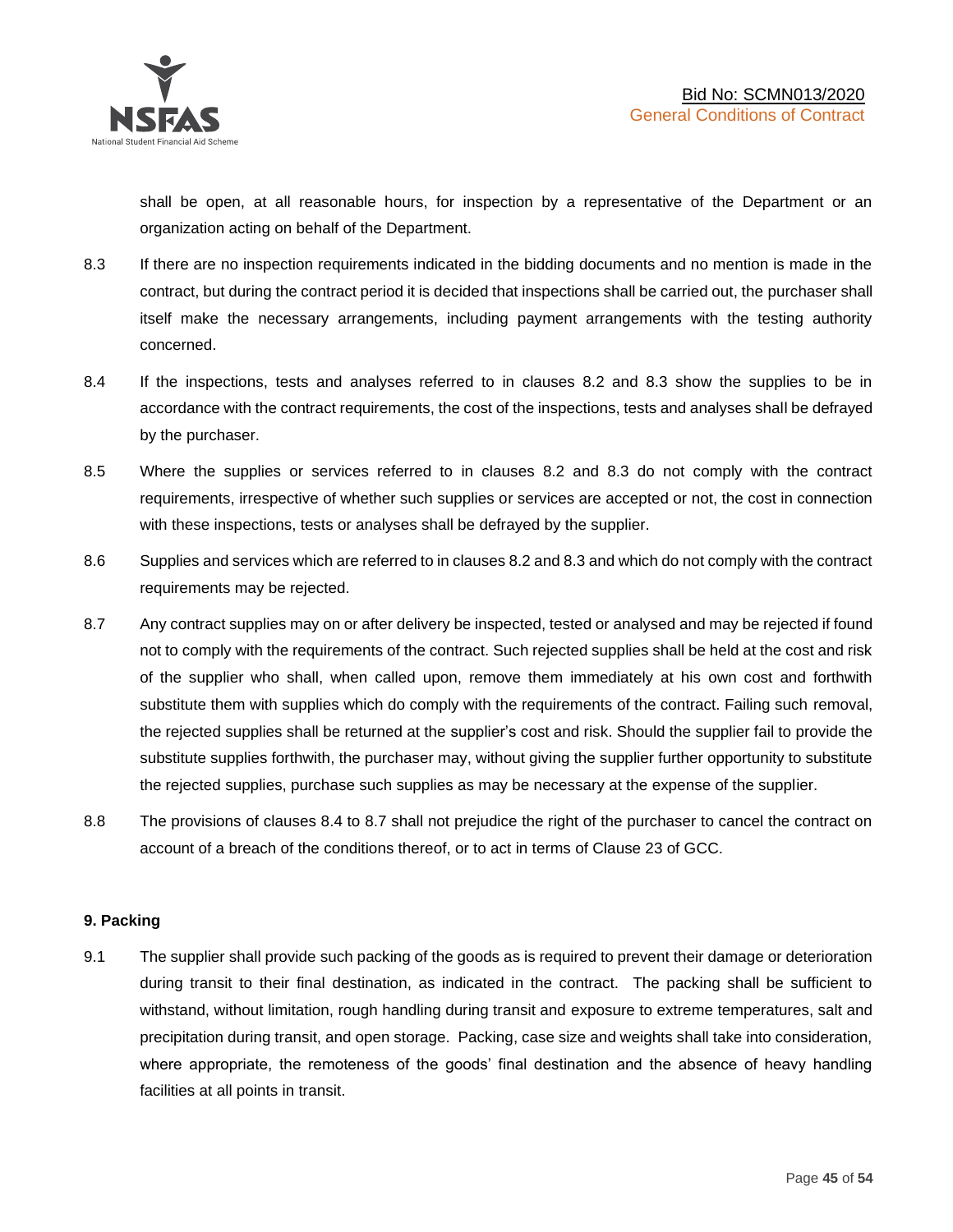

9.2 The packing, marking, and documentation within and outside the packages shall comply strictly with such special requirements as shall be expressly provided for in the contract, including additional requirements, if any, specified in SCC, and in any subsequent instructions ordered by the purchaser.

## **10. Delivery and documents**

- 10.1 Delivery of the goods shall be made by the supplier in accordance with the terms specified in the contract. The details of shipping and/or other documents to be furnished by the supplier are specified in SCC.
- 10.2 Documents to be submitted by the supplier are specified in SCC.

#### **11. Insurance**

11.1 The goods supplied under the contract shall be fully insured in a freely convertible currency against loss or damage incidental to manufacture or acquisition, transportation, storage and delivery in the manner specified in the SCC.

#### **12. Transportation**

12.1 Should a price other than an all-inclusive delivered price be required, this shall be specified in the SCC.

#### **13. Incidental services**

13.1 The supplier may be required to provide any or all of the following services, including additional services, if any, specified in SCC:

(a) performance or supervision of on-site assembly and/or commissioning of the supplied ` goods;

- (b) furnishing of tools required for assembly and/or maintenance of the supplied goods;
- (c) furnishing of a detailed operations and maintenance manual for each appropriate unit of the supplied goods;
- (d) performance or supervision or maintenance and/or repair of the supplied goods, for a period of time agreed by the parties, provided that this service shall not relieve the supplier of any warranty obligations under this contract; and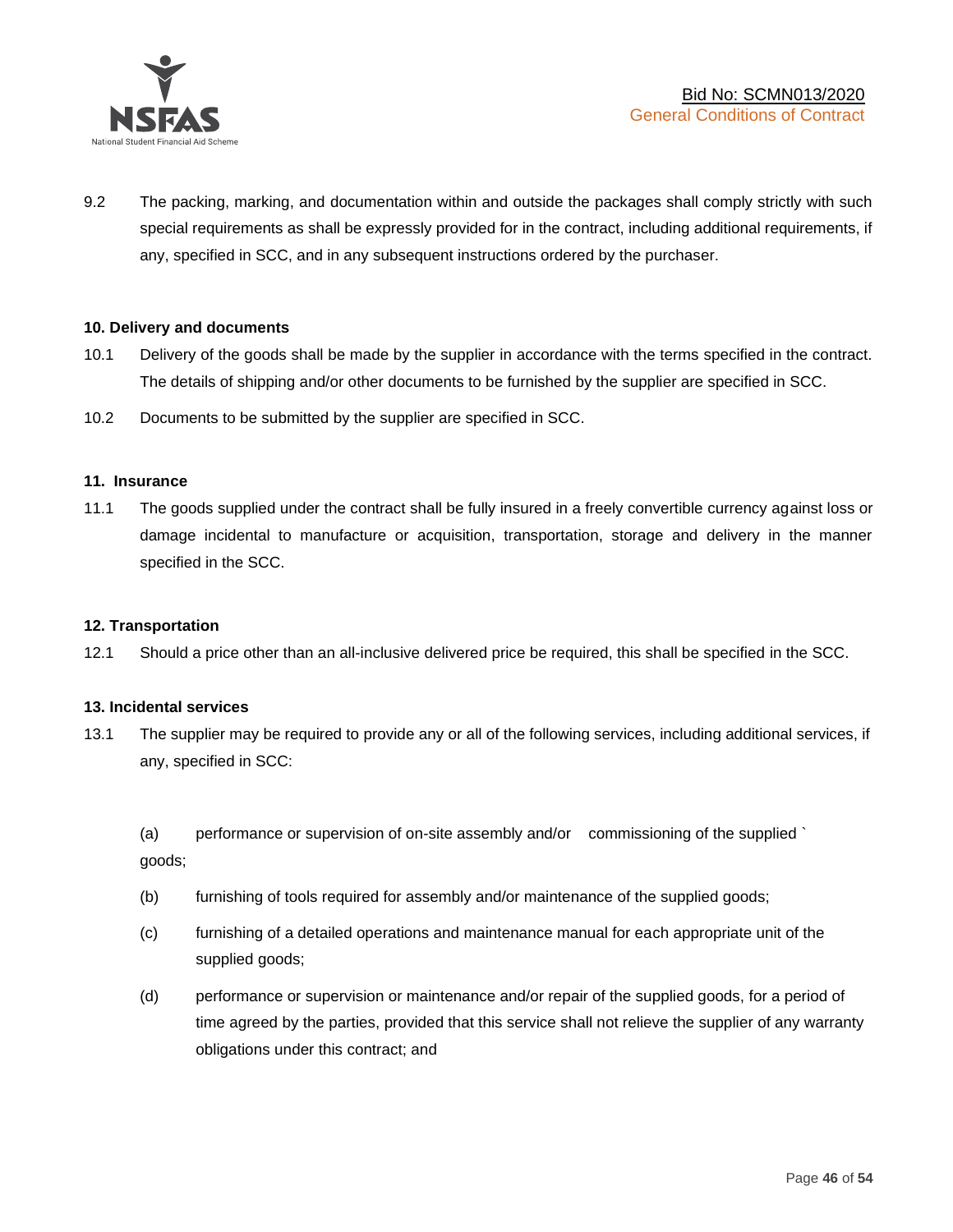

- (e) training of the purchaser's personnel, at the supplier's plant and/or on-site, in assembly, start-up, operation, maintenance, and/or repair of the supplied goods.
- 13.2 Prices charged by the supplier for incidental services, if not included in the contract price for the goods, shall be agreed upon in advance by the parties and shall not exceed the prevailing rates charged to other parties by the supplier for similar services.

## **14. Spare parts**

- 14.1 As specified in SCC, the supplier may be required to provide any or all of the following materials, notifications, and information pertaining to spare parts manufactured or distributed by the supplier:
	- (a) such spare parts as the purchaser may elect to purchase from the supplier, provided that this election shall not relieve the supplier of any warranty obligations under the contract; and
	- (b) in the event of termination of production of the spare parts:

(i) Advance notification to the purchaser of the pending termination, in sufficient time to permit the purchaser to procure needed requirements; and

(ii) following such termination, furnishing at no cost to the purchaser, the blueprints, drawings, and specifications of the spare parts, if requested.

#### **15. Warranty**

- 15.1 The supplier warrants that the goods supplied under the contract are new, unused, of the most recent or current models, and that they incorporate all recent improvements in design and materials unless provided otherwise in the contract. The supplier further warrants that all goods supplied under this contract shall have no defect, arising from design, materials, or workmanship (except when the design and/or material is required by the purchaser's specifications) or from any act or omission of the supplier, that may develop under normal use of the supplied goods in the conditions prevailing in the country of final destination.
- 15.2 This warranty shall remain valid for twelve (12) months after the goods, or any portion thereof as the case may be, have been delivered to and accepted at the final destination indicated in the contract, or for eighteen (18) months after the date of shipment from the port or place of loading in the source country, whichever period concludes earlier, unless specified otherwise in SCC.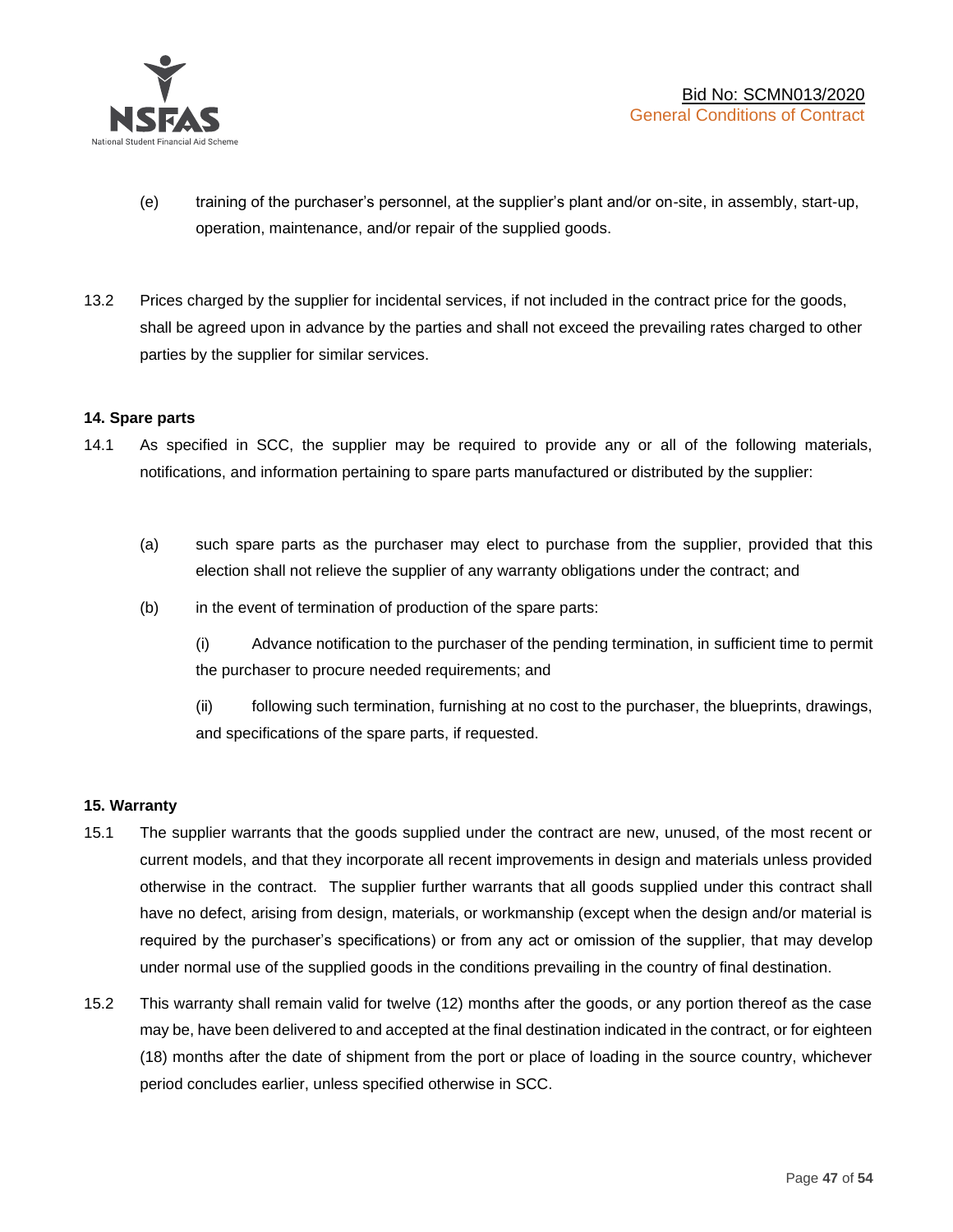

- 15.3 The purchaser shall promptly notify the supplier in writing of any claims arising under this warranty.
- 15.4 Upon receipt of such notice, the supplier shall, within the period specified in SCC and with all reasonable speed, repair or replace the defective goods or parts thereof, without costs to the purchaser.
- 15.5 If the supplier, having been notified, fails to remedy the defect(s) within the period specified in SCC, the purchaser may proceed to take such remedial action as may be necessary, at the supplier's risk and expense and without prejudice to any other rights which the purchaser may have against the supplier under the contract.

## **16. Payment**

- 16.1 The method and conditions of payment to be made to the supplier under this contract shall be specified in SCC.
- 16.2 The supplier shall furnish the purchaser with an invoice accompanied by a copy of the delivery note and upon fulfilment of other obligations stipulated in the contract.
- 16.3 Payments shall be made promptly by the purchaser, but in no case later than thirty (30) days after submission of an invoice or claim by the supplier.
- 16.4 Payment will be made in Rand unless otherwise stipulated in SCC.

#### **17. Prices**

17.1 Prices charged by the supplier for goods delivered and services performed under the contract shall not vary from the prices quoted by the supplier in his bid, with the exception of any price adjustments authorized in SCC or in the purchaser's request for bid validity extension, as the case may be.

#### **18. Contract amendments**

18.1 No variation in or modification of the terms of the contract shall be made except by written amendment signed by the parties concerned.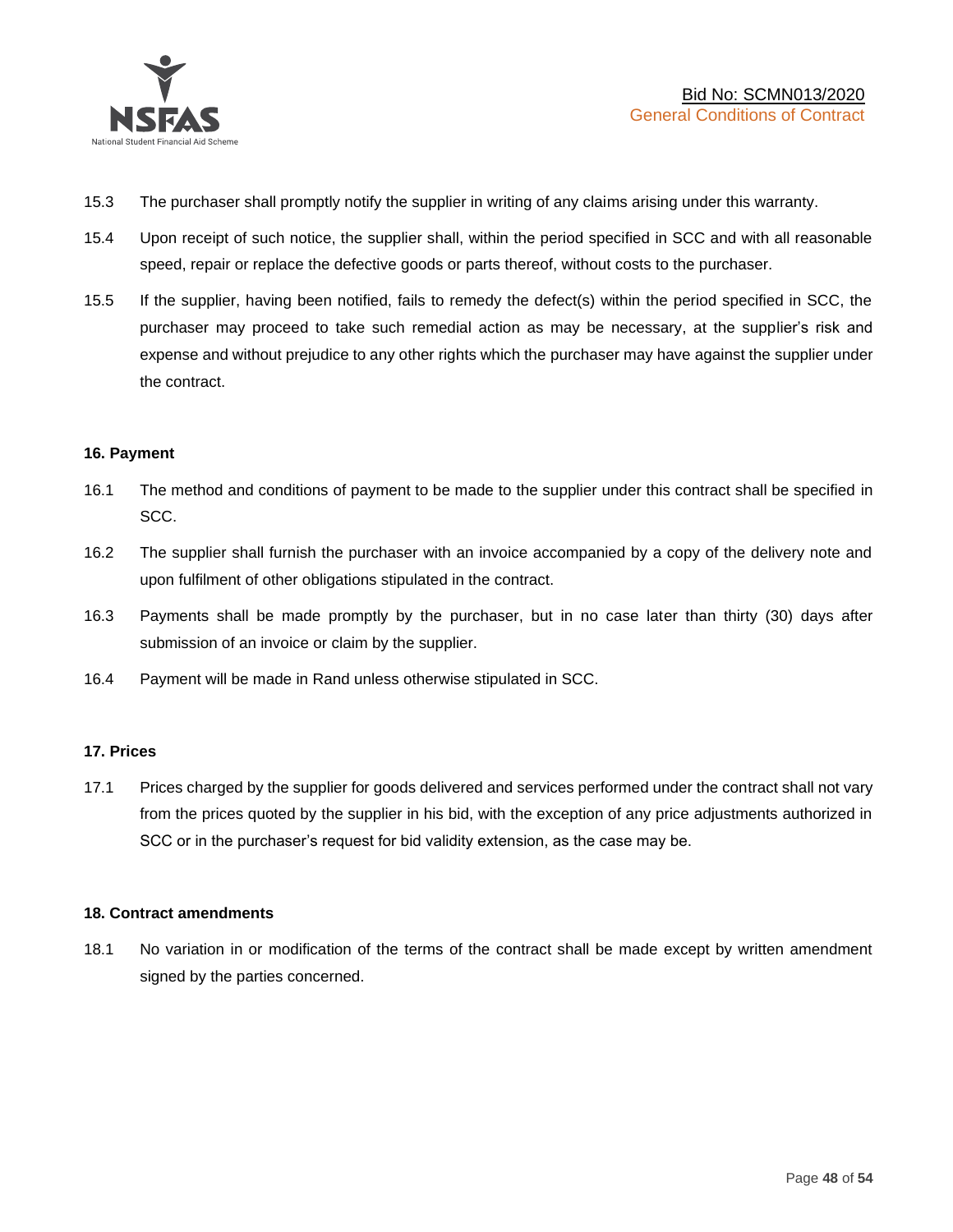

#### **19. Assignment**

19.1 The supplier shall not assign, in whole or in part, its obligations to perform under the contract, except with the purchaser's prior written consent.

#### **20. Subcontracts**

20.1 The supplier shall notify the purchaser in writing of all subcontracts awarded under this contract if not already specified in the bid. Such notification, in the original bid or later, shall not relieve the supplier from any liability or obligation under the contract.

## **21. Delays in the supplier's performance**

- 21.1 Delivery of the goods and performance of services shall be made by the supplier in accordance with the time schedule prescribed by the purchaser in the contract.
- 21.2 If at any time during performance of the contract, the supplier or its subcontractor(s) should encounter conditions impeding timely delivery of the goods and performance of services, the supplier shall promptly notify the purchaser in writing of the fact of the delay, its likely duration and its cause(s). As soon as practicable after receipt of the supplier's notice, the purchaser shall evaluate the situation and may at his discretion extend the supplier's time for performance, with or without the imposition of penalties, in which case the extension shall be ratified by the parties by amendment of contract.
- 21.3 No provision in a contract shall be deemed to prohibit the obtaining of supplies or services from a national department, provincial department, or a local authority.
- 21.4 The right is reserved to procure outside of the contract small quantities or to have minor essential services executed if an emergency arises, the supplier's point of supply is not situated at or near the place where the supplies are required, or the supplier's services are not readily available.
- 21.5 Except as provided under GCC Clause 25, a delay by the supplier in the performance of its delivery obligations shall render the supplier liable to the imposition of penalties, pursuant to GCC Clause 22, unless an extension of time is agreed upon pursuant to GCC Clause 21.2 without the application of penalties.
- 21.6 Upon any delay beyond the delivery period in the case of a supplies contract, the purchaser shall, without cancelling the contract, be entitled to purchase supplies of a similar quality and up to the same quantity in substitution of the goods not supplied in conformity with the contract and to return any goods delivered later at the supplier's expense and risk, or to cancel the contract and buy such goods as may be required to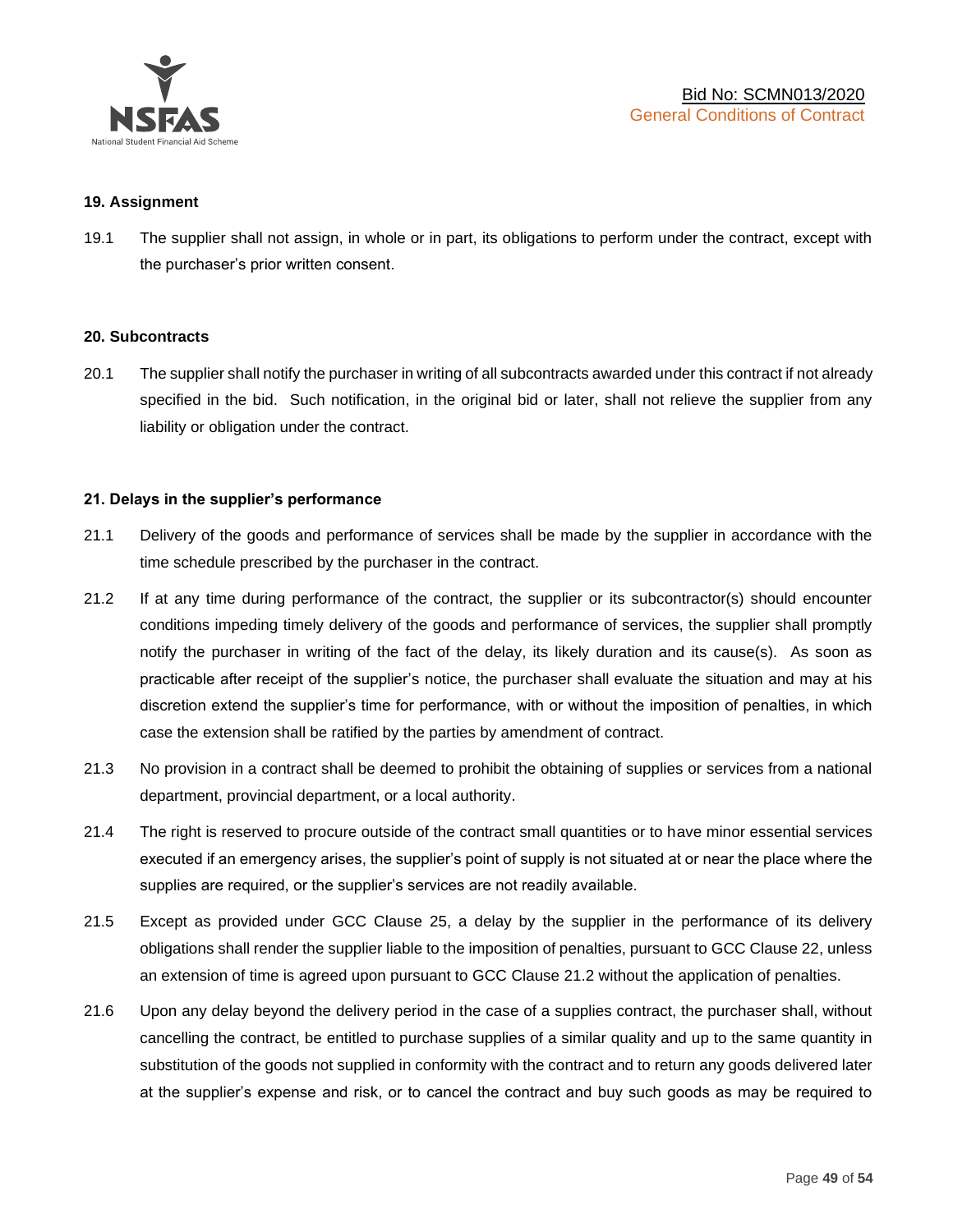

complete the contract and without prejudice to his other rights, be entitled to claim damages from the supplier.

#### **22. Penalties**

22.1 Subject to GCC Clause 25, if the supplier fails to deliver any or all of the goods or to perform the services within the period(s) specified in the contract, the purchaser shall, without prejudice to its other remedies under the contract, deduct from the contract price, as a penalty, a sum calculated on the delivered price of the delayed goods or unperformed services using the current prime interest rate calculated for each day of the delay until actual delivery or performance. The purchaser may also consider termination of the contract pursuant to GCC Clause 23.

#### **23. Termination for default**

- 23.1 The purchaser, without prejudice to any other remedy for breach of contract, by written notice of default sent to the supplier, may terminate this contract in whole or in part:
	- (a) if the supplier fails to deliver any or all of the goods within the period(s) specified in the contract, or within any extension thereof granted by the purchaser pursuant to GCC Clause 21.2;
	- (b) if the Supplier fails to perform any other obligation(s) under the contract; or
	- (c) if the supplier, in the judgment of the purchaser, has engaged in corrupt or fraudulent practices in competing for or in executing the contract.
- 23.2 In the event the purchaser terminates the contract in whole or in part, the purchaser may procure, upon such terms and in such manner as it deems appropriate, goods, works or services similar to those undelivered, and the supplier shall be liable to the purchaser for any excess costs for such similar goods, works or services. However, the supplier shall continue performance of the contract to the extent not terminated.
- 23.3 Where the purchaser terminates the contract in whole or in part, the purchaser may decide to impose a restriction penalty on the supplier by prohibiting such supplier from doing business with the public sector for a period not exceeding 10 years.
- 23.4 If a purchaser intends imposing a restriction on a supplier or any person associated with the supplier, the supplier will be allowed a time period of not more than fourteen (14) days to provide reasons why the envisaged restriction should not be imposed. Should the supplier fail to respond within the stipulated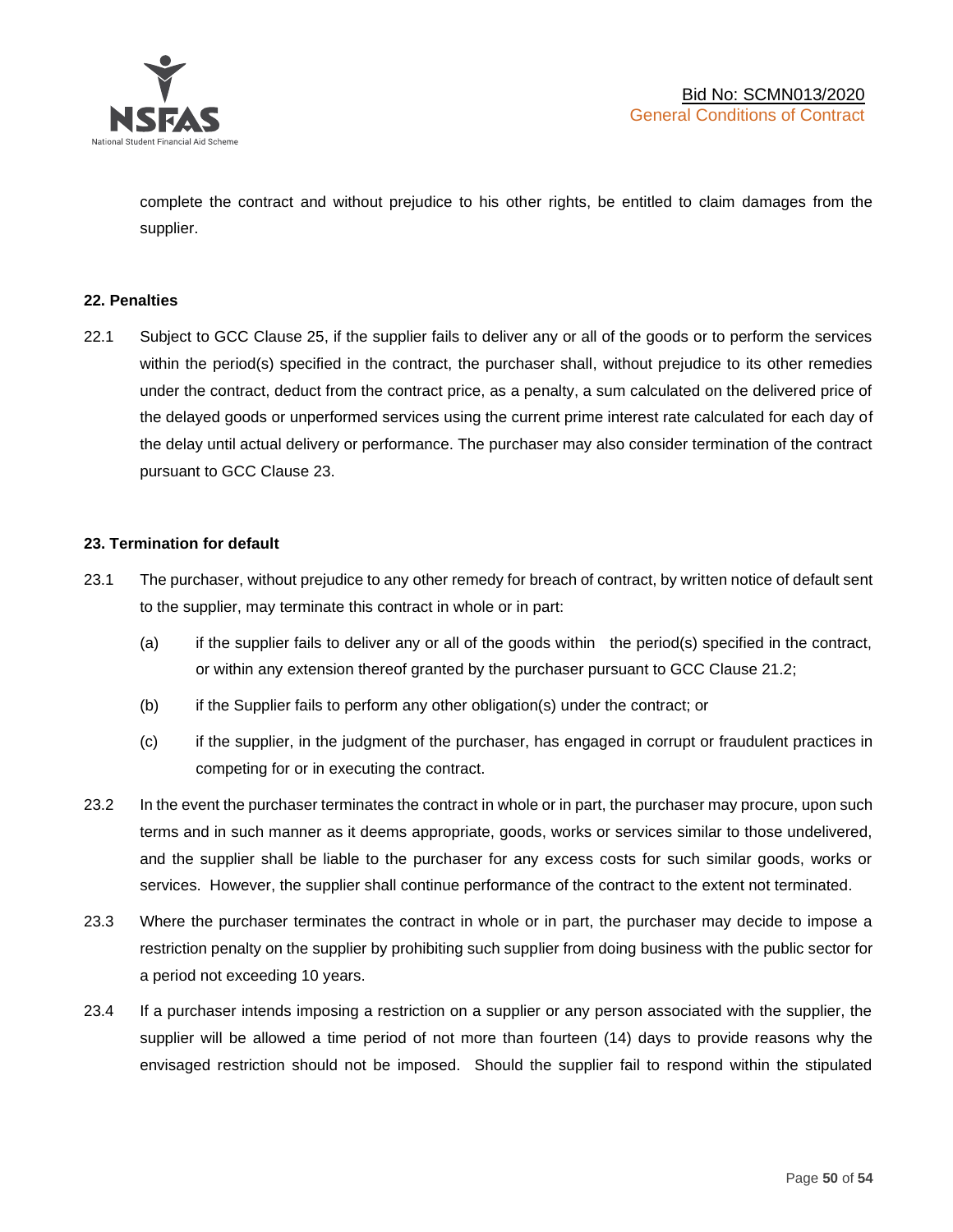

fourteen (14) days the purchaser may regard the intended penalty as not objected against and may impose it on the supplier.

- 23.5 Any restriction imposed on any person by the Accounting Officer / Authority will, at the discretion of the Accounting Officer / Authority, also be applicable to any other enterprise or any partner, manager, director or other person who wholly or partly exercises or exercised or may exercise control over the enterprise of the first-mentioned person, and with which enterprise or person the first-mentioned person, is or was in the opinion of the Accounting Officer / Authority actively associated.
- 23.6 If a restriction is imposed, the purchaser must, within five (5) working days of such imposition, furnish the National Treasury, with the following information:
	- (i) the name and address of the supplier and / or person restricted by the purchaser;
	- (ii) the date of commencement of the restriction
	- (iii) the period of restriction; and
	- (iv) the reasons for the restriction.

These details will be loaded in the National Treasury's central database of suppliers or persons prohibited from doing business with the public sector.

23.7 If a court of law convicts a person of an offence as contemplated in sections 12 or 13 of the Prevention and Combating of Corrupt Activities Act, No. 12 of 2004, the court may also rule that such person's name be endorsed on the Register for Tender Defaulters. When a person's name has been endorsed on the Register, the person will be prohibited from doing business with the public sector for a period not less than five years and not more than 10 years. The National Treasury is empowered to determine the period of restriction and each case will be dealt with on its own merits. According to section 32 of the Act the Register must be open to the public. The Register can be perused on the National Treasury website.

# **24. Anti- dumping and countervailing duties and rights**

24.1 When, after the date of bid, provisional payments are required, or anti-dumping or countervailing duties are imposed, or the amount of a provisional payment or anti-dumping or countervailing right is increased in respect of any dumped or subsidized import, the State is not liable for any amount so required or imposed, or for the amount of any such increase. When, after the said date, such a provisional payment is no longer required or any such anti-dumping or countervailing right is abolished, or where the amount of such provisional payment or any such right is reduced, any such favourable difference shall on demand be paid forthwith by the contractor to the State or the State may deduct such amounts from moneys (if any) which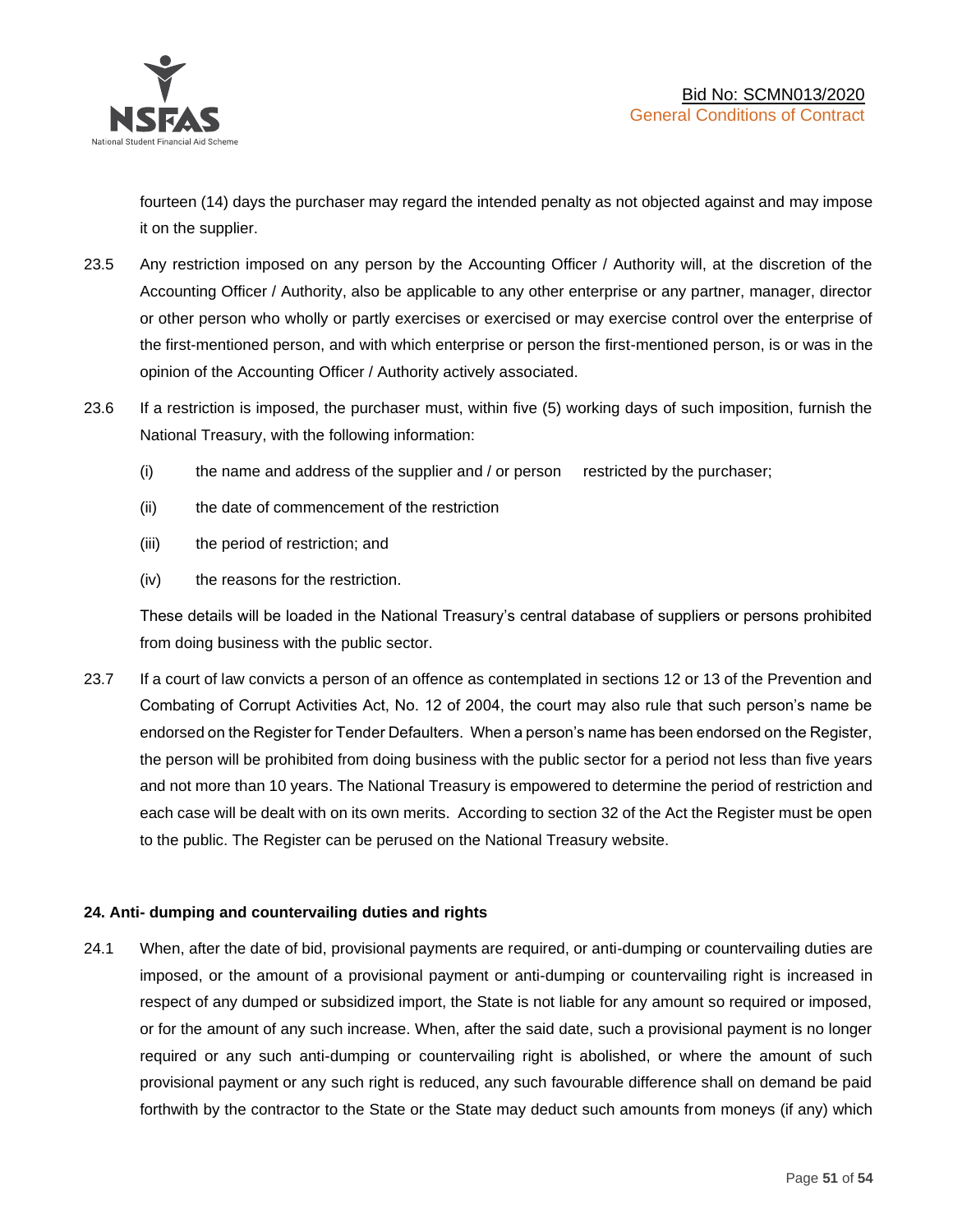

may otherwise be due to the contractor in regard to supplies or services which he delivered or rendered, or is to deliver or render in terms of the contract or any other contract or any other amount which may be due to him

### **25. Force Majeure**

- 25.1 Notwithstanding the provisions of GCC Clauses 22 and 23, the supplier shall not be liable for forfeiture of its performance security, damages, or termination for default if and to the extent that his delay in performance or other failure to perform his obligations under the contract is the result of an event of force majeure.
- 25.2 If a force majeure situation arises, the supplier shall promptly notify the purchaser in writing of such condition and the cause thereof. Unless otherwise directed by the purchaser in writing, the supplier shall continue to perform its obligations under the contract as far as is reasonably practical, and shall seek all reasonable alternative means for performance not prevented by the force majeure event.

#### **26. Termination for insolvency**

26.1 The purchaser may at any time terminate the contract by giving written notice to the supplier if the supplier becomes bankrupt or otherwise insolvent. In this event, termination will be without compensation to the supplier, provided that such termination will not prejudice or affect any right of action or remedy which has accrued or will accrue thereafter to the purchaser.

#### **27. Settlement of Disputes**

- 27.1 If any dispute or difference of any kind whatsoever arises between the purchaser and the supplier in connection with or arising out of the contract, the parties shall make every effort to resolve amicably such dispute or difference by mutual consultation.
- 27.2 If, after thirty (30) days, the parties have failed to resolve their dispute or difference by such mutual consultation, then either the purchaser or the supplier may give notice to the other party of his intention to commence with mediation. No mediation in respect of this matter may be commenced unless such notice is given to the other party.
- 27.3 Should it not be possible to settle a dispute by means of mediation, it may be settled in a South African court of law.
- 27.4 Mediation proceedings shall be conducted in accordance with the rules of procedure specified in the SCC.
- 27.5 Notwithstanding any reference to mediation and/or court proceedings herein,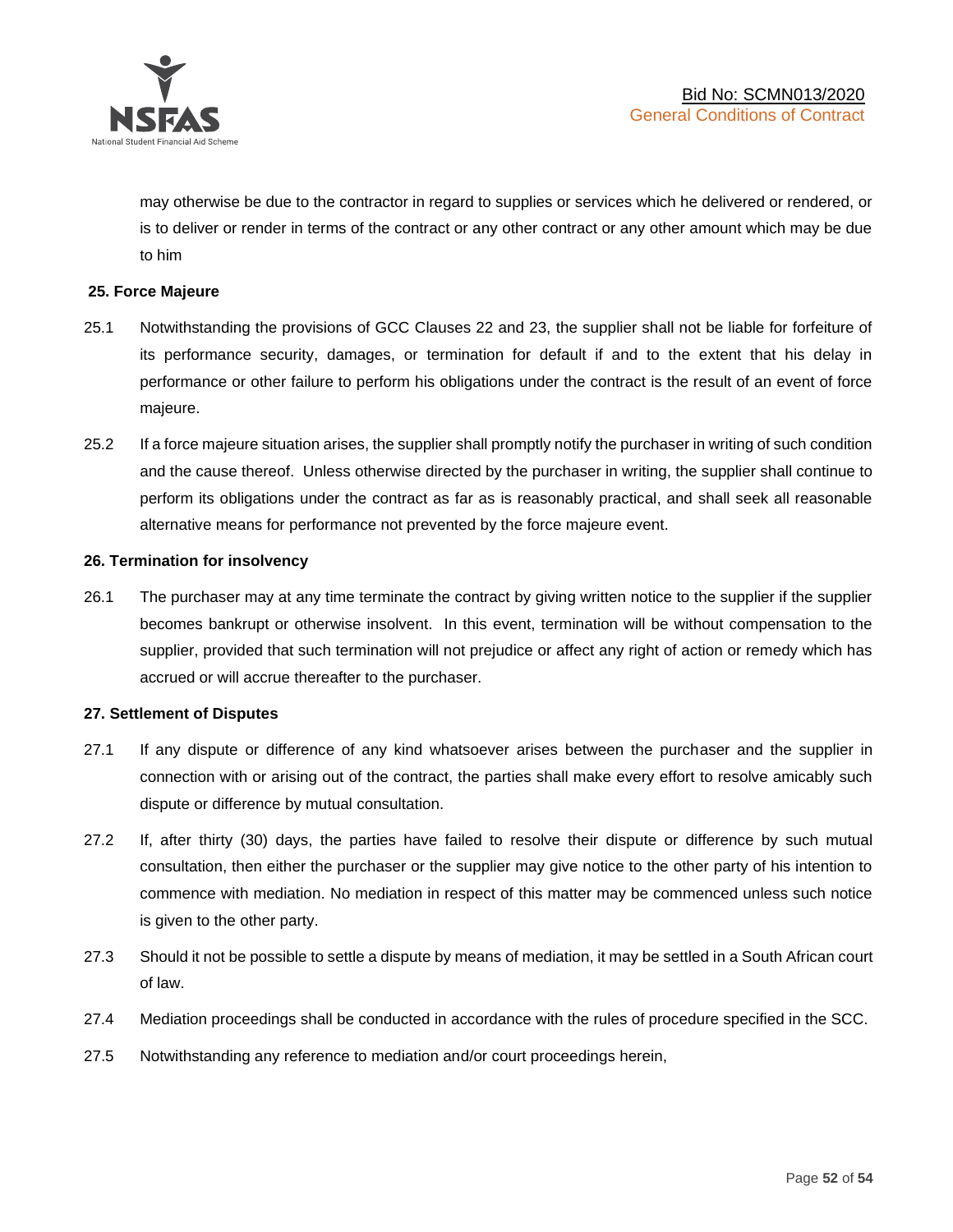

(a) the parties shall continue to perform their respective obligations under the contract unless they otherwise agree; and

(b) the purchaser shall pay the supplier any monies due the supplier.

# **28. Limitation of liability**

28.1 Except in cases of criminal negligence or wilful misconduct, and in the case of infringement pursuant to Clause 6;

(a) the supplier shall not be liable to the purchaser, whether in contract, tort, or otherwise, for any indirect or consequential loss or damage, loss of use, loss of production, or loss of profits or interest costs, provided that this exclusion shall not apply to any obligation of the supplier to pay penalties and/or damages to the purchaser; and

(b) the aggregate liability of the supplier to the purchaser, whether under the contract, in tort or otherwise, shall not exceed the total contract price, provided that this limitation shall not apply to the cost of repairing or replacing defective equipment.

#### **29. Governing language**

29.1 The contract shall be written in English. All correspondence and other documents pertaining to the contract that is exchanged by the parties shall also be written in English.

#### **30. Applicable Law**

30.1 The contract shall be interpreted in accordance with South African laws, unless otherwise specified in SCC.

#### **31. Notices**

31.1 Every written acceptance of a bid shall be posted to the supplier concerned by registered or certified mail and any other notice to him shall be posted by ordinary mail to the address furnished in his bid or to the address notified later by him in writing and such posting shall be deemed to be proper service of such notice

The time mentioned in the contract documents for performing any act after such aforesaid notice has been given, shall be reckoned from the date of posting of such notice.